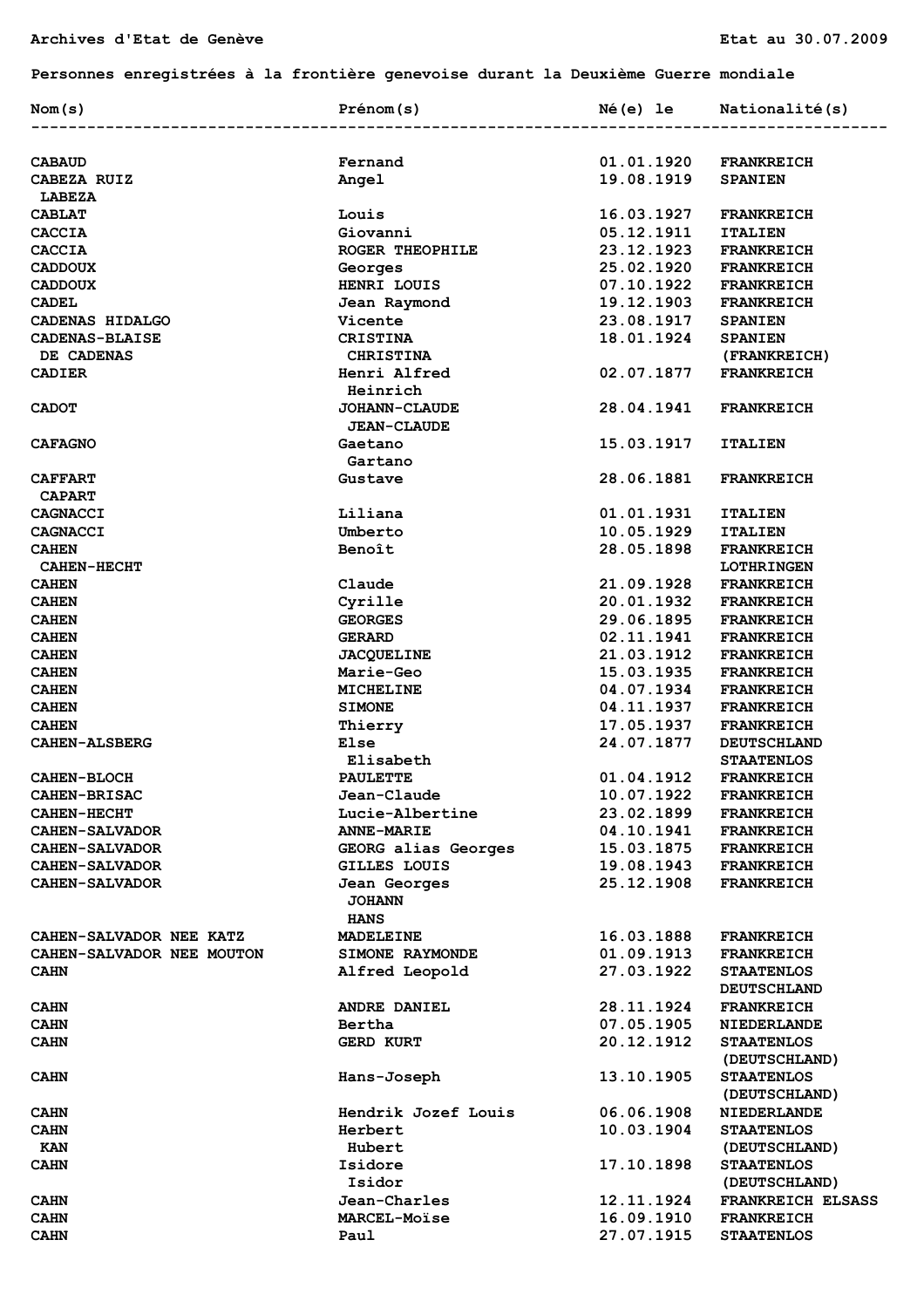| <b>KAN</b>                |                          |            | (DEUTSCHLAND)      |
|---------------------------|--------------------------|------------|--------------------|
| <b>CAHN</b>               | <b>ROLANDE GERTRUDE</b>  | 14.05.1925 | <b>FRANKREICH</b>  |
| <b>CAHN</b>               | Thomas-Manuel            | 27.05.1944 | <b>STAATENLOS</b>  |
|                           |                          |            | (OESTERREICH)      |
| <b>CAHN-LIEBERMANN</b>    | RACHELLE RUTH            | 21.11.1918 | <b>DEUTSCHLAND</b> |
|                           |                          |            |                    |
|                           |                          |            | (STAATENLOS)       |
| <b>CAILLE</b>             | Edmond                   | 24.05.1911 | <b>SCHWEIZ</b>     |
| <b>CAILLET</b>            | Adrien                   | 17.03.1925 | <b>FRANKREICH</b>  |
| <b>CAJTAK</b>             | Jacqueline               | 02.12.1939 | <b>POLEN</b>       |
| <b>CAJTAK</b>             | Marcel                   | 23.03.1927 | POLEN FRANKREICH   |
| <b>CAJTAK-ROSENBAUM</b>   | Rosalie                  | 01.02.1914 | <b>POLEN</b>       |
|                           |                          |            |                    |
|                           | Rozalia                  |            |                    |
| <b>CALA</b>               | Anna                     | 05.08.1925 | POLEN STAATENLOS   |
| <b>CALEL</b>              | Chana                    |            |                    |
| <b>CALABI</b>             | Bruno                    | 02.07.1914 | <b>ITALIEN</b>     |
| CALALBI                   |                          |            |                    |
| <b>CALABRESE</b>          | Nicola                   | 03.07.1924 | <b>ITALIEN</b>     |
|                           |                          |            |                    |
| <b>CALAFIORE</b>          | Angelo                   | 09.09.1938 | <b>ITALIEN</b>     |
| <b>CALAFIORE</b>          | Flavia                   | 10.04.1935 | <b>ITALIEN</b>     |
| <b>CALAME</b>             | Alain                    | 28.09.1944 | <b>FRANKREICH</b>  |
| <b>CALAME</b>             | Fritz                    | 16.03.1915 | <b>SCHWEIZ</b>     |
| <b>CALAME</b>             | Jean-Pierre              | 15.01.1935 | <b>FRANKREICH</b>  |
|                           | Johann Peter             |            |                    |
|                           |                          |            |                    |
| <b>CALAME</b>             | Louis                    | 04.10.1882 | <b>FRANKREICH</b>  |
|                           | LUDWIG                   |            |                    |
| <b>CALAME</b>             | Marc-Francois            | 21.09.1896 | <b>SCHWEIZ</b>     |
| <b>CALAME</b>             | Serge                    | 28.09.1944 | <b>FRANKREICH</b>  |
| CALAME ROSSET             | Fritz                    | 21.06.1904 | <b>SCHWEIZ</b>     |
|                           |                          |            |                    |
| CALAME ROSSET TSCHANZ     | Véréna                   | 13.02.1921 | <b>SCHWEIZ</b>     |
| CALAME-LAGARCE            | Liliane Ida              | 05.06.1912 | <b>FRANKREICH</b>  |
| <b>CALAMIA</b>            | Domenica                 | 02.10.1913 | <b>ITALIEN</b>     |
| <b>CALAMIA</b>            | Girolamo                 | 14.07.1910 | <b>ITALIEN</b>     |
| <b>CALCATERRA</b>         | Ambrogio                 | 07.12.1923 | <b>ITALIEN</b>     |
| <b>CALDERONI</b>          | Gildo                    | 28.08.1884 | <b>ITALIEN</b>     |
|                           |                          |            |                    |
| <b>CALDWELL</b>           | Key                      | 10.01.1922 | <b>USA</b>         |
|                           |                          |            |                    |
| <b>CALEB</b>              | DANIELLE CLEMENCE LOUISE | 21.02.1933 | <b>FRANKREICH</b>  |
| <b>CALEB</b>              | <b>MARCEL</b>            | 01.09.1904 | FRANKREICH ELSASS  |
| <b>CALEB</b>              | <b>RAPHAEL</b>           | 02.04.1877 | <b>FRANKREICH</b>  |
|                           |                          |            |                    |
| <b>CALEB-GUTHMANN</b>     | <b>MARGUERITE</b>        | 10.03.1907 | <b>FRANKREICH</b>  |
| CALEB-LEVY                | <b>FANNY</b>             | 19.03.1877 | <b>FRANKREICH</b>  |
| <b>CALEGARI</b>           | Antoine                  | 24.06.1927 | <b>FRANKREICH</b>  |
| <b>CALENDA</b>            | <b>GIUSEPPE</b>          | 31.05.1922 | <b>ITALIEN</b>     |
| CALERO GARCIA             | Gregorio                 | 16.01.1925 | <b>SPANIEN</b>     |
| <b>CALESTANI</b>          |                          | 19.05.1919 | <b>ITALIEN</b>     |
|                           | Yolanda                  |            |                    |
|                           | Jolanda                  |            |                    |
| <b>CALIGARA</b>           | Claire Lise Anna         | 29.12.1947 | <b>FRANKREICH</b>  |
| <b>CALIGARA</b>           | <b>EUGENE</b>            | 17.12.1913 | <b>FRANKREICH</b>  |
| CALIGARA                  | <b>JEAN-FRANCOIS</b>     | 07.04.1944 | <b>FRANKREICH</b>  |
| CALIGARA-MAIGRE           | LOUISE MARIE             | 18.04.1914 | <b>FRANKREICH</b>  |
|                           |                          |            |                    |
| <b>CALIGARIS</b>          | Giudita                  | 01.01.1943 | <b>ITALIEN</b>     |
| CALIGARIS-PAPA            | Lidia                    | 23.12.1919 | <b>ITALIEN</b>     |
|                           | LYDIA                    |            |                    |
| <b>CALIGARIS-PAPA</b>     | Papa Carlo               | 01.01.1911 | <b>ITALIEN</b>     |
| <b>CALLANDRIER</b>        | Emile                    | 01.06.1888 | <b>FRANKREICH</b>  |
| <b>CALLEA</b>             | Bruno                    | 20.08.1913 | <b>ITALIEN</b>     |
|                           |                          |            |                    |
| <b>CALLET</b>             | <b>ANTON</b>             | 01.08.1904 | <b>FRANKREICH</b>  |
|                           | Antoine Marie Auguste    |            |                    |
| CALLET NEE VIOLLET        | Renée                    | 05.10.1910 | <b>FRANKREICH</b>  |
| <b>CALLOCH</b>            | André                    | 10.05.1920 | <b>FRANKREICH</b>  |
| <b>CALLOMON</b>           | Erich Hermann            | 15.06.1898 | <b>STAATENLOS</b>  |
|                           |                          |            | (DEUTSCHLAND)      |
|                           | Ilse Friederike          |            |                    |
| <b>CALLOMON-GERICHTER</b> |                          | 04.06.1903 | <b>STAATENLOS</b>  |
| <b>CALLOMON-GERECHTER</b> |                          |            | (DEUTSCHLAND)      |
| <b>CALMANN-HEGAMANN</b>   | Emilie                   | 13.03.1903 | <b>DEUTSCHLAND</b> |
| <b>CALMELS</b>            | <b>RENE</b>              | 30.12.1926 | <b>FRANKREICH</b>  |
| <b>CALMEN</b>             | Jean                     | 15.01.1920 | <b>FRANKREICH</b>  |
| <b>CALMETTES</b>          | Jacques                  | 26.07.1916 | <b>FRANKREICH</b>  |
| <b>CALMEUR</b>            | <b>RENEE</b>             | 17.10.1942 | <b>FRANKREICH</b>  |
| <b>CALMON</b>             | Arthur                   | 21.03.1886 | <b>STAATENLOS</b>  |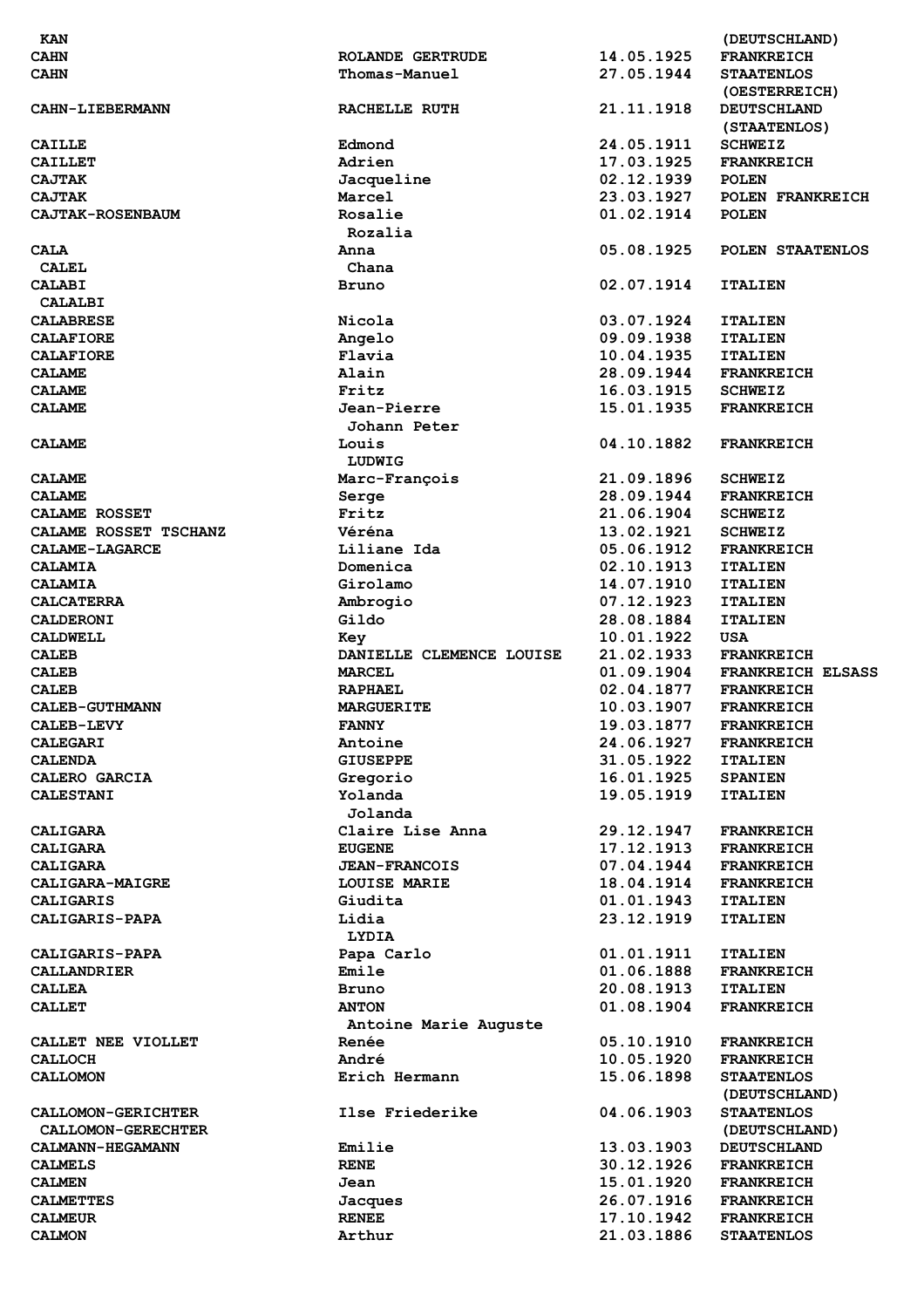| <b>CALOI</b>               | Auguste                  | 24.08.1905 | <b>ITALIEN</b>       |
|----------------------------|--------------------------|------------|----------------------|
| <b>CALURI</b>              | Gottardo                 | 13.12.1908 | <b>ITALIEN</b>       |
| <b>CALVET</b>              | Albin Albert             | 01.04.1931 | <b>SCHWEIZ</b>       |
| CALVO DE LA FUENTE         | Arturo                   | 13.08.1918 | <b>SPANIEN</b>       |
| CALVO MARTINEZ             | Anastasio                | 21.12.1923 | <b>SPANIEN</b>       |
| <b>CALY</b>                | Félix<br>Félicien        | 03.06.1924 | <b>FRANKREICH</b>    |
|                            |                          |            |                      |
| <b>CALZARONI</b>           | Toussaint                | 01.01.1919 | <b>UNBEKANNT</b>     |
| <b>CALZAVACCA</b>          | LUIGI                    | 08.12.1913 | <b>ITALIEN</b>       |
| CAMACHO CAMPOS             | Atanacio                 | 18.09.1907 | <b>SPANIEN</b>       |
|                            | Atanasio                 |            |                      |
| CAMACHO SANCHEZ            | Simon                    | 18.11.1911 | <b>SPANIEN</b>       |
| CAMBA Y COTO               | Antonio                  | 10.09.1921 | <b>SPANIEN</b>       |
| CAMABA Y COTO              |                          |            |                      |
| CAMBAY-COTO                |                          |            |                      |
| <b>CAMBUS</b>              |                          | 20.07.1917 |                      |
|                            | Jean Baptiste            |            | <b>FRANKREICH</b>    |
|                            | <b>JOHANN</b>            |            |                      |
| <b>CAMER</b>               | <b>CHARLES GUSTAVE</b>   | 02.01.1886 | <b>FRANKREICH</b>    |
| <b>CAMERON</b>             | <b>PETER</b>             | 27.05.1919 | <b>GROSSBRITANNI</b> |
|                            | PIERRE                   |            |                      |
| <b>CAMERON-COOKE</b>       | J.C.                     | 24.11.1894 | <b>ENGLAND</b>       |
| <b>CAMICAS</b>             | Georges Jean-François    | 20.11.1901 | <b>FRANKREICH</b>    |
|                            | Maria-Rosa               | 20.03.1922 |                      |
| <b>CAMMEO</b>              |                          |            | <b>ITALIEN</b>       |
| <b>CAMOIS</b>              | <b>ROBERT-JEAN-HENRY</b> | 10.01.1923 | <b>FRANKREICH</b>    |
| CAMOIS-LAMBELET            | <b>SUSANNE JULIETTE</b>  | 02.04.1922 | <b>SCHWEIZ FRANK</b> |
| CAMP                       | François                 | 11.07.1888 | <b>FRANKREICH</b>    |
| <b>CAMPANA</b>             | Frédéric                 | 02.01.1936 | <b>FRANKREICH</b>    |
| <b>CAMPBELL</b>            | Arlen                    | 01.06.1909 | <b>USA</b>           |
| <b>CAMPBEL</b>             |                          |            |                      |
| CAMPI                      | Celeste                  | 27.04.1924 | <b>ITALIEN</b>       |
|                            |                          |            |                      |
| <b>CAMPO</b>               | <b>ABEL</b>              | 12.01.1915 | <b>FRANKREICH</b>    |
| CAMPO BEJARANO             | Antonio                  | 03.05.1911 | <b>SPANIEN</b>       |
| <b>CAMPOS</b>              |                          |            |                      |
| CAMPORINI                  | Enrico                   | 01.01.1912 | <b>ITALIEN</b>       |
| <b>CAMPOS</b>              | Raffaele                 | 24.06.1907 | <b>ITALIEN</b>       |
| CAMPS VICENTE              | Mariano                  | 06.07.1890 | <b>SPANIEN</b>       |
| CAMPUZANO PEREZ            | José                     | 01.07.1918 | <b>SPANIEN</b>       |
|                            |                          |            |                      |
| <b>CANAL</b>               | Marcel                   | 01.01.1913 | <b>FRANKREICH</b>    |
| <b>CANARD</b>              | Henri                    | 21.12.1923 | <b>FRANKREICH</b>    |
| <b>CANCIAN</b>             | Virgilio                 | 07.12.1920 | <b>ITALIEN</b>       |
| <b>CAND</b>                | ROGER CHARLES            | 18.10.1922 | <b>FRANKREICH</b>    |
| CANDAMIL REY               | José                     | 26.10.1920 | <b>SPANIEN</b>       |
| DE CANDAMIL                |                          |            |                      |
| CANDIAN                    | Bianca Isabelle          | 31.01.1924 | <b>ITALIEN</b>       |
|                            |                          |            |                      |
| CANDIAN-SPRITZMANN         | Riwka                    | 13.01.1889 | <b>ITALIEN</b>       |
| <b>CANETTI-VANDSBURGER</b> | <b>EDITH</b>             | 11.02.1911 | <b>FRANKREICH</b>    |
| CANGAS ICAZA               | Luis-Maria               | 18.04.1927 | <b>SPANIEN SCHWE</b> |
| CANGAS LARRINOA            | Ciriaco                  | 28.06.1897 | <b>SPANIEN</b>       |
| <b>CANI</b>                | Mario                    | 01.01.1921 | <b>ITALIEN</b>       |
| CANIGLIA                   | Benedetto                | 02.02.1899 | <b>ITALIEN</b>       |
| CANIL                      | Ilario                   | 23.09.1923 | <b>ITALIEN</b>       |
|                            |                          |            |                      |
|                            | Ilarie                   |            |                      |
|                            | Hilaire                  |            |                      |
| CANLINOUGLOU               | Jean                     | 21.08.1919 | <b>GRIECHENLAND</b>  |
| CANO LOPEZ                 | Eugenio                  | 22.09.1915 | <b>SPANIEN</b>       |
|                            | <b>EUGEN</b>             |            |                      |
| <b>CANONICA</b>            | Ezio                     |            | <b>SCHWEIZ</b>       |
| <b>CANONICI</b>            | Cécilia                  | 06.09.1922 | <b>ITALIEN</b>       |
|                            |                          |            |                      |
| CANONICI                   | Teresa                   | 19.03.1926 | <b>ITALIEN</b>       |
| CANINICI                   |                          |            |                      |
| <b>CANOVA</b>              | <b>CLAUDIUS-LUCIEN</b>   | 19.09.1924 | <b>FRANKREICH</b>    |
| CANTALUPI                  | Georges Marcel           | 13.10.1922 | <b>FRANKREICH</b>    |
| <b>CANTATORE</b>           | Vittorio                 | 25.12.1917 | <b>ITALIEN</b>       |
| <b>CANTEGREL</b>           | <b>GILBERT</b>           | 18.12.1922 | <b>FRANKREICH</b>    |
| <b>CANTON</b>              | Amédée                   | 16.12.1921 | <b>FRANKREICH</b>    |
|                            | José                     | 03.12.1916 |                      |
| CANUDAS SERRADELL          |                          |            | <b>SPANIEN</b>       |
| <b>CANZIAN</b>             | Battista                 | 22.11.1909 | <b>ITALIEN</b>       |
| C <sub>AB</sub> T T R      | $D \sim L \sim$          | 16.09.1010 | <b>THAT TEM</b>      |

| <b>CALOI</b>               | Auguste                  | 24.08.1905 | <b>ITALIEN</b>  |
|----------------------------|--------------------------|------------|-----------------|
| CALURI                     | Gottardo                 | 13.12.1908 | <b>ITALIEN</b>  |
| <b>CALVET</b>              | Albin Albert             | 01.04.1931 | <b>SCHWEIZ</b>  |
| CALVO DE LA FUENTE         | Arturo                   | 13.08.1918 | <b>SPANIEN</b>  |
| CALVO MARTINEZ             | Anastasio                | 21.12.1923 | <b>SPANIEN</b>  |
|                            |                          | 03.06.1924 | <b>FRANKREI</b> |
| CALY                       | Félix                    |            |                 |
|                            | Félicien                 |            |                 |
| <b>CALZARONI</b>           | Toussaint                | 01.01.1919 | UNBEKANN        |
| <b>CALZAVACCA</b>          | LUIGI                    | 08.12.1913 | <b>ITALIEN</b>  |
| CAMACHO CAMPOS             | Atanacio                 | 18.09.1907 | <b>SPANIEN</b>  |
|                            | Atanasio                 |            |                 |
| <b>CAMACHO SANCHEZ</b>     | Simon                    | 18.11.1911 | <b>SPANIEN</b>  |
| CAMBA Y COTO               | Antonio                  | 10.09.1921 |                 |
|                            |                          |            | <b>SPANIEN</b>  |
| CAMABA Y COTO              |                          |            |                 |
| <b>CAMBAY-COTO</b>         |                          |            |                 |
| <b>CAMBUS</b>              | Jean Baptiste            | 20.07.1917 | <b>FRANKREI</b> |
|                            | <b>JOHANN</b>            |            |                 |
| CAMER                      | CHARLES GUSTAVE          | 02.01.1886 | <b>FRANKREI</b> |
| <b>CAMERON</b>             | <b>PETER</b>             | 27.05.1919 | <b>GROSSBRI</b> |
|                            | <b>PIERRE</b>            |            |                 |
|                            |                          |            |                 |
| <b>CAMERON-COOKE</b>       | J.C.                     | 24.11.1894 | <b>ENGLAND</b>  |
| CAMICAS                    | Georges Jean-François    | 20.11.1901 | <b>FRANKREI</b> |
| CAMMEO                     | Maria-Rosa               | 20.03.1922 | <b>ITALIEN</b>  |
| CAMOIS                     | <b>ROBERT-JEAN-HENRY</b> | 10.01.1923 | <b>FRANKREI</b> |
| <b>CAMOIS-LAMBELET</b>     | <b>SUSANNE JULIETTE</b>  | 02.04.1922 | <b>SCHWEIZ</b>  |
| CAMP                       | François                 | 11.07.1888 | <b>FRANKREI</b> |
|                            |                          |            |                 |
| <b>CAMPANA</b>             | Frédéric                 | 02.01.1936 | <b>FRANKREI</b> |
| CAMPBELL                   | Arlen                    | 01.06.1909 | USA             |
| <b>CAMPBEL</b>             |                          |            |                 |
| <b>CAMPI</b>               | Celeste                  | 27.04.1924 | <b>ITALIEN</b>  |
| CAMPO                      | <b>ABEL</b>              | 12.01.1915 | <b>FRANKREI</b> |
| CAMPO BEJARANO             | Antonio                  | 03.05.1911 | <b>SPANIEN</b>  |
|                            |                          |            |                 |
| <b>CAMPOS</b>              |                          |            |                 |
| <b>CAMPORINI</b>           | Enrico                   | 01.01.1912 | <b>ITALIEN</b>  |
| <b>CAMPOS</b>              | Raffaele                 | 24.06.1907 | <b>ITALIEN</b>  |
| CAMPS VICENTE              | Mariano                  | 06.07.1890 | <b>SPANIEN</b>  |
| <b>CAMPUZANO PEREZ</b>     | José                     | 01.07.1918 | <b>SPANIEN</b>  |
| CANAL                      | Marcel                   | 01.01.1913 | <b>FRANKREI</b> |
| CANARD                     | Henri                    | 21.12.1923 | <b>FRANKREI</b> |
|                            |                          |            |                 |
| <b>CANCIAN</b>             | Virgilio                 | 07.12.1920 | <b>ITALIEN</b>  |
| CAND                       | <b>ROGER CHARLES</b>     | 18.10.1922 | <b>FRANKREI</b> |
| <b>CANDAMIL REY</b>        | José                     | 26.10.1920 | <b>SPANIEN</b>  |
| DE CANDAMIL                |                          |            |                 |
| <b>CANDIAN</b>             | Bianca Isabelle          | 31.01.1924 | <b>ITALIEN</b>  |
| <b>CANDIAN-SPRITZMANN</b>  | Riwka                    | 13.01.1889 | <b>ITALIEN</b>  |
| <b>CANETTI-VANDSBURGER</b> | EDITH                    | 11.02.1911 | <b>FRANKREI</b> |
|                            |                          |            |                 |
| <b>CANGAS ICAZA</b>        | Luis-Maria               | 18.04.1927 | <b>SPANIEN</b>  |
| <b>CANGAS LARRINOA</b>     | Ciriaco                  | 28.06.1897 | <b>SPANIEN</b>  |
| <b>CANI</b>                | Mario                    | 01.01.1921 | <b>ITALIEN</b>  |
| <b>CANIGLIA</b>            | Benedetto                | 02.02.1899 | <b>ITALIEN</b>  |
| <b>CANIL</b>               | Ilario                   | 23.09.1923 | <b>ITALIEN</b>  |
|                            | <b>Ilarie</b>            |            |                 |
|                            |                          |            |                 |
|                            | Hilaire                  |            |                 |
| <b>CANLINOUGLOU</b>        | Jean                     | 21.08.1919 | <b>GRIECHEN</b> |
| CANO LOPEZ                 | Eugenio                  | 22.09.1915 | <b>SPANIEN</b>  |
|                            | <b>EUGEN</b>             |            |                 |
| <b>CANONICA</b>            | Ezio                     |            | <b>SCHWEIZ</b>  |
| <b>CANONICI</b>            | Cécilia                  | 06.09.1922 |                 |
|                            |                          |            | <b>ITALIEN</b>  |
| <b>CANONICI</b>            | Teresa                   | 19.03.1926 | <b>ITALIEN</b>  |
| CANINICI                   |                          |            |                 |
| <b>CANOVA</b>              | CLAUDIUS-LUCIEN          | 19.09.1924 | <b>FRANKREI</b> |
| <b>CANTALUPI</b>           | Georges Marcel           | 13.10.1922 | <b>FRANKREI</b> |
| <b>CANTATORE</b>           | Vittorio                 | 25.12.1917 | <b>ITALIEN</b>  |
| <b>CANTEGREL</b>           | GILBERT                  | 18.12.1922 | <b>FRANKREI</b> |
|                            |                          |            |                 |
| <b>CANTON</b>              | Amédée                   | 16.12.1921 | <b>FRANKREI</b> |
| <b>CANUDAS SERRADELL</b>   | José                     | 03.12.1916 | <b>SPANIEN</b>  |
| <b>CANZIAN</b>             | Battista                 | 22.11.1909 | <b>ITALIEN</b>  |
| <b>CANZIAN</b>             | Dante                    | 16.08.1919 | <b>ITALIEN</b>  |
|                            |                          |            |                 |
|                            |                          |            |                 |

|                            |                          |            | <b>DEUTSCHLAND</b>        |
|----------------------------|--------------------------|------------|---------------------------|
| CALOI                      | Auguste                  | 24.08.1905 | <b>ITALIEN</b>            |
| CALURI                     | Gottardo                 | 13.12.1908 | <b>ITALIEN</b>            |
| <b>CALVET</b>              | Albin Albert             | 01.04.1931 | <b>SCHWEIZ</b>            |
| CALVO DE LA FUENTE         | Arturo                   | 13.08.1918 | <b>SPANIEN</b>            |
| <b>CALVO MARTINEZ</b>      | Anastasio                | 21.12.1923 | <b>SPANIEN</b>            |
| <b>CALY</b>                | Félix                    | 03.06.1924 | <b>FRANKREICH</b>         |
|                            | Félicien                 |            |                           |
| <b>CALZARONI</b>           | Toussaint                | 01.01.1919 | <b>UNBEKANNT</b>          |
|                            |                          |            |                           |
| <b>CALZAVACCA</b>          | LUIGI                    | 08.12.1913 | <b>ITALIEN</b>            |
| <b>CAMACHO CAMPOS</b>      | Atanacio                 | 18.09.1907 | <b>SPANIEN</b>            |
|                            | Atanasio                 |            |                           |
| <b>CAMACHO SANCHEZ</b>     | Simon                    | 18.11.1911 | <b>SPANIEN</b>            |
| CAMBA Y COTO               | Antonio                  | 10.09.1921 | <b>SPANIEN</b>            |
| CAMABA Y COTO              |                          |            |                           |
| CAMBAY-COTO                |                          |            |                           |
| CAMBUS                     | Jean Baptiste            | 20.07.1917 | <b>FRANKREICH</b>         |
|                            | <b>JOHANN</b>            |            |                           |
| CAMER                      | <b>CHARLES GUSTAVE</b>   | 02.01.1886 | <b>FRANKREICH</b>         |
| <b>CAMERON</b>             | <b>PETER</b>             | 27.05.1919 | <b>GROSSBRITANNIEN</b>    |
|                            | <b>PIERRE</b>            |            |                           |
|                            | J.C.                     | 24.11.1894 |                           |
| <b>CAMERON-COOKE</b>       |                          |            | <b>ENGLAND</b>            |
| CAMICAS                    | Georges Jean-François    | 20.11.1901 | <b>FRANKREICH</b>         |
| CAMMEO                     | Maria-Rosa               | 20.03.1922 | <b>ITALIEN</b>            |
| CAMOIS                     | <b>ROBERT-JEAN-HENRY</b> | 10.01.1923 | <b>FRANKREICH</b>         |
| <b>CAMOIS-LAMBELET</b>     | <b>SUSANNE JULIETTE</b>  | 02.04.1922 | <b>SCHWEIZ FRANKREICH</b> |
| CAMP                       | François                 | 11.07.1888 | <b>FRANKREICH</b>         |
| <b>CAMPANA</b>             | Frédéric                 | 02.01.1936 | <b>FRANKREICH</b>         |
| <b>CAMPBELL</b>            | Arlen                    | 01.06.1909 | USA                       |
| <b>CAMPBEL</b>             |                          |            |                           |
| <b>CAMPI</b>               | Celeste                  | 27.04.1924 | <b>ITALIEN</b>            |
| <b>CAMPO</b>               | <b>ABEL</b>              | 12.01.1915 | <b>FRANKREICH</b>         |
|                            | Antonio                  | 03.05.1911 |                           |
| <b>CAMPO BEJARANO</b>      |                          |            | <b>SPANIEN</b>            |
| <b>CAMPOS</b>              |                          |            |                           |
| <b>CAMPORINI</b>           | Enrico                   | 01.01.1912 | <b>ITALIEN</b>            |
| CAMPOS                     | Raffaele                 | 24.06.1907 | <b>ITALIEN</b>            |
| <b>CAMPS VICENTE</b>       | Mariano                  | 06.07.1890 | <b>SPANIEN</b>            |
| <b>CAMPUZANO PEREZ</b>     | José                     | 01.07.1918 | <b>SPANIEN</b>            |
| <b>CANAL</b>               | Marcel                   | 01.01.1913 | <b>FRANKREICH</b>         |
| CANARD                     | Henri                    | 21.12.1923 | <b>FRANKREICH</b>         |
| <b>CANCIAN</b>             | Virgilio                 | 07.12.1920 | <b>ITALIEN</b>            |
| CAND                       | ROGER CHARLES            | 18.10.1922 | <b>FRANKREICH</b>         |
| <b>CANDAMIL REY</b>        | José                     | 26.10.1920 | <b>SPANIEN</b>            |
| <b>DE CANDAMIL</b>         |                          |            |                           |
| <b>CANDIAN</b>             | Bianca Isabelle          | 31.01.1924 | <b>ITALIEN</b>            |
| <b>CANDIAN-SPRITZMANN</b>  |                          |            |                           |
|                            | Riwka                    | 13.01.1889 | <b>ITALIEN</b>            |
| <b>CANETTI-VANDSBURGER</b> | <b>EDITH</b>             | 11.02.1911 | <b>FRANKREICH</b>         |
| <b>CANGAS ICAZA</b>        | Luis-Maria               | 18.04.1927 | SPANIEN SCHWEDEN          |
| <b>CANGAS LARRINOA</b>     | Ciriaco                  | 28.06.1897 | <b>SPANIEN</b>            |
| <b>CANI</b>                | Mario                    | 01.01.1921 | <b>ITALIEN</b>            |
| <b>CANIGLIA</b>            | <b>Benedetto</b>         | 02.02.1899 | <b>ITALIEN</b>            |
| <b>CANIL</b>               | Ilario                   | 23.09.1923 | <b>ITALIEN</b>            |
|                            | Ilarie                   |            |                           |
|                            | Hilaire                  |            |                           |
| <b>CANLINOUGLOU</b>        | Jean                     | 21.08.1919 | <b>GRIECHENLAND</b>       |
| <b>CANO LOPEZ</b>          | Eugenio                  | 22.09.1915 | <b>SPANIEN</b>            |
|                            | <b>EUGEN</b>             |            |                           |
|                            |                          |            |                           |
| <b>CANONICA</b>            | Ezio                     |            | <b>SCHWEIZ</b>            |
| <b>CANONICI</b>            | Cécilia                  | 06.09.1922 | <b>ITALIEN</b>            |
| <b>CANONICI</b>            | Teresa                   | 19.03.1926 | <b>ITALIEN</b>            |
| CANINICI                   |                          |            |                           |
| <b>CANOVA</b>              | <b>CLAUDIUS-LUCIEN</b>   | 19.09.1924 | <b>FRANKREICH</b>         |
| <b>CANTALUPI</b>           | Georges Marcel           | 13.10.1922 | <b>FRANKREICH</b>         |
| <b>CANTATORE</b>           | Vittorio                 | 25.12.1917 | <b>ITALIEN</b>            |
| <b>CANTEGREL</b>           | GILBERT                  | 18.12.1922 | <b>FRANKREICH</b>         |
| <b>CANTON</b>              | Amédée                   | 16.12.1921 | <b>FRANKREICH</b>         |
| <b>CANUDAS SERRADELL</b>   | José                     | 03.12.1916 | <b>SPANIEN</b>            |
| <b>CANZIAN</b>             | Battista                 | 22.11.1909 | <b>ITALIEN</b>            |
|                            |                          | 16.08.1919 |                           |
| <b>CANZIAN</b>             | Dante                    |            | <b>ITALIEN</b>            |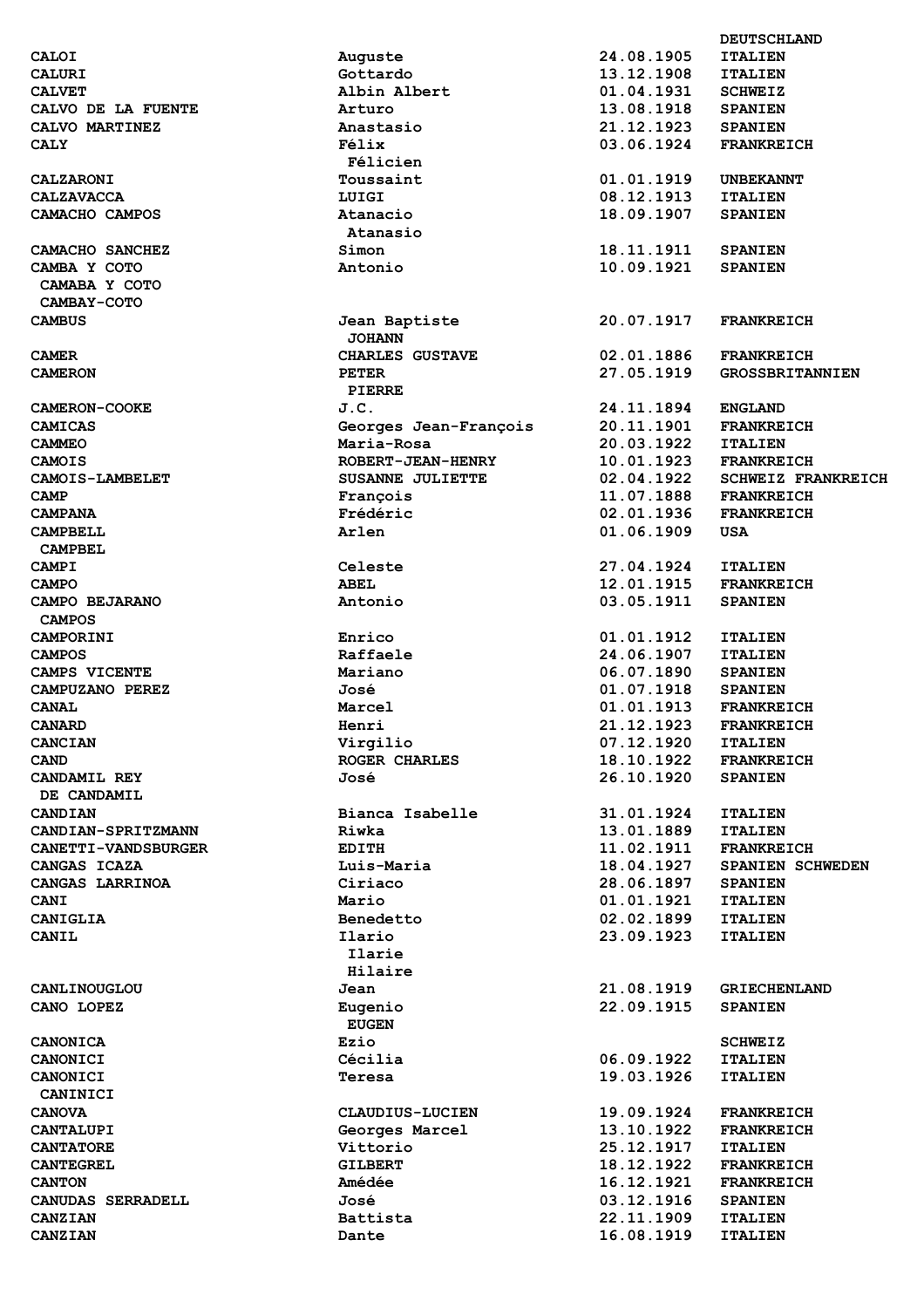| CANZIAN                           | Giannina                 | 02.11.1921               | <b>ITALIEN</b>                      |
|-----------------------------------|--------------------------|--------------------------|-------------------------------------|
| <b>CANZINA</b>                    |                          |                          |                                     |
| CANZIAN                           | Pierina                  | 15.04.1898               | <b>ITALIEN</b>                      |
| <b>CANZINA</b>                    |                          |                          |                                     |
| CANZIAN                           | Teresa                   | 19.01.1925               | <b>ITALIEN</b>                      |
| <b>CANZINA</b>                    | Thérèse                  |                          |                                     |
| CAPARROS PEREZ                    | Marcos                   | 31.10.1925               | <b>SPANIEN</b>                      |
| <b>CAPELLETTI</b>                 | Antonio                  | 27.12.1913               | <b>ITALIEN</b>                      |
| CAPELLETTI<br><b>CAPELLETTO</b>   | Filipo<br>Alessandrina   | 01.01.1921<br>08.01.1929 | <b>ITALIEN</b>                      |
| <b>CAPPELLETTO</b>                |                          |                          | <b>ITALIEN</b>                      |
| CAPELLI                           | Albert                   |                          | <b>FRANKREICH</b>                   |
| <b>CAPELLI</b>                    | Fiorino                  | 28.05.1923               | <b>ITALIEN</b>                      |
| CAPPELLI                          |                          |                          |                                     |
| <b>CAPELLI</b>                    | LUIGI                    | 25.07.1912               | <b>ITALIEN</b>                      |
|                                   | LUDWIG                   |                          |                                     |
| <b>CAPORASSO</b>                  | Maria                    | 15.03.1898               | <b>ITALIEN</b>                      |
| <b>CAPORASO</b>                   |                          |                          |                                     |
| <b>CAPORASSO</b>                  | Raffaella                | 25.07.1922               | <b>ITALIEN</b>                      |
| <b>CAPORASO</b>                   |                          |                          |                                     |
| <b>CAPORAZZO</b>                  |                          |                          |                                     |
| CAPPELLETI                        | Giovanni                 | 07.10.1923               | <b>ITALIEN</b>                      |
| <b>CAPPELLETTI</b>                | Johann                   |                          |                                     |
| CAPPELLETTI                       | Athos                    | 08.10.1922               | <b>ITALIEN</b>                      |
| <b>CAPRA</b>                      | Carmelo                  | 01.01.1918               | <b>ITALIEN</b>                      |
| <b>CAPRA</b>                      | <b>CELESTE</b>           | 04.04.1908               | <b>ITALIEN</b>                      |
| <b>CAPRA</b>                      | Jean-Pierre              | 09.10.1945               | <b>ITALIEN</b>                      |
| CAPRA-CAGNARDI                    | <b>ROSE-MARIE</b>        | 03.04.1914               | <b>ITALIEN</b>                      |
| <b>CAPRILEI</b>                   | Gualtiero                | 01.01.1921               | <b>ITALIEN</b>                      |
| <b>CAPRON</b>                     | <b>JOHANN</b>            | 04.08.1921               | <b>FRANKREICH</b>                   |
| <b>CAPURRO</b>                    | Pietro                   | 24.08.1914               | <b>ITALIEN</b>                      |
| <b>CARABELAS</b>                  | Léonidas                 | 19.05.1911               | <b>GRIECHENLAND</b>                 |
| <b>CARACCIOLO</b>                 | Giuseppe                 | 24.11.1913               | <b>ITALIEN</b>                      |
| <b>CARAPATIDIS</b>                | Sterghios                | 10.06.1905               | <b>GRIECHENLAND</b>                 |
| <b>CARBON</b>                     | Henri-Louis              | 30.08.1920               | <b>FRANKREICH</b>                   |
| <b>CARBONERO</b>                  | Carlo                    | 06.08.1902               | <b>ITALIEN</b>                      |
|                                   | <b>KARL</b>              |                          |                                     |
| <b>CARBONERO</b>                  | Elvira<br>Maria          | 24.01.1901<br>26.01.1910 | <b>ITALIEN</b>                      |
| CARDINALI<br><b>CARDINALE</b>     |                          |                          | <b>ITALIEN</b>                      |
| CARDINALLI                        | Giuseppe                 | 06.04.1913               | <b>ITALIEN</b>                      |
| <b>CARDINAUX</b>                  | André                    | 01.01.1922               | <b>SCHWEIZ</b>                      |
| CARDINI                           | Pier Luigi               | 14.06.1912               | <b>ITALIEN</b>                      |
| CARDINI                           | Tatiana                  | 27.12.1906               | <b>ITALIEN</b>                      |
| <b>CARDIS</b>                     | Angelo Antoine           | 02.08.1901               | <b>FRANKREICH</b>                   |
| CARDOZO-BEHRETZ                   | Elsa                     | 29.12.1915               | <b>NIEDERLANDE</b>                  |
| <b>CARETTI</b>                    | Aldo                     | 10.10.1916               | <b>ITALIEN</b>                      |
|                                   | Adolphe                  |                          |                                     |
| <b>CARETTI</b>                    | Raymond                  | 29.08.1921               | <b>FRANKREICH</b>                   |
| <b>CAREY</b>                      | Sadye-Joan               |                          | <b>USA</b>                          |
| <b>CAREZZANO</b>                  | Lino                     | 01.01.1912               | <b>ITALIEN</b>                      |
| CARIDDI                           | Bruno                    | 23.12.1942               | <b>ITALIEN</b>                      |
| CARIDI                            |                          |                          |                                     |
| CARIDDI                           | Rita                     | 21.03.1921               | <b>ITALIEN</b>                      |
| CARIDI                            |                          |                          |                                     |
| <b>CARILLAT</b>                   | Eugénie                  | 12.05.1888               | <b>FRANKREICH</b>                   |
| CARRILLAT                         |                          |                          |                                     |
| CLOUYE-CARRILLAT                  |                          |                          |                                     |
| <b>CARIOU</b>                     | Michel Louis Edmond      | 10.11.1921               | <b>FRANKREICH</b>                   |
| CARIQUEL                          | <b>YVES</b>              | 29.09.1920               | <b>FRANKREICH</b>                   |
| <b>CARLEBACH</b>                  | Daniel                   | 01.08.1903               | <b>DEUTSCHLAND</b>                  |
| <b>CARLEBACH</b>                  | Emanuel                  | 21.04.1935               | <b>DEUTSCHLAND</b>                  |
| CARLEBACH-ABRAHAM                 | Sophie                   | 26.09.1900               | <b>DEUTSCHLAND</b>                  |
| <b>CARLI</b>                      | Enzio                    | 01.01.1919               | <b>ITALIEN</b>                      |
| <b>CARLIER</b>                    | Louis                    | 01.01.1923<br>01.07.1914 | <b>FRANKREICH</b>                   |
| <b>CARLONI</b><br><b>CARMILLE</b> | Corrado<br><b>PIERRE</b> | 27.09.1924               | <b>ITALIEN</b><br><b>FRANKREICH</b> |
| <b>CARMINATI</b>                  | Pietro                   | 01.05.1923               | <b>ITALIEN</b>                      |
| <b>CARMINE</b>                    | Maria                    | 11.11.1923               | <b>ITALIEN</b>                      |
|                                   |                          |                          |                                     |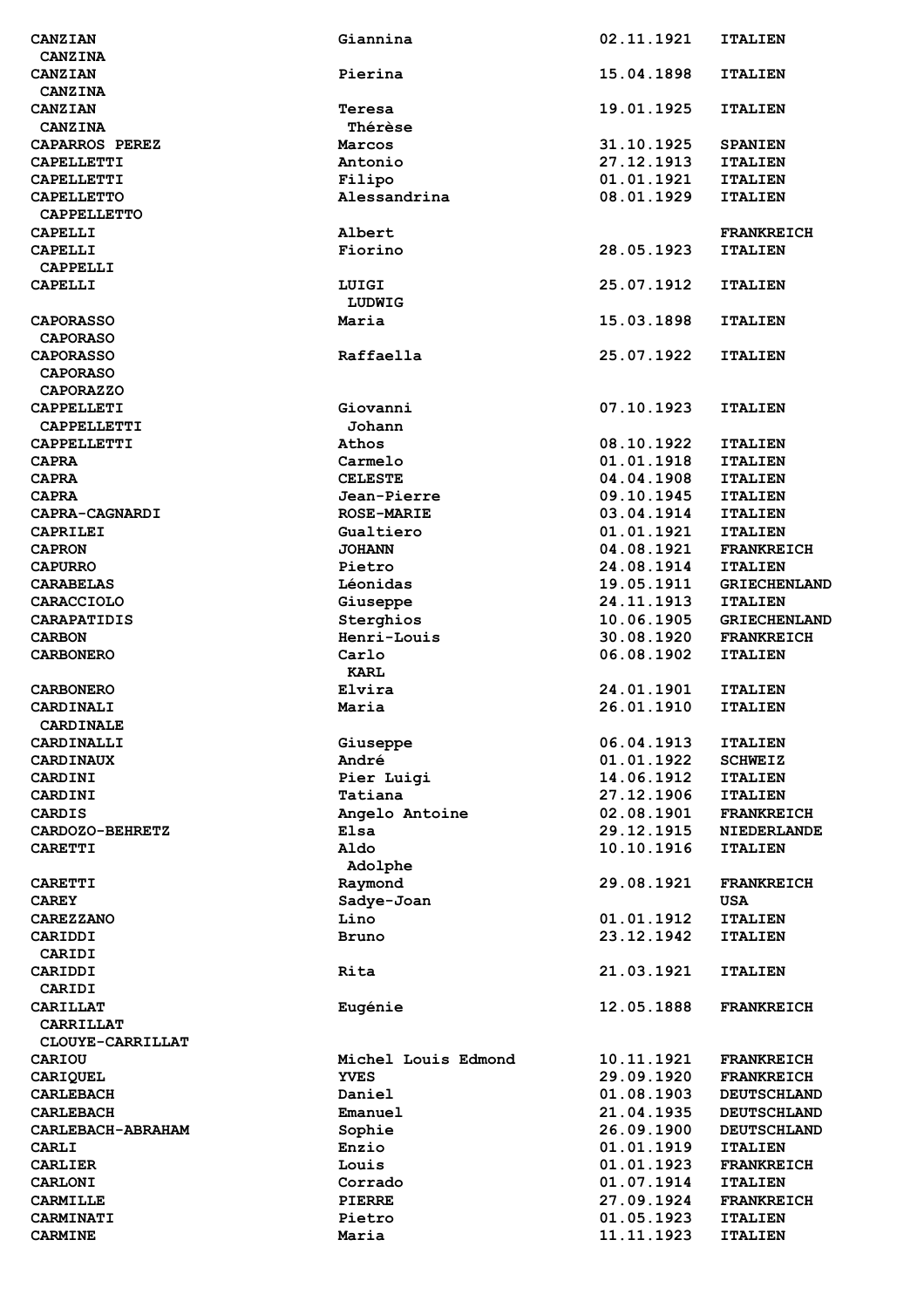| CARMONA SANCHEZ           | José                                     | 02.02.1913 | <b>SPANIEN</b>            |
|---------------------------|------------------------------------------|------------|---------------------------|
| <b>CARMONA-FACUNDO</b>    | Luis                                     | 21.06.1897 | <b>SPANIEN</b>            |
| CARMONA BARCENA           |                                          |            |                           |
| <b>CARNELUTI</b>          | Francesco                                | 15.05.1879 | <b>ITALIEN</b>            |
| <b>CARNELUTTI</b>         |                                          |            |                           |
|                           |                                          |            |                           |
| <b>CARNELUTI</b>          | Tito                                     | 05.03.1904 | <b>ITALIEN</b>            |
| <b>CARNELUTTI</b>         |                                          |            |                           |
| <b>CARNELUTTI</b>         | Annabella                                | 25.03.1940 | <b>ITALIEN</b>            |
|                           | Anna                                     |            |                           |
| <b>CARNELUTTI</b>         | Francesco                                | 08.04.1936 | <b>ITALIEN</b>            |
|                           | Franz                                    |            |                           |
| <b>CARNELUTTI</b>         | Margherita                               | 04.07.1937 | <b>ITALIEN</b>            |
|                           | Margrit                                  |            |                           |
|                           |                                          | 02.03.1906 | <b>ITALIEN</b>            |
| <b>CARNELUTTI</b>         | Serge                                    |            |                           |
| <b>CARNELUTTI-LEONE</b>   | Lola                                     | 23.06.1906 | <b>ITALIEN</b>            |
| <b>CARNELUTTI-MOTTIER</b> | Yvonne                                   | 24.02.1909 | <b>ITALIEN</b>            |
| CARNESCIALI               | Giudetta                                 | 13.07.1922 | <b>ITALIEN</b>            |
|                           | Giuditta                                 |            |                           |
| <b>CARO</b>               | Aldo                                     | 26.01.1895 | <b>ITALIEN</b>            |
| <b>CAROLUS</b>            | Roger Charles                            | 11.08.1923 | <b>FRANKREICH</b>         |
|                           |                                          |            | <b>LOTHRINGEN</b>         |
| <b>CARON</b>              | André                                    | 29.05.1908 | <b>FRANKREICH</b>         |
| <b>CARON</b>              | Gentile                                  | 29.11.1921 | <b>ITALIEN</b>            |
|                           |                                          |            |                           |
| <b>CARON-KLOTZ</b>        | <b>GERMAINE</b>                          | 16.04.1909 | <b>FRANKREICH</b>         |
| <b>CARONE</b>             | Arturo                                   | 01.01.1925 | <b>ITALIEN</b>            |
| <b>CARONTI</b>            | Michel                                   | 29.10.1907 | <b>SCHWEIZ</b>            |
| <b>CARRA</b>              | Yves-Paul                                | 18.01.1927 | <b>FRANKREICH</b>         |
| <b>CARRAFFA</b>           | Cosimo                                   | 29.01.1905 | <b>ITALIEN</b>            |
| <b>CARRARA</b>            | Giuseppe                                 | 01.09.1916 | <b>ITALIEN</b>            |
|                           | Joseph                                   |            |                           |
| <b>CARRARA</b>            | Pierina                                  | 01.01.1927 |                           |
|                           |                                          |            | <b>ITALIEN</b>            |
| CARRASCO MARTIN           | <b>DOMINGO</b>                           | 17.02.1913 | <b>SPANIEN</b>            |
|                           | Dominco                                  |            |                           |
| <b>CARRAUD</b>            | Edmond                                   | 06.09.1923 | <b>FRANKREICH</b>         |
| <b>CARRAUD</b>            | Fernand                                  | 21.12.1921 | <b>FRANKREICH</b>         |
| <b>CARRIER</b>            | <b>JAKOB</b>                             | 31.05.1918 | <b>FRANKREICH</b>         |
| <b>CARRIER</b>            | <b>ROBERT DESIRE</b>                     | 16.03.1922 | <b>FRANKREICH</b>         |
| CARRILLAT-BONFANTE        | Julia                                    | 27.08.1907 | <b>FRANKREICH</b>         |
| CARRILLAT-FONTAINERIVE    | Marie                                    | 13.01.1857 | <b>FRANKREICH</b>         |
|                           |                                          |            |                           |
| <b>CARROLL</b>            | William                                  | 14.05.1915 | USA                       |
| <b>CARROUX</b>            | Emile Marc                               | 06.02.1920 | <b>FRANKREICH</b>         |
| <b>CARROZ</b>             | Georges                                  | 15.02.1920 | <b>FRANKREICH</b>         |
| <b>CARSANA</b>            | Pietro                                   | 03.11.1923 | <b>ITALIEN</b>            |
| <b>CART</b>               | Jacqueline Madeleine                     | 03.06.1925 | <b>FRANKREICH</b>         |
|                           | Henriette                                |            |                           |
| <b>CART</b>               | Nicole                                   | 02.04.1925 | <b>SCHWEIZ</b>            |
| <b>CARTER</b>             | William                                  | 05.09.1921 | USA                       |
| <b>CARTHIAN</b>           | Marie-Jean-Paul                          | 07.09.1919 | <b>FRANKREICH</b>         |
|                           |                                          |            |                           |
| <b>CARTIER</b>            | Alain-Paul-Anselme                       | 17.07.1926 | <b>FRANKREICH</b>         |
| <b>CARTIER</b>            | <b>ALFRED HARJES</b>                     | 25.12.1922 | <b>FRANKREICH</b>         |
| <b>CARTIER</b>            | Henri                                    | 22.08.1922 | <b>FRANKREICH</b>         |
| CARTIER ALIAS CROIZIER    | Georges-Eugène-Alphonse<br><b>GERARD</b> | 05.02.1877 | <b>FRANKREICH</b>         |
| <b>CARUANA</b>            | Gaetano                                  | 01.01.1918 | <b>ITALIEN</b>            |
| <b>CARUGATI</b>           | Attilio                                  | 01.01.1916 | <b>ITALIEN</b>            |
| CARVALLO JORGE            | Tomas                                    | 22.09.1914 | <b>SPANIEN</b>            |
| CARBALLO JORGE            |                                          |            |                           |
|                           |                                          |            |                           |
| <b>CARVOUNIARIS</b>       | Michel                                   | 25.11.1916 | <b>GRIECHENLAND</b>       |
| <b>KARVUNIARIS</b>        | Michael                                  |            |                           |
| CASADESUS CARDONA         | Ramon                                    | 25.10.1904 | <b>SPANIEN</b>            |
| <b>CASAGRANDE</b>         | Mario                                    | 05.07.1921 | <b>ITALIEN</b>            |
| <b>CASAGRANDE</b>         | Renato                                   | 26.11.1909 | <b>ITALIEN</b>            |
| <b>CASAI</b>              | Jean-Nicolas                             | 03.08.1914 | <b>SCHWEIZ</b>            |
| <b>CASAI</b>              | Pierre-François                          | 07.04.1920 | <b>SCHWEIZ FRANKREICH</b> |
| CASAL CASUSO              | Lorenzo                                  | 19.08.1924 | <b>SPANIEN</b>            |
| <b>CASALI</b>             | Giacomina                                | 01.01.1939 | <b>ITALIEN</b>            |
| <b>CASALI</b>             | Marino                                   | 03.11.1924 | ITALIEN SAN MARINO        |
|                           |                                          |            |                           |
| <b>CASALI</b>             | Pietro                                   | 30.03.1891 | ITALIEN SAN MARINO        |
|                           | <b>PETER</b>                             |            |                           |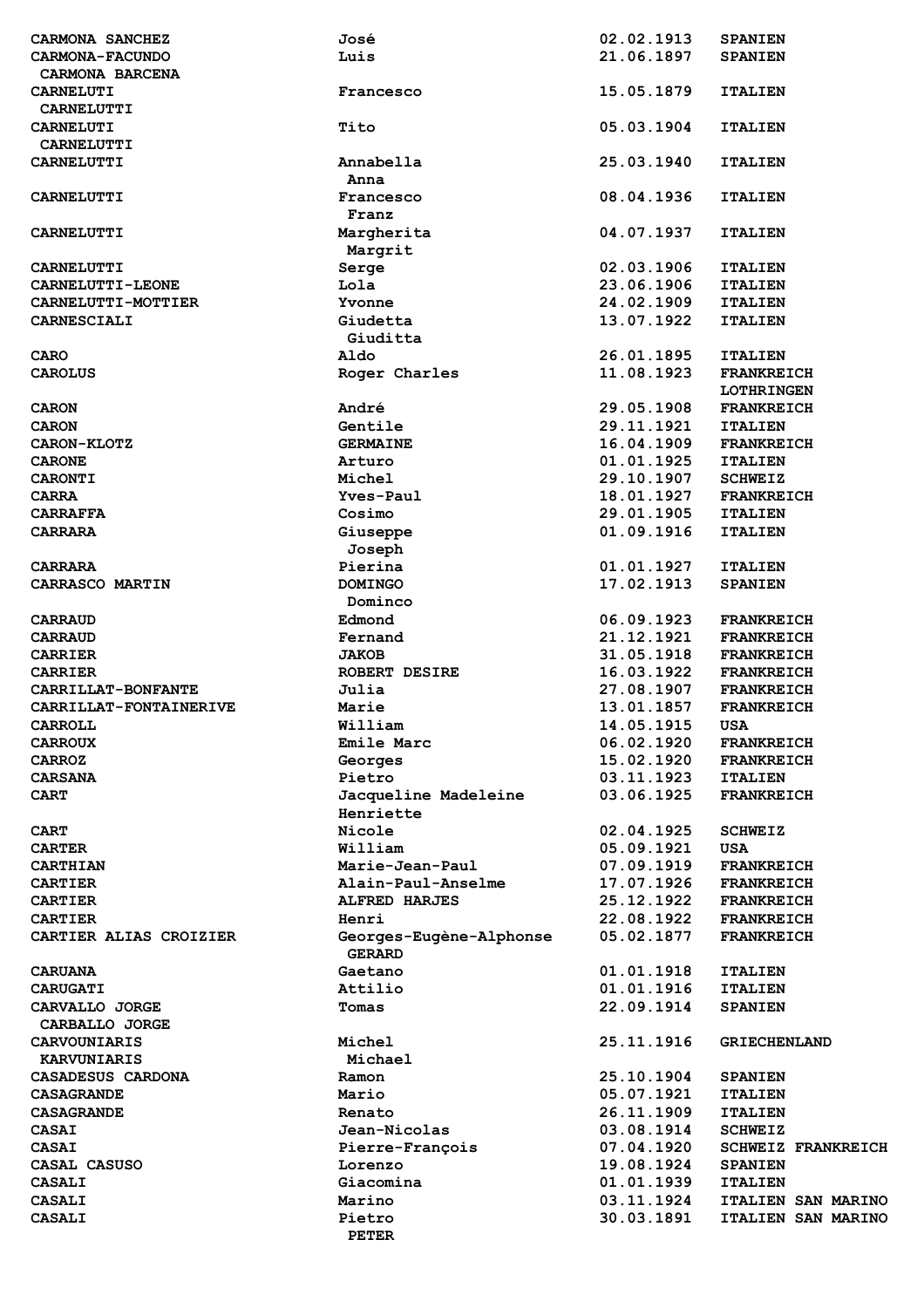| <b>CASANI</b>          | Vittorio                  | 08.11.1920 | <b>ITALIEN</b>         |
|------------------------|---------------------------|------------|------------------------|
| CASANOVA ROJO          | Julio                     | 18.04.1914 | <b>ITALIEN SPANIEN</b> |
| CASANOVAS CODONET      | Francisco                 | 27.01.1894 | <b>SPANIEN</b>         |
| CARANOVAS CURDONET     |                           |            |                        |
| CASAPU-COTERLAN        | Johann-Nicola             | 05.08.1920 | <b>RUMANIEN</b>        |
|                        | Jon-Nicola                |            |                        |
| <b>CASARTELLI</b>      | Guido                     | 03.11.1921 | <b>ITALIEN</b>         |
| <b>CASATI</b>          | Giancarlo                 | 01.02.1916 | <b>ITALIEN</b>         |
| <b>CASATI</b>          | Oscar                     | 01.01.1916 | <b>ITALIEN</b>         |
| CASCIANO               | Anna                      | 08.06.1879 | <b>ITALIEN</b>         |
| <b>CASCIANO</b>        | Annunziato                | 10.06.1928 | <b>ITALIEN</b>         |
| <b>SCIANO</b>          |                           |            |                        |
| <b>CASCIANO</b>        | Annunziato                | 10.06.1928 | <b>ITALIEN</b>         |
| <b>CASCIANO</b>        | Domenica                  | 08.06.1910 | <b>ITALIEN</b>         |
| <b>CASCIANO</b>        | Domenico                  | 13.11.1901 | <b>ITALIEN</b>         |
| <b>CASCIANO</b>        | Fortunato                 | 13.12.1912 | <b>ITALIEN</b>         |
|                        | Fortunata                 |            |                        |
| <b>CASCIANO</b>        | Stella                    | 30.09.1918 | <b>ITALIEN</b>         |
| <b>CASELLA</b>         | Sacha                     | 15.04.1936 | <b>ITALIEN</b>         |
| CASELLA-SCHMOLKOWA     | Wilhelmina                | 11.01.1899 | <b>ITALIEN</b>         |
|                        | Guglielmina               |            |                        |
| <b>CASETTI</b>         | Silvio                    | 01.01.1925 | <b>ITALIEN</b>         |
|                        |                           | 03.01.1923 |                        |
| <b>CASPARD</b>         | André                     |            | <b>FRANKREICH</b>      |
| <b>CASPARD</b>         | Robert                    | 29.04.1924 | <b>FRANKREICH</b>      |
| <b>CASPER</b>          | Paul                      | 07.10.1918 | <b>DEUTSCHLAND</b>     |
| CASOUERO RUIZ          | <b>BERTA</b>              | 18.04.1895 | <b>SPANIEN</b>         |
|                        | Berthe                    |            |                        |
| <b>CASSANI</b>         | Arnaldo                   | 24.04.1920 | <b>ITALIEN</b>         |
| <b>CASSET</b>          | Marcel                    | 25.10.1906 | <b>FRANKREICH</b>      |
| <b>CASSIGNEUL</b>      | <b>JEAN PIERRE</b>        | 13.07.1935 | <b>FRANKREICH</b>      |
| <b>CASSIN</b>          | Laura                     | 02.09.1933 | <b>ITALIEN</b>         |
| <b>CASTAGNERIS</b>     | Maurice                   | 02.01.1924 | <b>FRANKREICH</b>      |
| <b>CASTELFRANCHI</b>   | Aldo                      | 02.09.1933 | <b>ITALIEN</b>         |
| <b>CASTELIA</b>        | Romain, Adrien            | 05.07.1909 | <b>SCHWEIZ</b>         |
| <b>CASTELLANO</b>      | Giovanni                  | 12.12.1926 | <b>ITALIEN</b>         |
|                        | Johann                    |            |                        |
| <b>CASTELLANO</b>      | Leonardo                  | 07.03.1906 | <b>ITALIEN</b>         |
|                        | Léonard                   |            | (UNBEKANNT)            |
| <b>CASTELLANO</b>      | Mario                     | 11.08.1908 | <b>ITALIEN</b>         |
| <b>CASTELLE</b>        | <b>Jules</b>              | 03.12.1922 | <b>FRANKREICH</b>      |
| <b>CASTELLETTI</b>     | Hermes                    | 25.09.1943 | <b>ITALIEN</b>         |
|                        | <b>Ermes</b>              |            |                        |
| <b>CASTELLETTI</b>     | Luciano                   | 29.10.1925 | <b>ITALIEN</b>         |
| <b>CASTELLI</b>        | Julio                     | 17.04.1912 | <b>ITALIEN</b>         |
| <b>CASTELLI</b>        | Silvana                   | 09.03.1921 | <b>ITALIEN</b>         |
| CASTELLO SOLER         | Juan                      | 08.08.1925 | <b>SPANIEN</b>         |
| <b>CASTELOT</b>        | <b>EMILE</b>              | 12.03.1933 | <b>FRANKREICH</b>      |
| <b>CASTELOT</b>        | <b>JEAN-JACQUES</b>       | 02.02.1936 | <b>FRANKREICH</b>      |
| <b>CASTELOT-BECKER</b> | CLEMENCE ALBERTINE        | 17.07.1913 | <b>FRANKREICH</b>      |
| <b>CASTFINGER</b>      | <b>THEODORE</b>           | 24.06.1931 | <b>FRANKREICH</b>      |
| <b>CAJGFINGER</b>      |                           |            |                        |
| <b>CASTIAU</b>         | POL-JULES ARTHUR GHISLAIN | 29.05.1923 |                        |
|                        |                           | 03.12.1922 | <b>BELGIEN</b>         |
| <b>CASTILLE</b>        | Jules                     |            | <b>FRANKREICH</b>      |
| CASTILLO GARCIA        | Pedro                     | 28.07.1911 | <b>SPANIEN</b>         |
| CASTILLO TERAN         | Francisco                 | 13.01.1899 | <b>SPANIEN</b>         |
| <b>CASTIONETTI</b>     | Giacomo                   | 13.06.1902 | <b>ITALIEN</b>         |
|                        | Jakob                     |            |                        |
| <b>CATALAN</b>         | Chapat                    | 20.10.1905 | <b>TURKEI</b>          |
|                        | Chapate                   |            |                        |
| <b>CATALAN</b>         | <b>Jacques</b>            | 15.02.1927 | <b>FRANKREICH</b>      |
| <b>CATALAN</b>         | Jean-Jacques              | 17.06.1934 | <b>FRANKREICH</b>      |
| <b>CATALAN</b>         | Menahem                   | 20.01.1899 | <b>FRANKREICH</b>      |
|                        |                           |            | (TURKEI)               |
| <b>CATALAN</b>         | Rachel                    | 12.06.1930 | <b>FRANKREICH</b>      |
| <b>CATALAN</b>         | Robert                    | 29.02.1932 | <b>FRANKREICH</b>      |
| <b>CATALAN</b>         | Suzanne                   | 24.04.1929 | <b>FRANKREICH</b>      |
|                        | Susanne                   |            |                        |
| <b>CATALAN-BENREY</b>  | Boulisson                 | 01.01.1902 | <b>FRANKREICH</b>      |
|                        | Berthe                    |            |                        |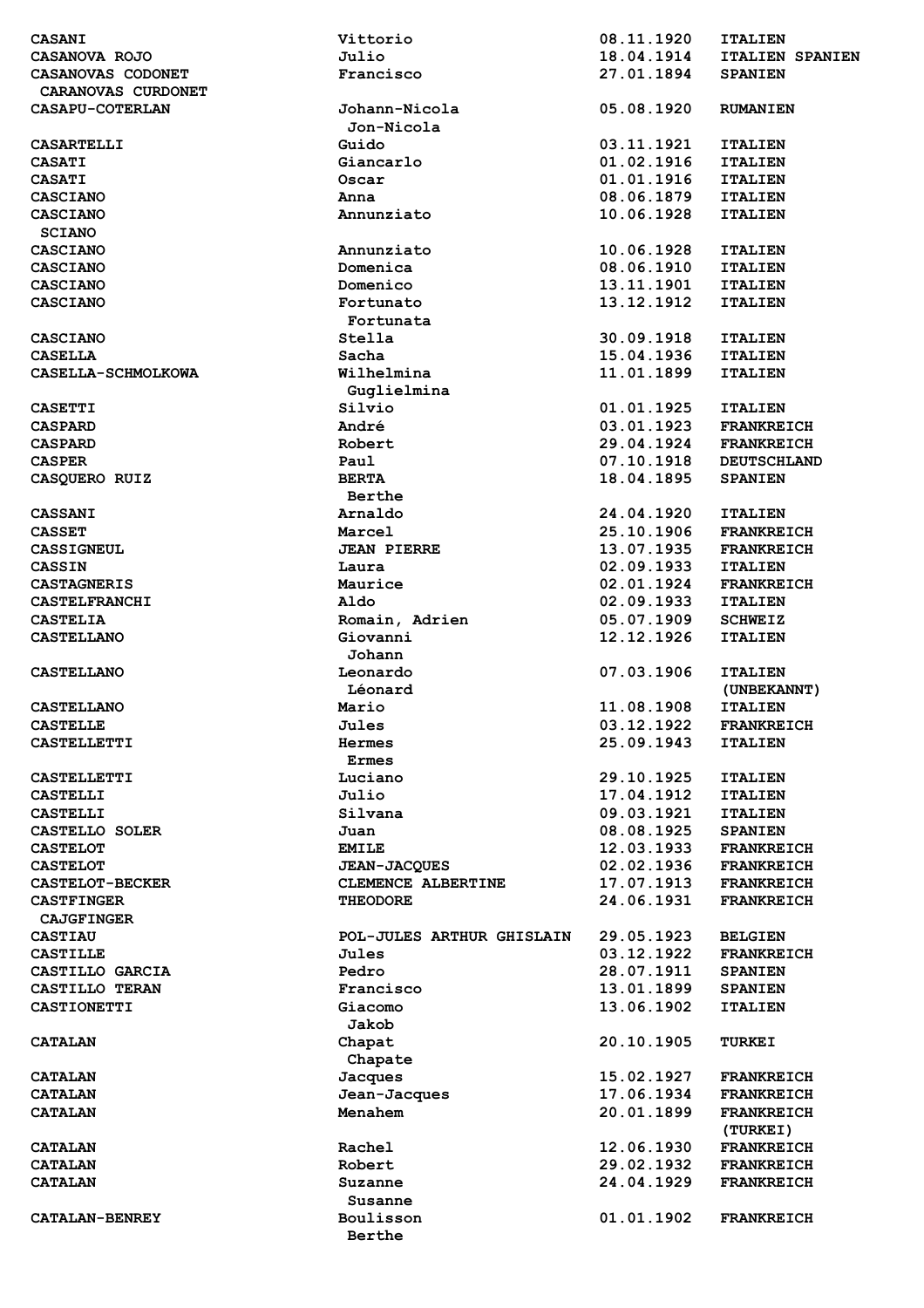| <b>CATELIN</b>                     | Francis                   | 25.04.1897               | <b>FRANKREICH</b>                 |
|------------------------------------|---------------------------|--------------------------|-----------------------------------|
| <b>CATELLA</b>                     | Angelo                    | 17.11.1925               | <b>ITALIEN</b>                    |
| <b>CATENA-MARTIN</b>               | Antonio                   | 21.11.1911               | <b>SPANIEN</b>                    |
|                                    | Antoine                   |                          |                                   |
| <b>CATHALA</b>                     | Marius                    | 12.08.1911               | <b>FRANKREICH</b>                 |
| <b>CATHARY</b>                     | MATHILDE                  | 07.04.1909               | <b>FRANKREICH</b>                 |
| <b>CATIN</b>                       | <b>REMY MARCEL</b>        | 02.11.1916               | <b>FRANKREICH</b>                 |
| <b>CATOTTI</b>                     | Renzo                     | 20.03.1923               | <b>ITALIEN</b>                    |
| <b>CATS</b>                        | Isak                      | 29.09.1921               | <b>NIEDERLANDE</b>                |
|                                    | Isaac                     |                          |                                   |
| <b>CATTANEO</b>                    | Albino                    | 01.01.1922               | <b>ITALIEN</b>                    |
| <b>CATTANEO</b>                    | Enrico                    | 19.06.1925               | <b>ITALIEN</b>                    |
| <b>CATTANEO</b>                    | Eugénio                   | 26.12.1889               | <b>ITALIEN</b>                    |
|                                    | <b>EUGEN</b>              |                          |                                   |
| <b>CATTANEO</b>                    | Francesco                 | 01.01.1917               | <b>ITALIEN</b>                    |
| CATTELLANI NEE QUAIN               | <b>IRENE</b>              | 11.12.1907               | <b>SCHWEIZ</b>                    |
| <b>CATTIN</b>                      | André-Justin              | 06.08.1921               | <b>SCHWEIZ</b>                    |
| <b>CATTIN</b>                      | Marcel                    | 07.12.1896               | <b>SCHWEIZ</b>                    |
| <b>CATTOIR</b>                     | Francis                   | 31.05.1908               | <b>BELGIEN</b>                    |
|                                    | FRANCOIS MARIE LOUIS      |                          |                                   |
| <b>CAUDERAY</b>                    | Pierre                    | 10.07.1920               | <b>SCHWEIZ</b>                    |
| <b>CAUFMAN</b>                     | CLAUDE PHILIPPE           | 03.12.1924               | <b>FRANKREICH</b>                 |
| <b>CAUFMANN</b>                    |                           |                          |                                   |
| <b>CAUFMAN</b>                     | <b>ROLAND</b>             | 11.06.1930               | <b>FRANKREICH</b>                 |
| <b>CAUFMANN</b>                    |                           |                          | (UNBEKANNT)                       |
| CAUFMAN-ELECHNOWICZ                | <b>ANNIE</b>              | 15.10.1895               | <b>FRANKREICH</b>                 |
| <b>CAUFMANN</b>                    |                           |                          | (UNBEKANNT)                       |
| <b>CAUNE</b>                       | Louis<br><b>HENRIETTE</b> | 12.01.1920<br>27.04.1905 | <b>FRANKREICH</b>                 |
| <b>CAUVEAU</b>                     |                           | 15.10.1892               | <b>FRANKREICH</b>                 |
| <b>CAUVEREN</b><br><b>CAUVEREN</b> | Hartog<br>Valentine       | 07.08.1898               | NIEDERLANDE<br><b>NIEDERLANDE</b> |
| <b>CAUWELAERE</b>                  | Marcel-Pierre             | 12.08.1914               | <b>FRANKREICH</b>                 |
| <b>CAVAGNAC</b>                    | Julien                    | 18.07.1918               | <b>FRANKREICH</b>                 |
| <b>CAWAGNAC</b>                    |                           |                          |                                   |
| <b>CAVALIERE</b>                   | Bartolo                   | 08.12.1911               | <b>ITALIEN</b>                    |
| <b>CAVALLOTTI</b>                  | Mario                     | 27.04.1926               | <b>ITALIEN</b>                    |
| <b>CAVALLOTTO</b>                  |                           |                          |                                   |
| <b>CAVAZERE</b>                    | Julia                     | 21.10.1909               | <b>ITALIEN</b>                    |
| <b>CAVARZERE</b>                   | Giulia                    |                          |                                   |
| <b>CAVAZERE</b>                    | Lina                      | 03.11.1934               | <b>ITALIEN</b>                    |
| <b>CAVARZERE</b>                   |                           |                          |                                   |
| <b>CAVAZERE</b>                    | Maria                     | 08.09.1938               | <b>ITALIEN</b>                    |
| <b>CAVARZERE</b>                   |                           |                          |                                   |
| <b>CAVEGN</b>                      | Anna                      | 12.11.1908               | <b>SCHWEIZ</b>                    |
| <b>CAVEZZALE</b>                   | LUIGI                     | 02.07.1912               | <b>ITALIEN</b>                    |
|                                    | LUDWIG                    |                          |                                   |
| <b>CAVINI</b>                      | Serafino                  | 04.07.1923               | <b>ITALIEN</b>                    |
| CAVO                               | LUIGI                     | 11.09.1899               | <b>ITALIEN</b>                    |
| <b>CAYOLLE</b>                     | Paul Edouard              | 26.05.1920               | <b>FRANKREICH</b>                 |
| <b>CAZALOT</b>                     | Germaine                  | 07.04.1927               | <b>FRANKREICH</b>                 |
| CAZZANIGA                          | Mario                     | 01.01.1922               | <b>ITALIEN</b>                    |
| <b>CEBZANOVIC</b>                  | Lazar                     | 21.10.1917               | <b>JUGOSLAWIEN</b>                |
| <b>CEDOLIN</b>                     | <b>ALDO</b>               | 01.01.1921               | <b>UNBEKANNT</b>                  |
| <b>CEFFA</b>                       | Giuseppe                  | 25.06.1930               | <b>ITALIEN</b>                    |
| <b>CEGLA</b>                       | Jean                      | 07.12.1937               | <b>FRANKREICH</b>                 |
|                                    | Jean-Claude               |                          |                                   |
| <b>CELANO</b>                      | Antonio                   | 03.03.1924               | <b>ITALIEN</b>                    |
| <b>CELEBONOVIC</b>                 | Claudia-Jeanne            | 18.06.1949               | <b>JUGOSLAWIEN</b>                |
| <b>CELEBONOVIC</b>                 | Stefan                    | 21.07.1912               | <b>JUGOSLAWIEN</b>                |
| CELEBONOVIC-CULKOVIC               | Rose                      | 12.07.1914               | <b>JUGOSLAWIEN</b>                |
| <b>CELER</b>                       | Jan                       | 02.12.1921               | <b>POLEN</b>                      |
| <b>CELHAY</b>                      | Daniel                    | 14.10.1930               | <b>FRANKREICH</b>                 |
| <b>CELIUS</b>                      | Antonia                   | 21.10.1917               | <b>LITAUEN</b>                    |
|                                    | Antonina                  |                          | (SOWJETUNION)                     |
| <b>CELIUS</b>                      | <b>Bolys</b>              | 10.05.1915               | <b>LITAUEN</b>                    |
|                                    | <b>Boleslovas</b>         |                          | <b>SOWJETUNION</b>                |
| <b>CELIUS</b>                      | Stefan                    | 21.06.1943               | <b>LITAUEN</b>                    |
|                                    |                           |                          | (SOWJETUNION)                     |
| <b>CELNIK</b>                      | Jean-Isaac                | 19.08.1934               | <b>FRANKREICH</b>                 |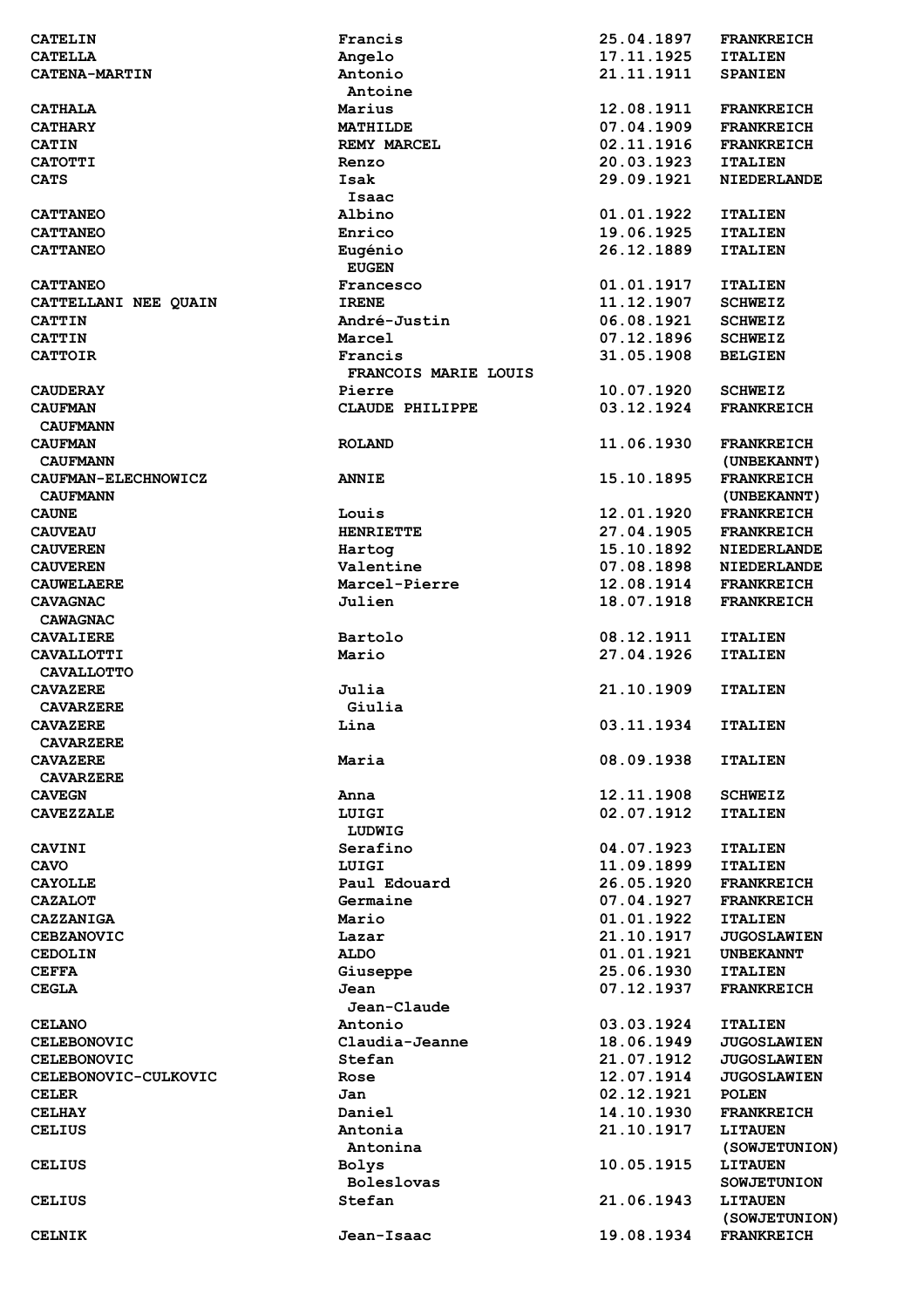| <b>CELNIK</b>                     | Nathan                          | 02.06.1936               | <b>FRANKREICH</b>                    |
|-----------------------------------|---------------------------------|--------------------------|--------------------------------------|
| <b>CENATI</b>                     | <b>BARNABE</b>                  | 07.06.1887               | <b>ITALIEN</b>                       |
| <b>CENATI-SCHMID</b>              | MATHILDE                        | 07.03.1895               | <b>ITALIEN</b>                       |
| <b>CENCZAK</b>                    | Lukas                           | 06.10.1892               | <b>POLEN</b>                         |
| <b>CZENCZAK</b>                   |                                 |                          |                                      |
| <b>CENTO</b>                      | Santo                           | 16.09.1916               | <b>ITALIEN</b>                       |
| <b>CEPPI</b>                      | André-Joseph                    | 14.06.1912               | <b>SCHWEIZ</b>                       |
| <b>CEPPI</b>                      | Gianantonio                     | 21.07.1912               | <b>ITALIEN</b>                       |
| <b>CERCHI</b>                     | Lionello                        | 01.10.1923               | <b>ITALIEN</b>                       |
|                                   | Lionelli                        |                          |                                      |
|                                   | Lionelle                        |                          |                                      |
| <b>CEREBRENNY</b>                 | <b>ABRAHAM</b>                  | 19.08.1914               | <b>FRANKREICH</b>                    |
| <b>CERET</b>                      | SUZANNE RAYMONDE FERNANDE       | 23.01.1917               | <b>FRANKREICH</b>                    |
| MORET-CERET                       |                                 |                          |                                      |
| <b>CERF</b>                       | <b>JEAN HENRI</b>               | 02.05.1894               | <b>FRANKREICH</b>                    |
| <b>CERF</b>                       | <b>LEON</b>                     | 01.02.1901               | <b>FRANKREICH</b>                    |
| <b>CERF</b>                       | Pierre                          | 08.05.1923               | <b>FRANKREICH</b>                    |
| CERF-LINDHEIMER                   | <b>FRANCINE</b>                 | 20.10.1916               | <b>FRANKREICH</b>                    |
| CERF-LINDHEIMER                   | <b>OLIVIER</b>                  | 01.01.1940               | <b>FRANKREICH</b>                    |
| CERF-LINDHEIMER                   | PIERRE RAYMOND                  | 17.01.1907               | <b>FRANKREICH</b>                    |
| <b>CERF-OURY</b>                  | <b>ANDREE</b>                   | 02.01.1882               | <b>FRANKREICH</b>                    |
| <b>CERINI</b>                     | Pietro                          | 01.09.1913               | <b>ITALIEN</b>                       |
|                                   | Peter                           |                          |                                      |
| <b>CERINI</b>                     | Placido                         | 29.07.1925               | <b>ITALIEN</b>                       |
| <b>CERIZZA</b>                    | Gildo                           | 12.02.1922               | <b>ITALIEN</b>                       |
| <b>CERMAK</b>                     | Slavoy                          | 07.06.1921               | <b>TSCHECHOSLOWAKEI</b>              |
| <b>GERMAK</b>                     | Slavoj                          |                          |                                      |
| <b>CERMENATI</b>                  | Elio-Ernesto                    | 29.01.1913               | <b>ITALIEN</b>                       |
| <b>CERONI</b>                     | Gino                            | 01.01.1920               | <b>ITALIEN</b>                       |
| <b>CERRONI</b>                    |                                 |                          |                                      |
| <b>CERRI</b>                      | Achille<br>Ennio                | 07.05.1925<br>02.08.1925 | <b>ITALIEN</b>                       |
| <b>CERRI</b><br><b>CERTNER</b>    | Henri                           | 10.12.1921               | <b>ITALIEN</b><br>FRANKREICH (POLEN) |
| <b>CERTNER</b>                    | Hilde                           | 18.09.1934               | <b>FRANKREICH</b>                    |
|                                   | Huguette                        |                          |                                      |
| <b>CERTNER</b>                    | Moïse                           | 28.12.1899               | FRANKREICH (POLEN)                   |
|                                   | Maurice                         |                          |                                      |
| <b>CERTNER</b>                    | Robert                          | 18.11.1931               | <b>FRANKREICH</b>                    |
| <b>CERTNER</b>                    | Simone                          | 22.12.1922               | <b>FRANKREICH</b>                    |
| <b>CERTNER-CERTNER</b>            | Régine                          | 15.09.1901               | FRANKREICH (POLEN)                   |
|                                   | Rywka                           |                          |                                      |
|                                   | Ryfka                           |                          |                                      |
| <b>CERUTTI</b>                    | Anna                            | 04.11.1916               | <b>ITALIEN</b>                       |
| <b>CERUTTI</b>                    | Enrica                          | 12.03.1891               | <b>ITALIEN</b>                       |
| <b>CERUTTI</b>                    | Vittorio                        | 01.01.1911               | <b>ITALIEN</b>                       |
| <b>CERVASEL</b>                   | Antoinette                      | 20.07.1918               | <b>ITALIEN</b>                       |
|                                   |                                 |                          | (UNBEKANNT)                          |
| <b>CERVERA</b>                    | Eulogio                         | 01.01.1911               | <b>SPANIEN</b>                       |
| <b>CUVERA</b>                     |                                 |                          |                                      |
| <b>CESANA</b>                     | Ettore                          | 10.10.1909               | <b>GRIECHENLAND</b>                  |
| CESBRON ALIAS CORELLA ALIAS       | Maurice alias Antonio           | 10.05.1921               | SPANIEN FRANKREICH                   |
| <b>ROUSSELLE</b>                  |                                 |                          |                                      |
| <b>CORELLA</b>                    |                                 |                          |                                      |
| <b>ROUSSEL</b>                    |                                 |                          |                                      |
| <b>CESENA</b>                     | Ferruccio                       | 16.06.1920               | <b>ITALIEN</b>                       |
| <b>CETTOUR</b>                    | LEON JOSEPH                     | 08.09.1921               | <b>FRANKREICH</b>                    |
| CETTOUR-DECORZANT                 | <b>JUSTINE FRANCOISE LOUISE</b> | 14.05.1925               | <b>FRANKREICH</b>                    |
| <b>CEUPPENS</b>                   | Jules                           | 28.10.1923               | <b>BELGIEN</b>                       |
| <b>CEVEY</b>                      | GEORGES LOUIS                   | 27.08.1920               | <b>SCHWEIZ FRANKREICH</b>            |
| <b>CHABALIER</b>                  | <b>GASTON</b>                   | 04.07.1919               | <b>FRANKREICH</b>                    |
| <b>CHABAUD</b>                    | <b>Antoine-Louis</b>            | 01.12.1899               | <b>FRANKREICH</b>                    |
| <b>CHABERT</b>                    | André-Marcel-Paul               | 24.07.1912               | <b>FRANKREICH</b>                    |
| <b>CHABERT</b>                    | <b>Marie-Louise</b>             | 11.11.1911               | <b>FRANKREICH</b>                    |
| <b>CHABLAIS</b>                   | Georges                         | 04.05.1921               | <b>SCHWEIZ</b>                       |
| <b>CHABLAIX</b><br><b>CHABLOZ</b> | Eugène<br><b>JEAN</b>           | 02.01.1920<br>04.06.1944 | FRANKREICH SCHWEIZ<br><b>SCHWEIZ</b> |
|                                   | <b>HENRI</b>                    |                          |                                      |
| <b>CHABLOZ</b>                    | Suzanne                         | 12.01.1916               | <b>SCHWEIZ</b>                       |
| <b>CHABOSEAU</b>                  | <b>HENNY-MARIE</b>              | 27.09.1915               | <b>FRANKREICH</b>                    |
|                                   |                                 |                          |                                      |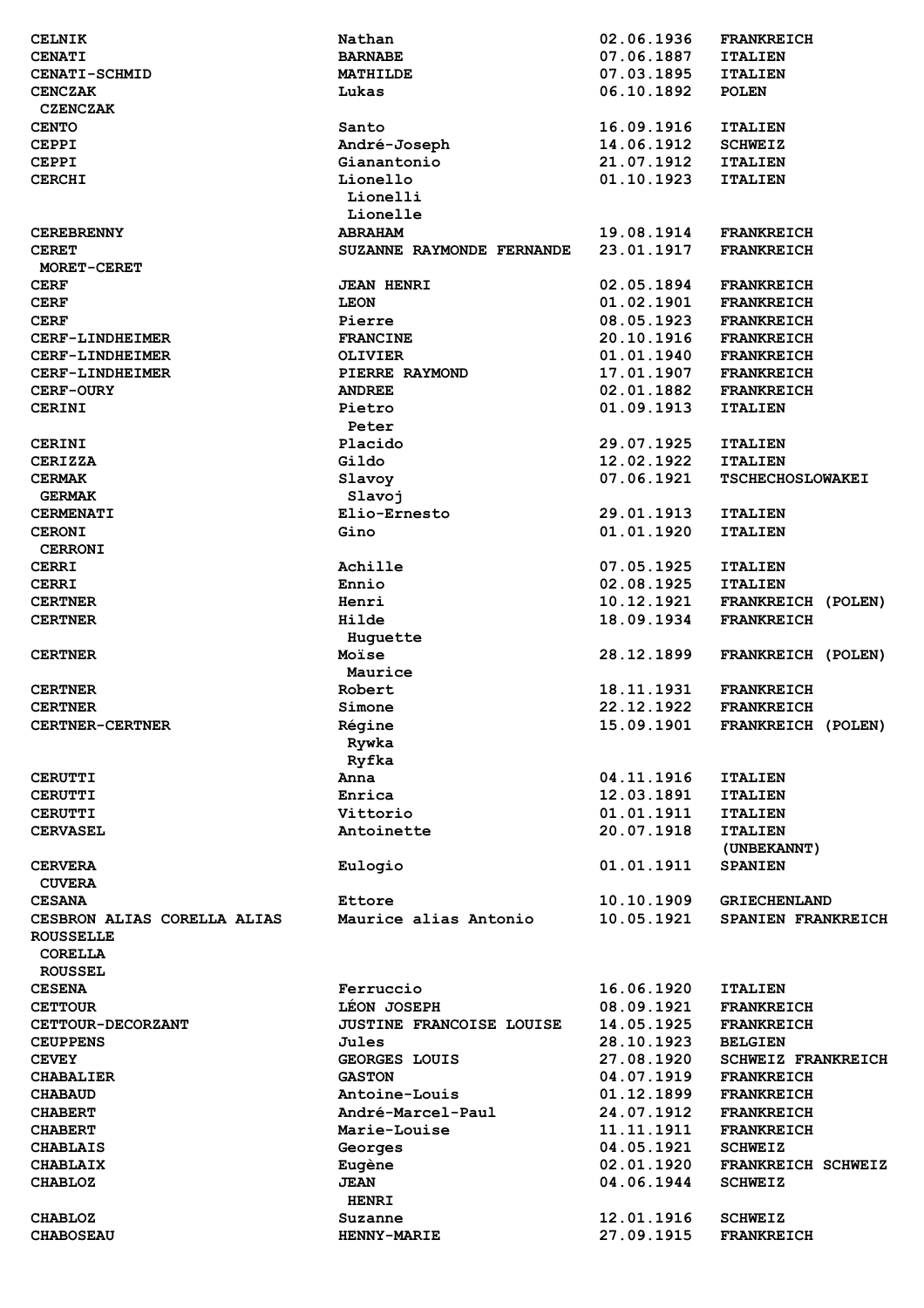| <b>CHABOT</b>              | André                      | 02.09.1901 | <b>FRANKREICH</b>        |
|----------------------------|----------------------------|------------|--------------------------|
| <b>CHABOT</b>              | FERNAND LOUIS              | 23.04.1909 | <b>FRANKREICH</b>        |
| <b>CHABOUD</b>             | Joseph                     | 01.01.1883 | <b>FRANKREICH</b>        |
| <b>CHABRY</b>              | Baptiste                   | 26.07.1909 | <b>FRANKREICH</b>        |
| <b>CHABRY</b>              | Henri                      | 28.09.1918 | <b>FRANKREICH</b>        |
| CHACON ROMERO              | Manuel                     | 16.05.1900 | <b>SPANIEN</b>           |
| <b>CHACORNAC</b>           | Jean Eugène                | 11.05.1921 | <b>FRANKREICH</b>        |
|                            | <b>JOHANN</b>              |            |                          |
| <b>CHADALA</b>             | Cecylia                    | 24.11.1940 | <b>POLEN</b>             |
| <b>CHADALA</b>             | Maria                      | 11.04.1906 | <b>POLEN</b>             |
|                            | <b>MARJA</b>               |            |                          |
| <b>CHAFFARD</b>            | <b>MARCEL PIERRE</b>       | 15.01.1922 | <b>FRANKREICH</b>        |
| <b>CHAISSAN</b>            | <b>CLAUDE</b>              | 17.12.1941 | <b>FRANKREICH</b>        |
| <b>CHAISSAN</b>            | Rose                       | 06.05.1901 | <b>FRANKREICH</b>        |
| <b>CHAISSAN</b>            | Yvette                     | 27.06.1921 | <b>FRANKREICH</b>        |
| <b>CHAJMOVIC</b>           | Lea                        | 12.01.1939 | <b>TSCHECHOSLOWAKEI</b>  |
| CHAJMOVIC-WAJAFELD         | Frymeta                    | 03.08.1916 | <b>TSCHECHOSLOWAKEI</b>  |
| <b>CHALARD</b>             | <b>ROGER</b>               | 22.10.1916 | <b>FRANKREICH</b>        |
| <b>CHALEAT</b>             | MAURICE LOUIS              | 28.10.1923 | <b>FRANKREICH</b>        |
| <b>CHALEW</b>              | Jacques                    | 17.06.1914 | <b>FRANKREICH</b>        |
| <b>CHALFEN</b>             | <b>JEAN-BERTRAND</b>       | 21.03.1941 | <b>STAATENLOS</b>        |
|                            |                            |            | (RUMANIEN)               |
| <b>CHALFEN</b>             | MORDECHAI                  | 07.04.1912 | <b>STAATENLOS</b>        |
|                            |                            |            | (RUMANIEN)               |
| <b>CHALIN</b>              | Robert                     | 22.02.1918 | <b>FRANKREICH ELSASS</b> |
| <b>CHALINGER</b>           | Simon                      | 17.06.1915 | <b>FRANKREICH</b>        |
| <b>CHALLAND</b>            | Gaston                     | 04.12.1878 | <b>SCHWEIZ</b>           |
| <b>CHALLANDES</b>          | <b>JAMES-EUGENE</b>        | 15.05.1917 | <b>SCHWEIZ</b>           |
| <b>CHALLANDES</b>          | Robert                     | 15.12.1919 | <b>SCHWEIZ</b>           |
|                            | Roland-Samuel              |            |                          |
|                            |                            | 19.08.1871 |                          |
| <b>CHAMBAZ</b>             | Emile                      |            | <b>SCHWEIZ</b>           |
| <b>CHAMOT</b>              | Guy                        | 01.03.1931 | <b>FRANKREICH</b>        |
| <b>CHAMOT</b>              | Maxime                     | 15.01.1910 | <b>FRANKREICH</b>        |
| <b>CHAMPENDAL</b>          | Pierre Georges Charles     | 13.05.1922 | <b>SCHWEIZ</b>           |
| <b>CHAMPENOY</b>           | <b>RAYMOND</b>             | 14.08.1925 | <b>FRANKREICH</b>        |
|                            |                            |            | <b>LOTHRINGEN</b>        |
| <b>CHAMPEVAL</b>           | Albert                     | 12.07.1922 | <b>FRANKREICH</b>        |
| <b>CHAMPION</b>            | Marcel                     | 21.07.1915 | <b>SCHWEIZ</b>           |
| <b>CHAMPION</b>            | Marcel                     | 18.01.1920 | FRANKREICH SCHWEIZ       |
| <b>CHAMPIOT</b>            | PIERRE EDMOND ELIE         | 13.10.1924 | <b>FRANKREICH</b>        |
|                            | <b>Pierre Edouard Elie</b> |            |                          |
| <b>CHAMPLON</b>            | <b>GEORGES JEAN</b>        | 30.03.1921 | <b>FRANKREICH</b>        |
| <b>CHANCEL</b>             | <b>GEORG</b>               | 15.04.1920 | <b>FRANKREICH</b>        |
| <b>CHANELES</b>            | Anna                       | 27.08.1939 | <b>POLEN</b>             |
| <b>CHANELES</b>            | Etta                       | 26.06.1934 | <b>BELGIEN (POLEN)</b>   |
| <b>CHANELESSE</b>          | Etty                       |            |                          |
| <b>CHANEL</b>              |                            |            |                          |
| <b>CHANELES</b>            | <b>MAURICE</b>             | 17.03.1899 | <b>POLEN</b>             |
|                            | MORITZ                     |            |                          |
|                            | <b>MOSES</b>               |            |                          |
| <b>CHANELES-LIEBERMANN</b> | <b>FRYDA</b>               | 20.04.1904 | <b>POLEN</b>             |
| <b>CHANIN</b>              | EDY                        | 03.12.1938 | <b>FRANKREICH</b>        |
| <b>KARSCHINIEROW</b>       | Eddy Erie                  |            |                          |
|                            | Uriel                      |            |                          |
| <b>CHANIN</b>              | <b>REGINA</b>              | 17.11.1935 | <b>FRANKREICH ELSASS</b> |
|                            | Régine                     |            |                          |
| <b>CHANT</b>               | Bernard-Jacques            | 23.09.1927 | <b>FRANKREICH</b>        |
|                            | <b>BERNHARD</b>            |            |                          |
| <b>CHANT-BOCH</b>          | MARIE                      | 10.11.1890 | <b>FRANKREICH</b>        |
| CHANTRAINE ALIAS DELDALLE  | LEON-CHARLES ALIAS JOSEPH  | 27.03.1894 | <b>FRANKREICH</b>        |
| <b>CHAPATTE</b>            | Georges                    | 15.06.1912 | <b>SCHWEIZ</b>           |
| <b>CHAPE</b>               | Jeanne                     | 18.01.1910 | <b>FRANKREICH</b>        |
| <b>CHAPELAIN</b>           | Alfred                     | 18.05.1920 | <b>FRANKREICH</b>        |
| <b>CHAPERON</b>            | Raymonde Françoise         | 29.01.1918 | <b>FRANKREICH</b>        |
| <b>CHAPIRA</b>             | <b>CHAIM</b>               | 18.01.1879 | <b>FRANKREICH</b>        |
| <b>CHAPIRO</b>             | Jacques                    | 28.10.1919 | <b>RUSSLAND</b>          |
|                            |                            |            | <b>SOWJETUNION</b>       |
| <b>CHAPOT</b>              | Pierre                     | 15.04.1923 | <b>FRANKREICH</b>        |
|                            |                            |            |                          |
|                            | Peter André Franz          |            |                          |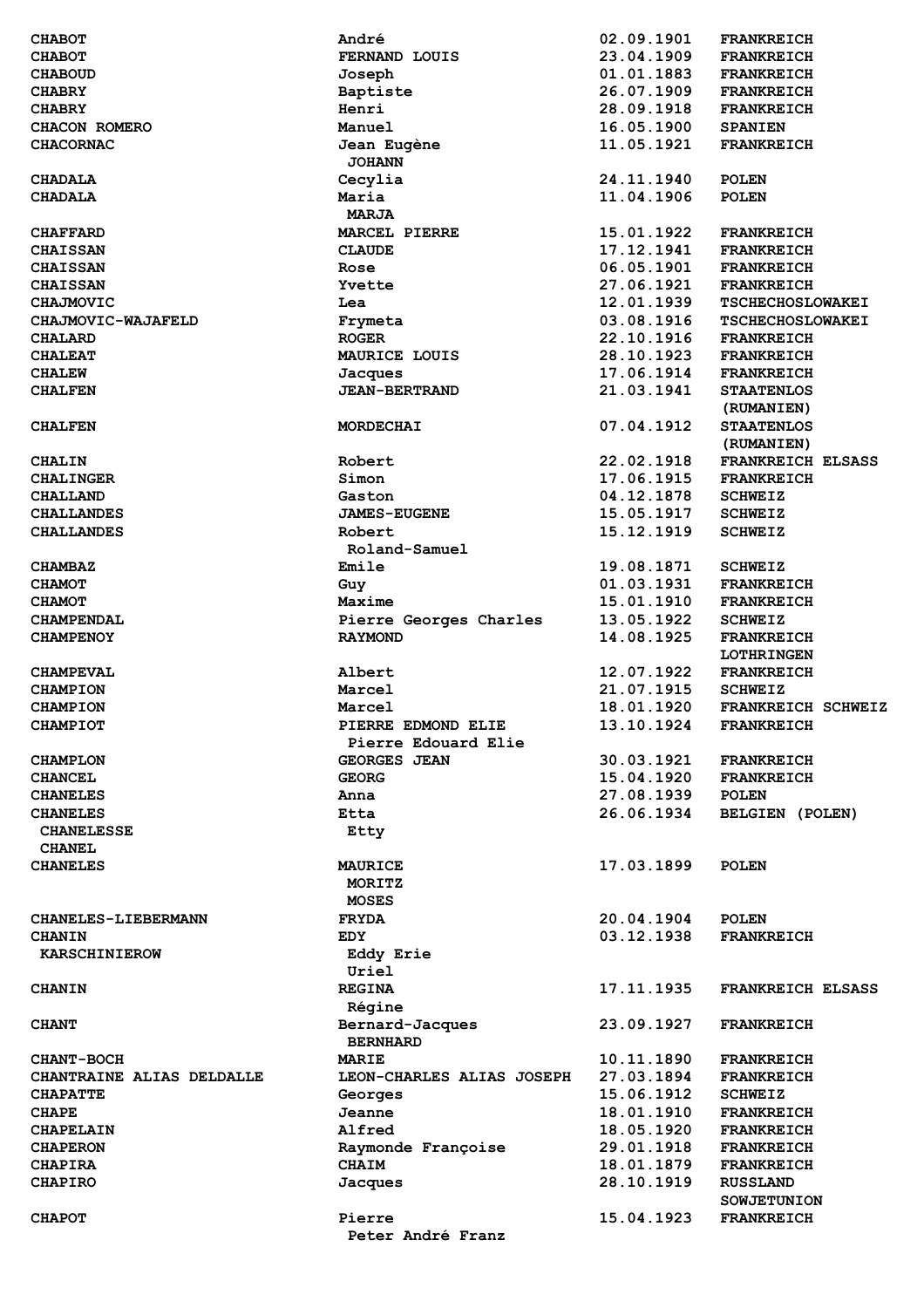| <b>CHAPPAZ</b>           | Alexandre                  | 21.07.1923 | <b>FRANKREICH</b>  |
|--------------------------|----------------------------|------------|--------------------|
| <b>CHAPPAZ</b>           | <b>GEORGES</b>             | 12.04.1920 | <b>FRANKREICH</b>  |
| <b>CHAPPAZ</b>           | Germain                    | 08.01.1902 | <b>FRANKREICH</b>  |
| <b>CHAPPAZ</b>           | <b>JOSEPH LOUIS ALEXIS</b> | 11.03.1923 | <b>FRANKREICH</b>  |
| <b>CHAPPAZ</b>           | LUDWIG JOHANN              | 23.03.1915 | <b>FRANKREICH</b>  |
| <b>CHAPPAZ</b>           | <b>ROGER</b>               | 11.03.1915 | <b>FRANKREICH</b>  |
| <b>CHAPPAZ</b>           | <b>VIOLETTE</b>            | 27.03.1900 | <b>FRANKREICH</b>  |
| <b>CHAPPUIS</b>          | <b>ALBERT MAURICE</b>      | 27.07.1909 | <b>FRANKREICH</b>  |
| <b>CHAPPUIS</b>          | André Marie                | 29.06.1886 | <b>FRANKREICH</b>  |
| <b>CHAPPUIS</b>          | <b>ELISABETH</b>           | 13.03.1921 | <b>UNBEKANNT</b>   |
|                          |                            |            | <b>FRANKREICH</b>  |
| <b>CHAPPUIS</b>          | Françoise-Julie            | 10.11.1900 | <b>SCHWEIZ</b>     |
| <b>CHAPPUIS</b>          | Jean                       | 03.09.1905 | <b>SCHWEIZ</b>     |
| <b>CHAPPUIS</b>          | <b>JOSEPH EDOUARD</b>      | 04.12.1918 | <b>FRANKREICH</b>  |
|                          |                            | 24.03.1922 |                    |
| <b>CHAPPUIS</b>          | <b>JULIETTE</b>            |            | <b>FRANKREICH</b>  |
| METRAILLER-CHAPUIS       |                            |            |                    |
| <b>CHAPPUIS</b>          | LOUIS JOSEPH               | 09.10.1915 | <b>FRANKREICH</b>  |
| <b>CHAPPUIS</b>          | Marguerite                 | 03.06.1926 | <b>SCHWEIZ</b>     |
| <b>CHAPPUIS</b>          | <b>ROGER</b>               | 13.07.1923 | <b>SCHWEIZ</b>     |
| CHAPPUIS, NEE PRAX-MAYER | <b>EGLANTINE</b>           | 09.04.1921 | <b>FRANKREICH</b>  |
| CHAPUIS NEE HAMMEL       | Berthe                     |            | FRANKREICH SCHWEIZ |
| <b>CHAPUISAT</b>         | Paul                       | 23.03.1900 | <b>FRANKREICH</b>  |
| <b>CHARAS</b>            | Alain                      | 19.05.1936 | <b>FRANKREICH</b>  |
| <b>CHARAS</b>            | Martine                    | 19.05.1936 | <b>FRANKREICH</b>  |
| <b>CHARBONNIER</b>       | David                      | 27.03.1910 | <b>ITALIEN</b>     |
| <b>CHARBONNIER</b>       | Jean-Philippe              | 28.08.1921 | <b>FRANKREICH</b>  |
| <b>CHARBONNIER</b>       | <b>RENEE-ELISABETH</b>     | 29.03.1916 | <b>SCHWEIZ</b>     |
| <b>CHARBONNIER</b>       | Yolande                    | 27.04.1920 | <b>SCHWEIZ</b>     |
| <b>CHARD</b>             | <b>GEORG</b>               | 24.03.1908 | <b>KANADA</b>      |
| CHARDAK CHARDAK          | <b>ANNETTE</b>             | 23.05.1942 | <b>FRANKREICH</b>  |
| <b>CHARDAK-MALISSOFF</b> | Raja                       | 31.07.1911 | <b>FRANKREICH</b>  |
| <b>CHARDAK-MALISSOFF</b> | <b>ROMAN</b>               | 14.02.1899 | <b>FRANKREICH</b>  |
| <b>CHARDET</b>           | Georges                    | 07.08.1922 | <b>FRANKREICH</b>  |
| <b>CHARDONNENS</b>       | Auguste                    | 17.12.1912 | <b>SCHWEIZ</b>     |
| <b>CHARLES</b>           | Marcel                     | 25.10.1938 | <b>FRANKREICH</b>  |
| <b>CHARLES-DEVILLE</b>   | NARCISSE GEORGETTE         | 30.03.1922 | <b>FRANKREICH</b>  |
|                          | Marcel                     | 21.06.1911 | <b>FRANKREICH</b>  |
| <b>CHARLET</b>           |                            |            |                    |
| <b>CHARLUT</b>           | Jean                       | 16.01.1923 | <b>FRANKREICH</b>  |
| <b>CHARMATZ</b>          | Jacques                    | 15.07.1935 | <b>FRANKREICH</b>  |
| <b>CHARMATZ</b>          | Myriam                     | 11.08.1936 | <b>FRANKREICH</b>  |
| <b>CHARPENTIER</b>       | Pierre                     | 09.11.1920 | <b>FRANKREICH</b>  |
| CHARPENTIER-BAUDUNON     | Marcelle                   | 31.12.1902 | <b>FRANKREICH</b>  |
| <b>CHARPIER</b>          | Georgette                  | 03.10.1931 | <b>SCHWEIZ</b>     |
| <b>CHARRIERE</b>         | <b>LOUIS-JULIEN</b>        | 10.05.1921 | <b>FRANKREICH</b>  |
| <b>CHARRIERE</b>         | MAURICE FRANCOIS EMILE     | 03.09.1924 | <b>FRANKREICH</b>  |
| <b>CHARROT</b>           | Francis Jules              | 23.08.1896 | <b>SCHWEIZ</b>     |
| <b>CHARTON</b>           | <b>MARCEL</b>              | 19.11.1921 | <b>FRANKREICH</b>  |
| <b>CHARTON</b>           | <b>PIERRE</b>              | 25.07.1925 | <b>FRANKREICH</b>  |
|                          | PETER                      |            |                    |
| <b>CHARVET</b>           | DANIEL LOUIS               | 26.06.1943 | <b>FRANKREICH</b>  |
| <b>CHARVET</b>           | <b>JEAN</b>                | 25.02.1921 | <b>FRANKREICH</b>  |
| <b>CHASMANN</b>          | Jean                       | 01.07.1923 | <b>STAATENLOS</b>  |
|                          | <b>JOHANN</b>              |            |                    |
| <b>CHASSARD-BOILLET</b>  | Marie                      | 12.09.1893 | <b>FRANKREICH</b>  |
| <b>CHASSOT</b>           | <b>JEAN</b>                | 29.09.1921 | <b>SCHWEIZ</b>     |
|                          | <b>LEON</b>                |            | (FRANKREICH)       |
|                          | Léon                       | 07.03.1900 |                    |
| <b>CHASSOT</b>           |                            |            | <b>SCHWEIZ</b>     |
| <b>CHASTANEY</b>         | <b>RAPHAEL</b>             | 28.12.1922 | <b>FRANKREICH</b>  |
| <b>CHASTANAY</b>         |                            |            |                    |
| <b>CHASTEL</b>           | Christianne                | 08.04.1919 | <b>FRANKREICH</b>  |
| <b>CHATEAU</b>           | Jean                       | 30.10.1918 | <b>FRANKREICH</b>  |
| <b>CHATELAIN</b>         | AIME JEAN JOSEPH           | 04.02.1924 | <b>FRANKREICH</b>  |
| <b>CHATELAIN</b>         | <b>ANDRE</b>               | 14.02.1924 | <b>FRANKREICH</b>  |
| <b>CHATELAIN</b>         | <b>Brigitte</b>            | 14.04.1910 | <b>SCHWEIZ</b>     |
| <b>CHATELAIN</b>         | <b>FERNAND</b>             | 12.08.1908 | <b>FRANKREICH</b>  |
|                          | <b>HENRI</b>               |            |                    |
|                          | LOUIS                      |            |                    |
| <b>CHATELAIN</b>         | FRANCIS ALBERT             | 12.11.1922 | <b>FRANKREICH</b>  |
| <b>CHATELAIN</b>         | Lucien                     | 01.01.1905 | <b>FRANKREICH</b>  |
|                          |                            |            |                    |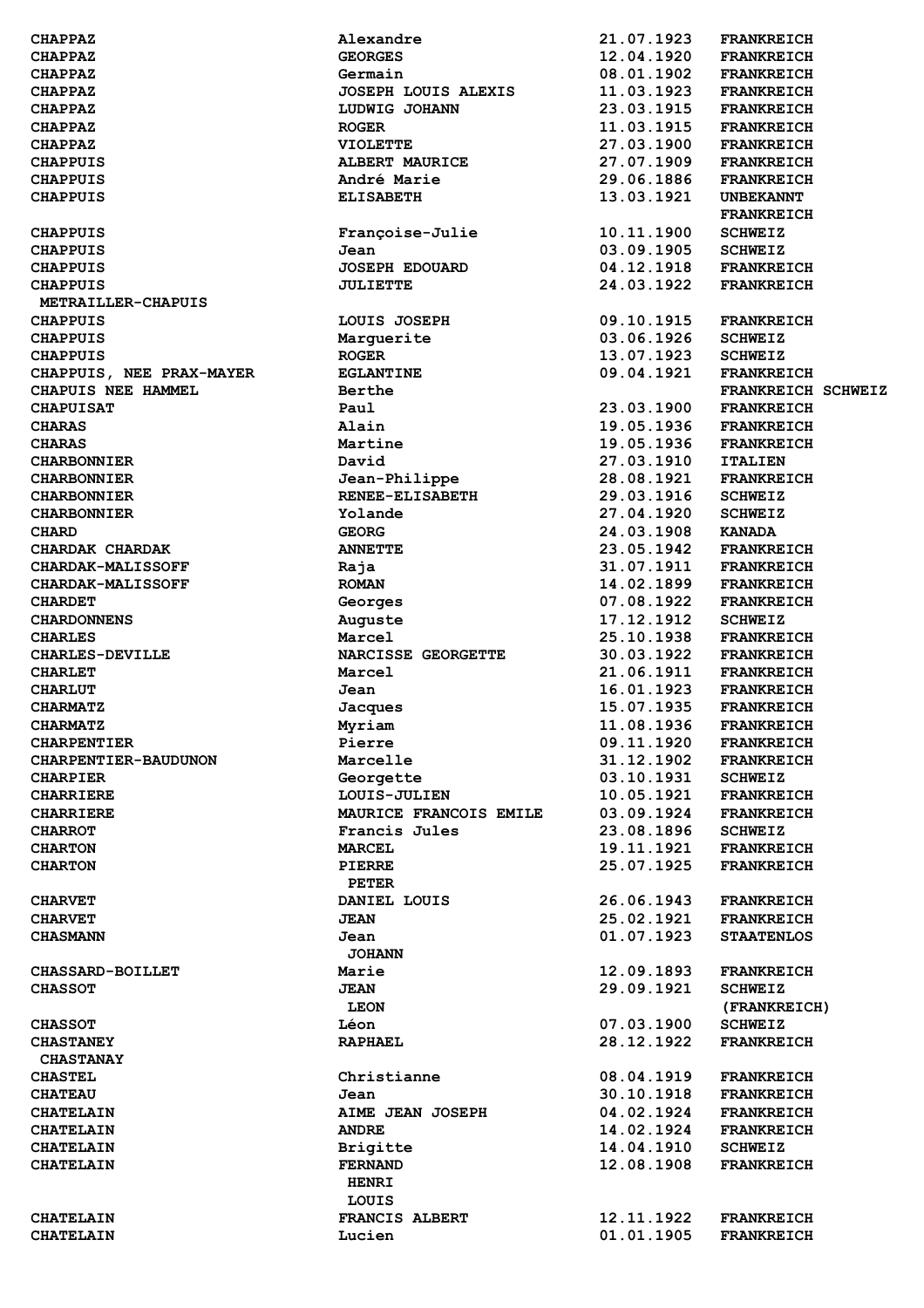| <b>CHATELAIN</b>          | Robert                     | 24.05.1919 | <b>SCHWEIZ</b>     |
|---------------------------|----------------------------|------------|--------------------|
| <b>CHATELAT</b>           | Louis Joseph Désiré        | 06.04.1916 | FRANKREICH SCHWEIZ |
| <b>CHETELAT</b>           |                            |            |                    |
| <b>CHATENOUD</b>          | Albert Charles             | 29.03.1923 | <b>FRANKREICH</b>  |
|                           | <b>KARL</b>                |            |                    |
| <b>CHATZ</b>              | <b>MARKUS</b>              | 20.01.1895 | <b>SOWJETUNION</b> |
|                           | Marcus                     |            |                    |
| <b>CHATZ-MIGUET</b>       | <b>GERMAINE</b>            | 31.01.1914 | <b>SOWJETUNION</b> |
|                           |                            |            | (FRANKREICH)       |
| <b>CHAUD</b>              | <b>MARCEL JEAN</b>         | 25.05.1925 | <b>FRANKREICH</b>  |
| <b>CHAUDET</b>            | Louis                      | 02.06.1904 | <b>SCHWEIZ</b>     |
| <b>CHAUDOYE</b>           | <b>JULIEN HENRI ARMAND</b> | 29.12.1911 | <b>FRANKREICH</b>  |
|                           | <b>JULIUS</b>              |            |                    |
| <b>CHAUFFAT</b>           | <b>ROGER</b>               | 28.04.1918 | <b>UNBEKANNT</b>   |
| <b>CHAUMEIL</b>           | Pierre Louis               |            | <b>FRANKREICH</b>  |
| <b>CHAUMONT</b>           | Joseph                     | 06.06.1923 | <b>FRANKREICH</b>  |
|                           |                            | 24.04.1890 |                    |
| <b>CHAUMONT</b>           | Marguerite<br><b>MARIE</b> | 31.12.1918 | <b>FRANKREICH</b>  |
| <b>CHAUMONT</b>           |                            |            | <b>FRANKREICH</b>  |
| <b>CHAUMONTET</b>         | Louise                     | 10.03.1868 | <b>FRANKREICH</b>  |
| <b>CHAUSSARD</b>          | <b>ALBERT ARTHUR</b>       | 07.08.1920 | <b>FRANKREICH</b>  |
| <b>CHAUSSARD-FRAQUIER</b> | ALICE ALPHONSINE ADELE     | 25.11.1920 | <b>FRANKREICH</b>  |
| <b>CHAUSSAT</b>           | Robert                     | 22.11.1921 | <b>FRANKREICH</b>  |
| <b>CHAUSSAT</b>           | YVON JEAN                  | 22.05.1922 | <b>FRANKREICH</b>  |
| <b>CHAUTEMPS</b>          | PAUL JEAN                  | 01.12.1911 | <b>FRANKREICH</b>  |
| <b>CHAUVE</b>             | Henri                      | 04.05.1906 | <b>FRANKREICH</b>  |
| <b>CHAUVIN</b>            | Danièle                    | 20.09.1918 | <b>FRANKREICH</b>  |
|                           | <b>DANIELLE</b>            |            |                    |
| <b>CHAUVIN</b>            | Jacques Jean Yves Antoine  | 17.01.1925 | <b>FRANKREICH</b>  |
| <b>CHAVANEL</b>           | Georges                    | 18.03.1899 | <b>FRANKREICH</b>  |
| <b>CHAVANNE</b>           | ANDRE MARIE JOSEPH         | 01.06.1918 | <b>FRANKREICH</b>  |
| <b>CHAVANNE</b>           | <b>PAUL</b>                | 27.08.1923 | <b>FRANKREICH</b>  |
| <b>CHAVAZ</b>             | Roger                      | 19.06.1924 | <b>FRANKREICH</b>  |
| CHAVERON-COMBA            | Louis                      | 26.11.1916 | <b>FRANKREICH</b>  |
|                           | LUDWIG                     |            |                    |
| <b>CHAVILLON</b>          | <b>JEAN ALEXANDRE</b>      | 30.03.1904 | <b>FRANKREICH</b>  |
| <b>CHAZETTE</b>           | Jean-Marie                 | 16.07.1923 | <b>FRANKREICH</b>  |
| <b>CHEDAL</b>             | <b>MAURICE-JOSEPH</b>      | 05.08.1896 | <b>FRANKREICH</b>  |
|                           | MORITZ                     |            |                    |
| <b>CHEDAL-MONTAVON</b>    | Rose-Julia                 | 21.08.1901 | <b>FRANKREICH</b>  |
| <b>CHELA</b>              | Nikolai                    | 01.01.1912 | UKRAINE            |
| <b>CHENAIS</b>            | Emile                      | 26.06.1921 | <b>FRANKREICH</b>  |
| <b>CHENEVAL</b>           | Julie                      | 19.01.1879 | <b>SCHWEIZ</b>     |
|                           | Elise                      |            |                    |
| <b>CHENUAUD</b>           | Yves                       | 17.11.1925 | <b>FRANKREICH</b>  |
| <b>CHERPIT</b>            | Robert                     | 20.08.1914 | <b>SCHWEIZ</b>     |
| <b>CHERVANT</b>           | Roger                      | 21.05.1923 | <b>FRANKREICH</b>  |
| <b>CHESNOT</b>            | Yves                       | 21.06.1921 | <b>FRANKREICH</b>  |
| <b>CHETRIT</b>            | Elie                       | 24.08.1932 | <b>FRANKREICH</b>  |
| <b>CHETRIT</b>            | Marcel                     | 10.07.1936 | <b>FRANKREICH</b>  |
| <b>CHETRIT</b>            | Maurice                    | 31.08.1933 | <b>FRANKREICH</b>  |
| <b>CHETRIT</b>            | Yvette                     | 27.01.1939 | <b>FRANKREICH</b>  |
| <b>CHEVAL</b>             | GABRIEL                    | 02.03.1921 | <b>FRANKREICH</b>  |
|                           | André                      | 31.08.1908 |                    |
| <b>CHEVALIER</b>          |                            |            | <b>FRANKREICH</b>  |
| <b>CHEVALIER</b>          | André-Henri                | 02.09.1922 | <b>FRANKREICH</b>  |
| <b>CHEVALIER</b>          | Arlette                    | 22.05.1927 | <b>SCHWEIZ</b>     |
| <b>CHEVALIER</b>          | <b>GEORG</b>               | 06.04.1914 | <b>FRANKREICH</b>  |
|                           | Georges Pierre             |            |                    |
| <b>CHEVALIER</b>          | <b>HENRI</b>               | 06.01.1922 | <b>SCHWEIZ</b>     |
| <b>CHEVALIER</b>          | <b>JEAN</b>                | 14.04.1921 | <b>FRANKREICH</b>  |
| <b>CHEVALIER</b>          | Maurice Pierre             | 02.06.1920 | <b>FRANKREICH</b>  |
| <b>CHEVALLIER</b>         |                            |            |                    |
| <b>CHEVALLEY</b>          | Albert                     | 10.03.1900 | <b>SCHWEIZ</b>     |
| <b>CHEVALLEY</b>          | <b>ANDRÉE</b>              | 23.11.1933 | <b>FRANKREICH</b>  |
| <b>CHEVALLEY</b>          | <b>HENRI</b>               | 26.04.1868 | <b>SCHWEIZ</b>     |
| <b>CHEVALLEY</b>          | Jacques                    | 14.06.1922 | FRANKREICH SCHWEIZ |
| <b>CHEVALLEY</b>          | Suzanne                    | 29.01.1918 | <b>SCHWEIZ</b>     |
|                           | Andrée                     |            |                    |
| <b>CHEVALLEY-BURDET</b>   | Nelly Marguerite           | 07.11.1902 | <b>FRANKREICH</b>  |
|                           |                            |            | (SCHWEIZ)          |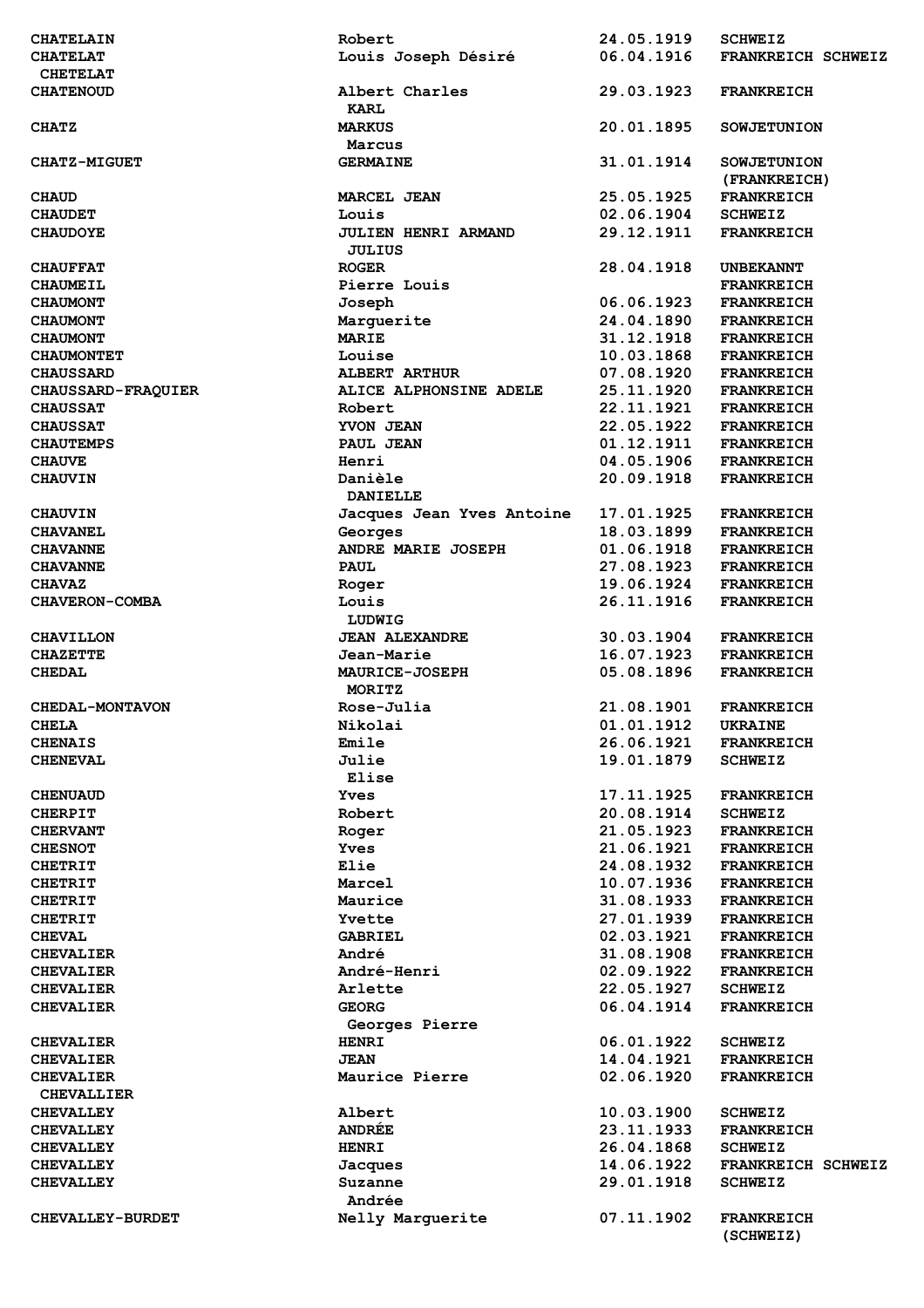| <b>CHEVALLIER</b>           | Albert                                 | 03.10.1916 | <b>FRANKREICH</b>  |
|-----------------------------|----------------------------------------|------------|--------------------|
| <b>CHEVALLIER</b>           | <b>CLAUDE</b>                          | 06.01.1896 | <b>FRANKREICH</b>  |
| <b>CHEVALLIER</b>           | Jacques                                | 23.02.1923 | <b>FRANKREICH</b>  |
| <b>CHEVALLIER</b>           | Jean Albert                            | 05.11.1920 | <b>FRANKREICH</b>  |
| <b>CHEVALLIER</b>           | Jean-Joseph                            | 30.06.1922 | <b>FRANKREICH</b>  |
| <b>CHEVALLIER</b>           | <b>RENE GABRIEL</b>                    | 01.04.1925 | <b>FRANKREICH</b>  |
| CHEVALLIER-CHANTEPIE        | Henrie                                 | 23.03.1901 | <b>FRANKREICH</b>  |
| CHEVALLIER-CHANTEPIE NEE DE | <b>CHRISTINE</b>                       | 24.02.1875 | <b>FRANKREICH</b>  |
| <b>OUATREBARDES</b>         |                                        |            |                    |
| <b>CHEVAT</b>               | PIERRE FRANCOIS JOSEPH<br><b>PETER</b> | 25.03.1922 | <b>FRANKREICH</b>  |
| <b>CHEVRIER</b>             | Louis                                  | 14.01.1911 | <b>FRANKREICH</b>  |
| <b>CHEVROT</b>              | IRENE LEA                              | 09.02.1918 | <b>FRANKREICH</b>  |
|                             |                                        | 22.05.1913 |                    |
| <b>CHEYROUX</b>             | Maurice                                |            | <b>FRANKREICH</b>  |
| <b>CHIA</b>                 | YVONNE-HENRIETTE                       | 10.07.1930 | <b>FRANKREICH</b>  |
| <b>CHIACIG</b>              | Antonio                                | 13.01.1908 | <b>ITALIEN</b>     |
| CHIADO                      | Luciano                                | 01.01.1925 | <b>ITALIEN</b>     |
| <b>CHIAPINO</b>             | Ettore                                 | 07.10.1912 | <b>ITALIEN</b>     |
| CHIAPPINO                   |                                        |            |                    |
| <b>CHIAPPA</b>              | Renato                                 | 01.06.1921 | <b>ITALIEN</b>     |
| <b>CHIAPPINO</b>            | Giacinto                               | 02.02.1911 | <b>ITALIEN</b>     |
| CHIAPPINI                   |                                        |            |                    |
| <b>CHIARAMONA</b>           | Amalia                                 | 24.06.1924 | <b>ITALIEN</b>     |
| <b>CHIARAMONE</b>           | Amalie                                 |            |                    |
| <b>CHIARINOTTI</b>          | <b>JOSEPH</b>                          | 09.01.1922 | <b>FRANKREICH</b>  |
|                             | <b>JOSEF</b>                           |            |                    |
| <b>CHIARPOTTI</b>           | Hélène                                 | 04.05.1884 | <b>FRANKREICH</b>  |
| <b>CHIFFELLE</b>            | Georges                                | 04.12.1902 | <b>SCHWEIZ</b>     |
| <b>CHIFFELLE</b>            | Marguerite                             | 04.09.1895 | <b>SCHWEIZ</b>     |
| <b>CHIFRINE</b>             | <b>Hélène</b>                          | 01.05.1913 | <b>STAATENLOS</b>  |
|                             |                                        |            | (RUSSLAND)         |
| <b>CHILLERON-TEVAR</b>      | Reyes                                  | 19.05.1916 | <b>SPANIEN</b>     |
| <b>CHIMON</b>               | Dora                                   | 09.10.1932 | <b>TURKEI</b>      |
|                             | Pietro                                 | 01.01.1925 |                    |
| <b>CHINI</b>                |                                        |            | <b>ITALIEN</b>     |
| <b>CHINOSI</b>              | Domenico                               | 16.07.1917 | <b>ITALIEN</b>     |
| <b>CHINSKY</b>              | EDUARD WOLKA                           | 12.05.1916 | <b>FRANKREICH</b>  |
|                             | Edouard                                |            |                    |
| <b>CHINZEL</b>              | Jan                                    | 07.12.1915 | <b>NIEDERLANDE</b> |
| <b>LINZEL</b>               |                                        |            |                    |
| <b>CHIOTTI</b>              | Mireille Madeleine                     | 23.03.1924 | <b>FRANKREICH</b>  |
| <b>CHIOVENDA</b>            | Tito                                   | 07.02.1877 | <b>ITALIEN</b>     |
| <b>CHIROKY</b>              | Pierre                                 | 28.05.1899 | <b>RUSSLAND</b>    |
|                             | Peter                                  |            | <b>SOWJETUNION</b> |
| <b>CHLAPOWSKI</b>           | Andrzej                                | 12.08.1921 | <b>POLEN</b>       |
| <b>CHLEBOWSKI</b>           | Zdzislaw                               | 12.03.1928 | <b>POLEN</b>       |
| <b>CHMIELEWSKI</b>          | <b>IRENE</b>                           | 02.08.1912 | <b>POLEN</b>       |
| <b>CHOCHOLACS</b>           | <b>GENEVIEVE</b>                       | 16.09.1921 | <b>DEUTSCHLAND</b> |
|                             | Genevièvre                             |            |                    |
| <b>CHOCHOLACS</b>           | Paul                                   | 18.06.1919 | <b>DEUTSCHLAND</b> |
| <b>CHOCHOR</b>              | Germain                                | 10.05.1887 | <b>IRAN</b>        |
| DE CHOCHOR                  |                                        |            |                    |
| <b>CHOCHOR</b>              | Selma                                  | 20.02.1892 | <b>IRAN</b>        |
| DE CHOCHOR-POLITZER         |                                        |            |                    |
|                             | Jean                                   | 01.06.1899 |                    |
| <b>CHOIRAT</b>              |                                        | 27.11.1921 | <b>FRANKREICH</b>  |
| <b>CHOIRAT</b>              | Roger                                  |            | <b>FRANKREICH</b>  |
| <b>CHOJNOWSKI</b>           | Czeslaw                                | 08.07.1915 | <b>POLEN</b>       |
|                             | Ceslaw                                 |            |                    |
| <b>CHONIGBAUM</b>           | Fernand                                | 28.02.1932 | <b>FRANKREICH</b>  |
| <b>CHORN</b>                | <b>MAYER</b>                           | 27.06.1906 | <b>POLEN</b>       |
| <b>CHORN-FRENKEL</b>        | <b>CHAIA SARA</b>                      | 09.11.1918 | <b>BELGIEN</b>     |
| <b>CHORON</b>               | Baruch                                 | 15.04.1929 | <b>POLEN</b>       |
|                             | Boruch                                 |            |                    |
| <b>CHOSSIN</b>              | Arlette                                | 28.09.1943 | <b>FRANKREICH</b>  |
| <b>CHOSSIN</b>              | Jean-Pierre                            | 20.10.1944 | <b>FRANKREICH</b>  |
|                             | Johann Peter                           |            |                    |
| <b>CHOSSIN-MANUELLE</b>     | Yvette                                 | 29.10.1925 | <b>FRANKREICH</b>  |
| <b>CHOTINER</b>             | <b>NORBERT</b>                         | 12.06.1937 | <b>STAATENLOS</b>  |
|                             |                                        |            | (OESTERREICH)      |
| <b>CHOTINER-KRAEMER</b>     | <b>FANNY</b>                           | 13.04.1911 | <b>STAATENLOS</b>  |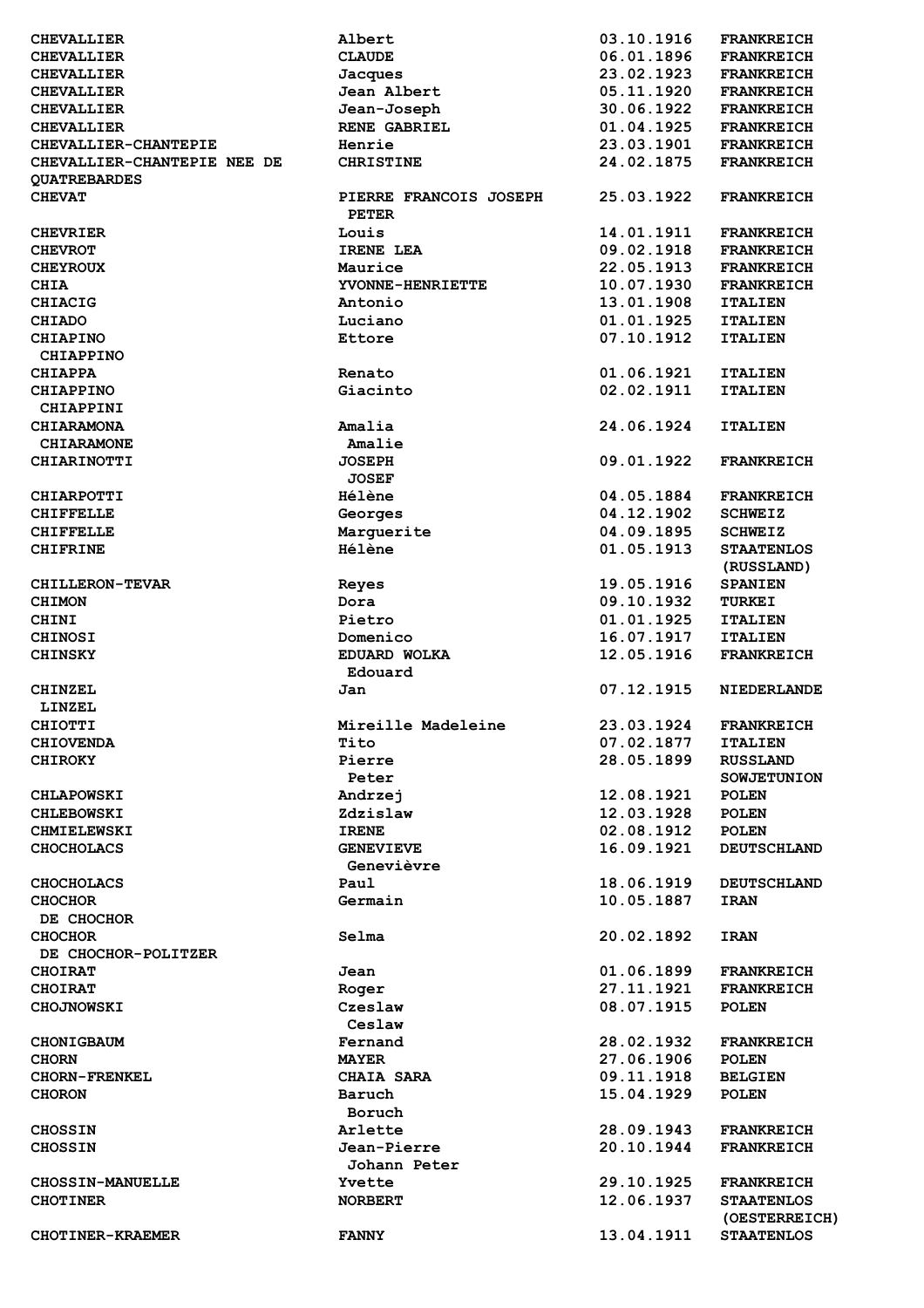|                            |                       |                          | (OESTERREICH)                    |
|----------------------------|-----------------------|--------------------------|----------------------------------|
| <b>CHOULGUINE</b>          | Nathalie              | 08.11.1948               | <b>POLEN</b>                     |
| <b>CHOULGUINE</b>          | <b>ROSTISLAW</b>      | 27.10.1914               | <b>POLEN</b>                     |
| <b>CHRETIEN</b>            | André                 | 14.06.1940               | <b>FRANKREICH</b>                |
| <b>CHRETIEN</b>            | Christiane            | 01.08.1944               | <b>FRANKREICH</b>                |
|                            | Christian             |                          |                                  |
| <b>CHRETIEN</b>            | Gilbert               | 08.02.1943               | <b>FRANKREICH</b>                |
| <b>CHRETIEN</b>            | Pierre                | 05.11.1920               | <b>FRANKREICH</b>                |
| <b>CHRETIEN-BAER</b>       | <b>GISELE</b>         | 04.05.1923               | <b>FRANKREICH</b>                |
| <b>CHRISTAKIS</b>          | Jean                  | 01.01.1919               | <b>GRIECHENLAND</b>              |
| <b>CHRISTELER</b>          | Jacob                 | 12.04.1917               | <b>SCHWEIZ</b>                   |
| <b>CHRISTELER</b>          | Wilhelm               | 31.03.1915               | <b>SCHWEIZ</b>                   |
| <b>CHRISTEN</b>            | Edith                 | 01.01.1914               | <b>SCHWEIZ</b>                   |
| <b>CHRISTEN</b>            | <b>FRANZ</b>          | 13.10.1908               | <b>FRANKREICH</b>                |
| <b>CHRISTEN</b>            | Gottlieb              | 12.12.1925               | <b>SCHWEIZ</b>                   |
| <b>CHRISTEN</b>            | Henri                 | 01.01.1914               | <b>SCHWEIZ</b>                   |
|                            |                       | 01.01.1938               |                                  |
| <b>CHRISTEN</b>            | Henri                 |                          | <b>SCHWEIZ</b><br><b>SCHWEIZ</b> |
| <b>CHRISTEN</b>            | Monika                | 01.01.1939<br>25.09.1920 |                                  |
| <b>CHRISTIN</b>            | Georges               |                          | <b>FRANKREICH</b>                |
|                            | Georg                 |                          |                                  |
| <b>CHRISTIN</b>            | Jean François         | 07.10.1920               | <b>FRANKREICH</b>                |
|                            | Johann Franz          |                          |                                  |
| <b>CHRISTINET</b>          | <b>EDMOND GUSTAVE</b> | 03.04.1923               | FRANKREICH SCHWEIZ               |
|                            | <b>EDMUND</b>         |                          |                                  |
| <b>CHRISTODOULOU</b>       | Georgius              | 20.05.1920               | <b>GRIECHENLAND</b>              |
| <b>CHRISTODOULON</b>       | Georges               |                          |                                  |
| <b>CHROMIK</b>             | Josef                 | 13.11.1912               | <b>POLEN</b>                     |
| <b>CHRUSZCZYK</b>          | Marek                 | 02.02.1920               | <b>POLEN</b>                     |
| <b>CHRUSZCZIK</b>          |                       |                          |                                  |
| <b>CHRZANOWSKA</b>         | Helena                | 19.08.1922               | <b>POLEN</b>                     |
| <b>CHRZANOWSKI</b>         | Héléna                |                          |                                  |
| <b>MAURER-CHRZONOSKI</b>   |                       |                          |                                  |
| <b>CHRZANOSKI</b>          |                       |                          |                                  |
| <b>CHRZANOSKA</b>          |                       |                          |                                  |
| <b>CHRZANOWSKA-NORBLIN</b> | SOPHIE                | 15.04.1891               | <b>POLEN</b>                     |
| <b>CHRZANOWSKI</b>         |                       |                          |                                  |
| <b>CHRZANOWSKI</b>         | Edmond                | 16.11.1919               | <b>POLEN</b>                     |
| <b>CHRZANOWSKI</b>         | <b>LEON</b>           | 17.12.1886               | <b>POLEN</b>                     |
| <b>CHTEFLYA</b>            | <b>LAZARE</b>         | 14.03.1914               | <b>JUGOSLAWIEN</b>               |
| <b>CHUIT</b>               | Germaine              | 15.11.1910               | <b>SCHWEIZ</b>                   |
| <b>CHUIT</b>               | Pierre                | 24.05.1907               | <b>SCHWEIZ</b>                   |
| <b>CHULGUINE</b>           | <b>ROSTISLAW</b>      | 27.10.1914               | SOWJETUNION POLEN                |
| <b>CHULLIAT</b>            | <b>ANDRE</b>          | 21.04.1922               | <b>FRANKREICH</b>                |
| CHUTZISCHNILI              | <b>MARIE</b>          | 12.12.1918               | POLEN SOWJETUNION                |
| CHUTZISCHWILI              | Maria                 |                          |                                  |
| CHWALISZEWSKI              | Sabina                | 03.06.1919               | <b>POLEN</b>                     |
| <b>CHWALESZEWSKA</b>       |                       |                          |                                  |
| <b>CHWALISZEWSKI</b>       | Zbigniew              | 13.05.1906               | <b>POLEN</b>                     |
|                            | Victor                | 03.03.1930               | <b>FRANKREICH</b>                |
| <b>CHWARZCHTEIN</b>        |                       |                          |                                  |
|                            | Viktor                |                          |                                  |
| <b>CHWIALKOWSKI</b>        | <b>STANISLAW</b>      | 29.04.1929               | <b>POLEN</b>                     |
| CIANCIARA                  | <b>CZESTAW</b>        | 09.07.1907               | <b>POLEN</b>                     |
| CIANFANELLI                | Cesare                | 15.05.1926               | <b>ITALIEN</b>                   |
|                            | César                 |                          |                                  |
| <b>CIAPONI</b>             | Laura Maria           | 09.06.1922               | <b>ITALIEN</b>                   |
| CIAPPARELLI                | Ugo                   | 01.01.1913               | <b>ITALIEN</b>                   |
| CIARDI                     | Isabella              | 17.02.1907               | <b>ITALIEN</b>                   |
| CIARDI                     | Mafalda               | 22.02.1943               | <b>ITALIEN</b>                   |
| CICARIC                    | Miroslaw              | 09.05.1913               | <b>JUGOSLAWIEN</b>               |
| <b>CICERI</b>              | Aldo                  | 18.01.1908               | <b>ITALIEN</b>                   |
| <b>CICOLETTI</b>           | Marisa                | 09.09.1925               | <b>ITALIEN</b>                   |
|                            | <b>MARIE</b>          |                          |                                  |
| <b>CIECZKA</b>             | Antoni                | 21.04.1918               | <b>POLEN</b>                     |
|                            | Anton                 |                          |                                  |
| CIEKANSKI                  | Martin                | 27.10.1920               | <b>POLEN</b>                     |
| <b>CICKANSKI</b>           | Marcin                |                          |                                  |
| <b>CIEPLY</b>              | Josef                 | 13.09.1912               | <b>POLEN</b>                     |
|                            | Joseph                |                          |                                  |
| CIESIELSKA                 | Marguerite            | 02.03.1924               | <b>POLEN</b>                     |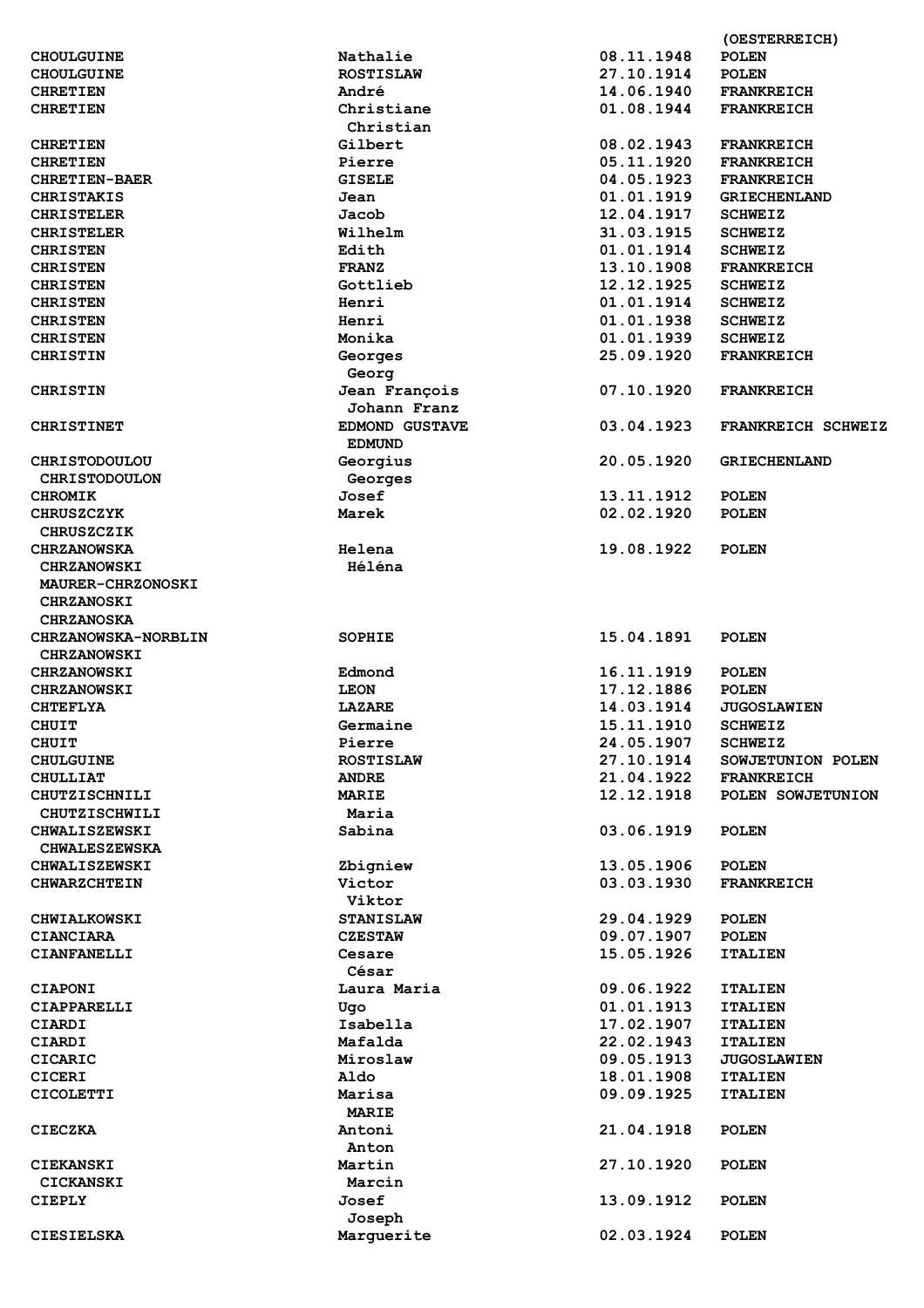| POPOWSKI-CIESIELSKA   |                       |            |                    |
|-----------------------|-----------------------|------------|--------------------|
| CIESIELSKI            | <b>STANISLAW</b>      | 01.05.1925 | <b>POLEN</b>       |
| <b>CIESTELSKI</b>     | Stanislaus            |            |                    |
| <b>CIESLEWICZ</b>     | Ignaz                 | 25.07.1895 | <b>POLEN</b>       |
|                       | Ignacy                |            |                    |
| <b>CIGE</b>           | Ethel                 | 21.06.1937 | <b>POLEN</b>       |
|                       |                       |            | <b>POLEN</b>       |
| <b>CIGE</b>           | Jacqueline            | 03.06.1943 |                    |
| <b>CIGE</b>           | Janine                | 03.06.1943 | <b>POLEN</b>       |
| <b>CIGE</b>           | Joseph                | 03.07.1902 | <b>POLEN</b>       |
| <b>CIGE-SCHENKLER</b> | Sarah                 | 16.03.1903 | <b>POLEN</b>       |
| CILVETI-IRAIZOZ       | Joaquin               | 17.01.1907 | <b>SPANIEN</b>     |
| CIMAVILLA             | Cesco                 | 02.03.1910 | <b>ITALIEN</b>     |
| <b>CIMBLER</b>        | Léon                  | 23.01.1930 | <b>FRANKREICH</b>  |
| CIMELLI               | Elio                  | 11.08.1923 | <b>ITALIEN</b>     |
| CIMELLI               | Jeanne                | 10.08.1921 | <b>ITALIEN</b>     |
|                       | Jeannine              |            |                    |
|                       |                       |            |                    |
| CIMELLI-COMOLLI       | <b>Thérèse</b>        | 07.09.1896 | <b>ITALIEN</b>     |
| CINQUIN               | Johann                | 30.05.1910 | <b>FRANKREICH</b>  |
|                       | Jean-Marie-François   |            |                    |
| CINQUINI              | Anna                  | 26.07.1881 | <b>ITALIEN</b>     |
| CINQUINI              | Anna Maria            | 28.08.1917 | <b>ITALIEN</b>     |
|                       | Anne-Marie            |            |                    |
| CINQUINI              | Clementina            | 14.01.1909 | <b>ITALIEN</b>     |
| <b>CINTOLESI</b>      | Dominique             | 02.09.1923 | <b>FRANKREICH</b>  |
| <b>CIOFFARI</b>       | VITANTONIO            | 26.06.1914 | <b>ITALIEN</b>     |
| CIORDIA SAEZ          | Amado                 | 07.01.1908 | <b>SPANIEN</b>     |
|                       |                       |            |                    |
| CIPRIAN GUTIERREZ     | Primitivo             | 26.10.1915 | <b>SPANIEN</b>     |
| <b>CIRILLO</b>        | Alberto               | 01.01.1922 | <b>ITALIEN</b>     |
| <b>CIROULNIK</b>      | <b>ISAAK</b>          | 27.01.1920 | <b>FRANKREICH</b>  |
| <b>CISARI</b>         | Faustino              | 18.08.1907 | <b>ITALIEN</b>     |
| CISINSKI              | Ida                   | 14.04.1940 | <b>POLEN</b>       |
| CISINSKI              | Moszek                | 26.06.1906 | <b>POLEN</b>       |
| CISINSKI              | Viktoria              | 28.07.1933 | <b>POLEN</b>       |
| CISINSKI-MIODOSZEWSKI | Rosa                  | 26.12.1908 | <b>POLEN</b>       |
| <b>CITON</b>          | GENEVIEVE ALBINE      | 31.07.1923 | <b>FRANKREICH</b>  |
|                       |                       |            |                    |
| <b>CITON</b>          | Jeanne                | 16.01.1895 | <b>SCHWEIZ</b>     |
| <b>CITROEN</b>        | Carel                 | 16.07.1905 | <b>NIEDERLANDE</b> |
| <b>CITROEN</b>        | Dolly Charlotte       | 27.03.1926 | <b>NIEDERLANDE</b> |
|                       | Charlotte             |            |                    |
| <b>CITROEN</b>        | Hans Albert           | 12.11.1905 | NIEDERLANDE        |
| <b>CITROEN</b>        | Karel Adolphe         | 12.02.1920 | NIEDERLANDE        |
|                       | Karel-Adolf           |            |                    |
| <b>CITROEN</b>        | Vincent               | 15.12.1934 | <b>NIEDERLANDE</b> |
|                       | Vinzenz               |            |                    |
| CITROEN-VALLENTIN     | Franziska Ruth        | 25.11.1906 | <b>NIEDERLANDE</b> |
|                       |                       |            |                    |
|                       | Franciska             |            |                    |
| <b>CIUKAY</b>         | Ladislaus             | 22.11.1921 | <b>POLEN</b>       |
| CIUKAJ                | WLADYSLAW             |            |                    |
| <b>CLAESSEN</b>       | Alphonse Marie Joseph | 04.02.1921 | <b>NIEDERLANDE</b> |
| <b>CLAESSENS</b>      |                       |            |                    |
| <b>CLAESSENS</b>      | <b>JEAN JACQUES</b>   | 03.07.1922 | <b>UNBEKANNT</b>   |
|                       |                       |            | (BELGIEN)          |
| <b>CLAEYSSENS</b>     | <b>HENRI</b>          | 23.11.1906 | <b>FRANKREICH</b>  |
| <b>CLANC</b>          | Annie Monique         | 30.08.1928 | <b>FRANKREICH</b>  |
|                       |                       |            |                    |
| <b>CLANC</b>          | Max                   | 25.09.1894 | <b>FRANKREICH</b>  |
| <b>CLANC-GRUBER</b>   | Isabelle              | 20.08.1896 | <b>FRANKREICH</b>  |
|                       | Isabella              |            |                    |
| <b>CLARAMBAU</b>      | YVONNE HENRIETTE      | 26.06.1924 | <b>FRANKREICH</b>  |
| <b>CLARAZ</b>         | <b>ROBERT</b>         | 15.07.1921 | <b>FRANKREICH</b>  |
| <b>CLARA</b>          |                       |            |                    |
| <b>CLARE</b>          | Robert                | 01.01.1923 | <b>USA</b>         |
| <b>CLARET</b>         | Paul Edouard          | 11.11.1918 | <b>FRANKREICH</b>  |
| <b>CLAUDE</b>         | <b>GENEVIÈVE</b>      | 08.10.1930 | <b>FRANKREICH</b>  |
|                       |                       |            |                    |
| <b>CLAUDE</b>         | Jean                  | 06.10.1919 | KANADA FRANKREICH  |
|                       | Johann                |            |                    |
| <b>CLAUDE</b>         | Jean-Pierre           | 04.10.1923 | <b>SCHWEIZ</b>     |
| <b>CLAUSEL</b>        | Albert Léon           | 07.02.1923 | <b>SCHWEIZ</b>     |
| <b>CLAVEL</b>         | Frédéric              | 03.11.1920 | <b>SCHWEIZ</b>     |
| <b>CLAVEL</b>         | <b>LUCIEN</b>         | 04.11.1919 | <b>FRANKREICH</b>  |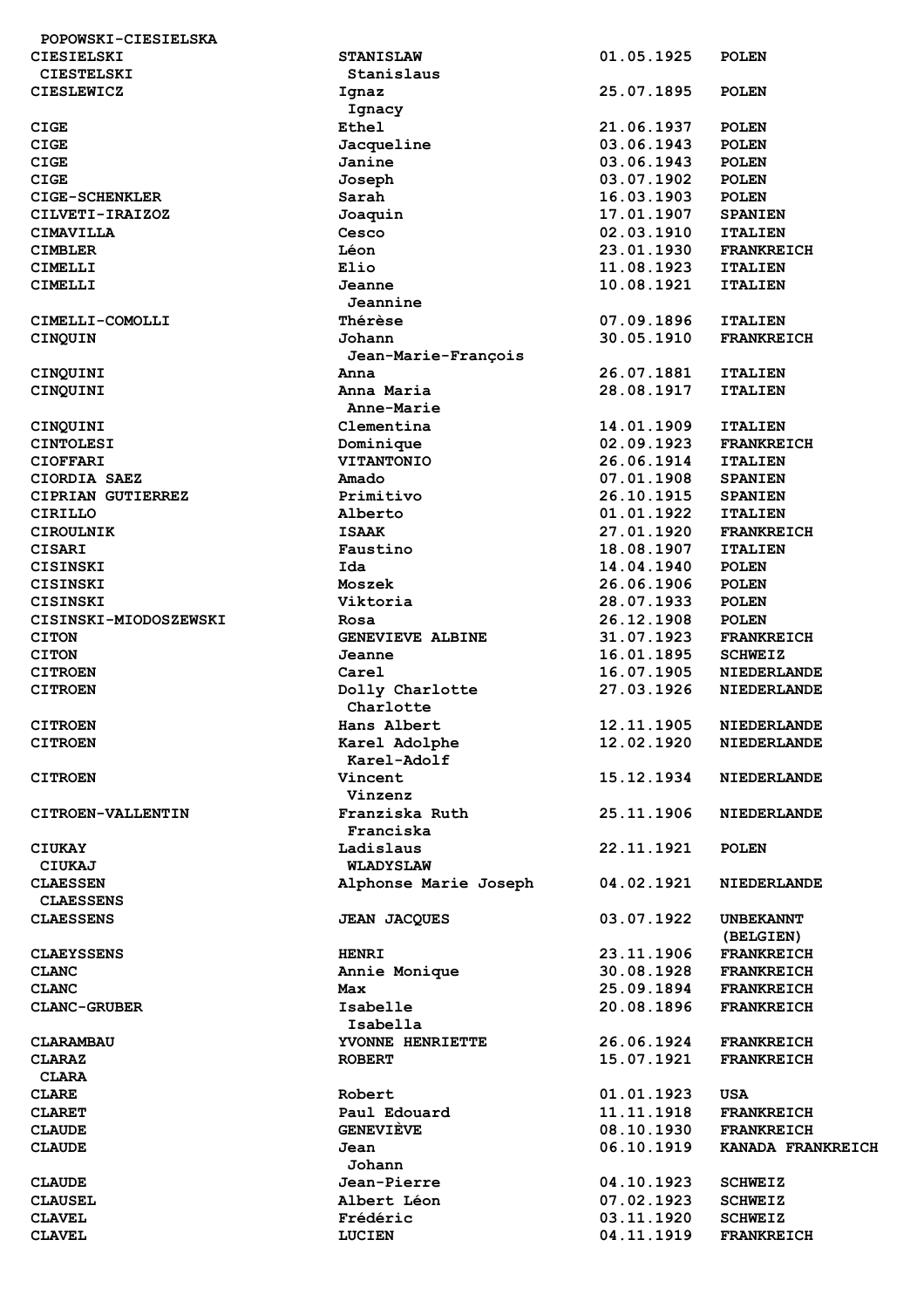| <b>CLAVEL</b>         | Pierre-Joseph-Gaston<br><b>PETER</b> | 30.08.1920               | <b>FRANKREICH</b>        |
|-----------------------|--------------------------------------|--------------------------|--------------------------|
| CLAVEL CARRILLO       | Manuel                               | 11.03.1922               | <b>SPANIEN</b>           |
| <b>CLAVENNA</b>       | Pierre-Richard                       | 24.10.1910               | <b>ITALIEN</b>           |
|                       | Peter                                |                          |                          |
|                       | Pierino                              |                          |                          |
|                       | Pietro                               |                          |                          |
| <b>CLAVIER</b>        | <b>FRANCIS</b>                       | 27.02.1920               | <b>FRANKREICH</b>        |
| <b>CLEBANT</b>        | <b>ROBERT</b>                        | 15.08.1913               | <b>FRANKREICH</b>        |
| <b>CLEMENCE</b>       | Andrée                               | 16.12.1942               | <b>FRANKREICH</b>        |
| <b>CLEMENCE-BEHRA</b> | Andrée Vitorine                      | 02.06.1921               | <b>FRANKREICH</b>        |
| <b>CLEMENT</b>        | André                                | 18.05.1922               | <b>FRANKREICH</b>        |
| <b>CLEMENT</b>        | Fernand                              | 23.11.1902               | <b>SCHWEIZ</b>           |
| CLEMENT ALIAS COLLIN  | HUBERT alias Henri                   | 12.09.1889               | LUXEMBURG                |
| CLEMENT ALIAS CUENOT  | Marc alias Michel                    | 12.09.1908               | <b>FRANKREICH</b>        |
| CLEMENT CUSIN         | Maurice                              | 14.01.1922               | <b>UNBEKANNT</b>         |
|                       |                                      |                          | <b>FRANKREICH</b>        |
| <b>CLER</b>           | Roger                                | 27.03.1921               | <b>FRANKREICH</b>        |
| <b>CLERC</b>          | Antoinette                           | 01.01.1909               | <b>FRANKREICH</b>        |
|                       | Doria                                |                          |                          |
| <b>CLERC</b>          | <b>BRIGITTE DENISE</b>               | 19.02.1936               | <b>FRANKREICH</b>        |
| <b>CLERC</b>          | Casimir                              | 24.09.1918               | <b>SCHWEIZ</b>           |
| <b>CLERC</b>          | <b>Edmond Louis</b>                  | 20.11.1921               | <b>FRANKREICH</b>        |
|                       | Louis-Edmond                         |                          |                          |
| <b>CLERC</b>          | <b>EUGENE-OSCAR</b>                  | 16.09.1897               | <b>SCHWEIZ</b>           |
| <b>CLERC</b>          | Francis                              | 05.01.1911               | <b>FRANKREICH</b>        |
| <b>CLERC</b>          | FRANCOISE YVONNE                     | 04.11.1933               | <b>FRANKREICH</b>        |
| <b>CLERC</b>          | <b>HENRI</b>                         | 24.10.1908               | <b>FRANKREICH ELSASS</b> |
| <b>CLERC</b>          | Hortense                             | 21.03.1884               | <b>SCHWEIZ</b>           |
| <b>CLERC</b>          | Jeannine                             | 11.03.1927               | <b>FRANKREICH</b>        |
| <b>CLERC</b>          | <b>JOSEF</b>                         | 02.06.1885               | <b>FRANKREICH ELSASS</b> |
| <b>CLERC</b>          | <b>JOSEF EUGENE</b>                  | 16.11.1909               | FRANKREICH ELSASS        |
| <b>CLERC</b>          | <b>JULIEN</b>                        | 25.02.1918               | <b>FRANKREICH</b>        |
| <b>CLERC</b>          | René Frédéric                        | 17.11.1924               | <b>FRANKREICH</b>        |
| CLERC-THEURILLAT      | LEA                                  | 20.01.1890               | <b>FRANKREICH ELSASS</b> |
| <b>CLERIN</b>         | Lucien                               | 19.04.1928               | <b>FRANKREICH</b>        |
| <b>CLERMONT</b>       | Michel                               | 24.02.1934               | <b>FRANKREICH</b>        |
| <b>CLEYET</b>         | Emile                                | 01.01.1916               | <b>FRANKREICH</b>        |
| <b>CLOOT</b>          | René Fernand                         | 27.06.1918               | <b>BELGIEN</b>           |
| <b>CLORO</b>          | Pascal                               | 28.02.1913               | <b>ITALIEN</b>           |
| <b>CLOSTRE</b>        | Georges-Henri                        | 06.06.1923               | <b>FRANKREICH</b>        |
|                       | <b>GEORG</b>                         |                          |                          |
|                       | Georges                              |                          |                          |
| <b>CLOT</b>           | Gabrielle                            | 17.03.1922               | FRANKREICH SCHWEIZ       |
| <b>CLOT</b>           | Georgette                            | 02.09.1930               | <b>SCHWEIZ</b>           |
| <b>CLOT</b>           | René-Louis                           | 24.05.1920               | FRANKREICH SCHWEIZ       |
|                       | René-Ludwig                          |                          |                          |
| <b>CLOUZOT</b>        | Catherine-Alice-Marianne             | 12.03.1937               | <b>FRANKREICH</b>        |
|                       | <b>KATHERINE</b>                     |                          |                          |
| <b>CLOUZOT</b>        | François-Paul                        | 12.03.1905               | <b>FRANKREICH</b>        |
| <b>CLOUZOT</b>        | OLIVIER PIERRE MARTIN                | 20.06.1935               | <b>FRANKREICH</b>        |
| CLOUZOT-GEBELIN       | <b>ANDREE JEANNE</b>                 | 11.05.1912               | <b>FRANKREICH</b>        |
|                       | Fernando                             |                          |                          |
| COBIAN VALCARCEL      | André                                | 26.09.1914               | <b>SPANIEN</b>           |
| <b>COBLENTZ</b>       | <b>CAMILLE</b>                       | 28.03.1903               | <b>FRANKREICH</b>        |
| <b>COBLENTZ</b>       | Jean-Edmond                          | 18.09.1890<br>10.02.1930 | <b>FRANKREICH ELSASS</b> |
| <b>COBLENTZ</b>       | Johann Edmund                        |                          | <b>FRANKREICH</b>        |
|                       |                                      |                          |                          |
| <b>COBLENTZ</b>       | Jean-Jacques                         | 17.05.1933               | <b>FRANKREICH</b>        |
| <b>COBLENTZ</b>       | Michel-François<br>Michael           | 26.06.1938               | <b>FRANKREICH</b>        |
|                       |                                      |                          |                          |
| COBLENTZ-ULMANN       | LUCIE                                | 19.01.1897               | <b>FRANKREICH ELSASS</b> |
| COBLENTZ-WEILL        | Jacqueline Marlyse                   | 24.03.1910               | <b>FRANKREICH</b>        |
| COBO FERNANDEZ        | Eusebio                              | 18.04.1890               | <b>SPANIEN</b>           |
| <b>COCATRE</b>        | Georges                              | 18.12.1916               | <b>FRANKREICH</b>        |
|                       | Georg                                |                          |                          |
| <b>COCHET</b>         | Gaston                               | 21.09.1924               | <b>FRANKREICH</b>        |
| <b>COCHET</b>         | Hélène Marcelle                      | 05.09.1933               | <b>FRANKREICH</b>        |
| <b>COCHET</b>         | Jean-Paul                            | 07.07.1927               | <b>FRANKREICH</b>        |
| <b>COCHET</b>         | PIERRE-MARIE                         | 28.10.1938               | <b>FRANKREICH</b>        |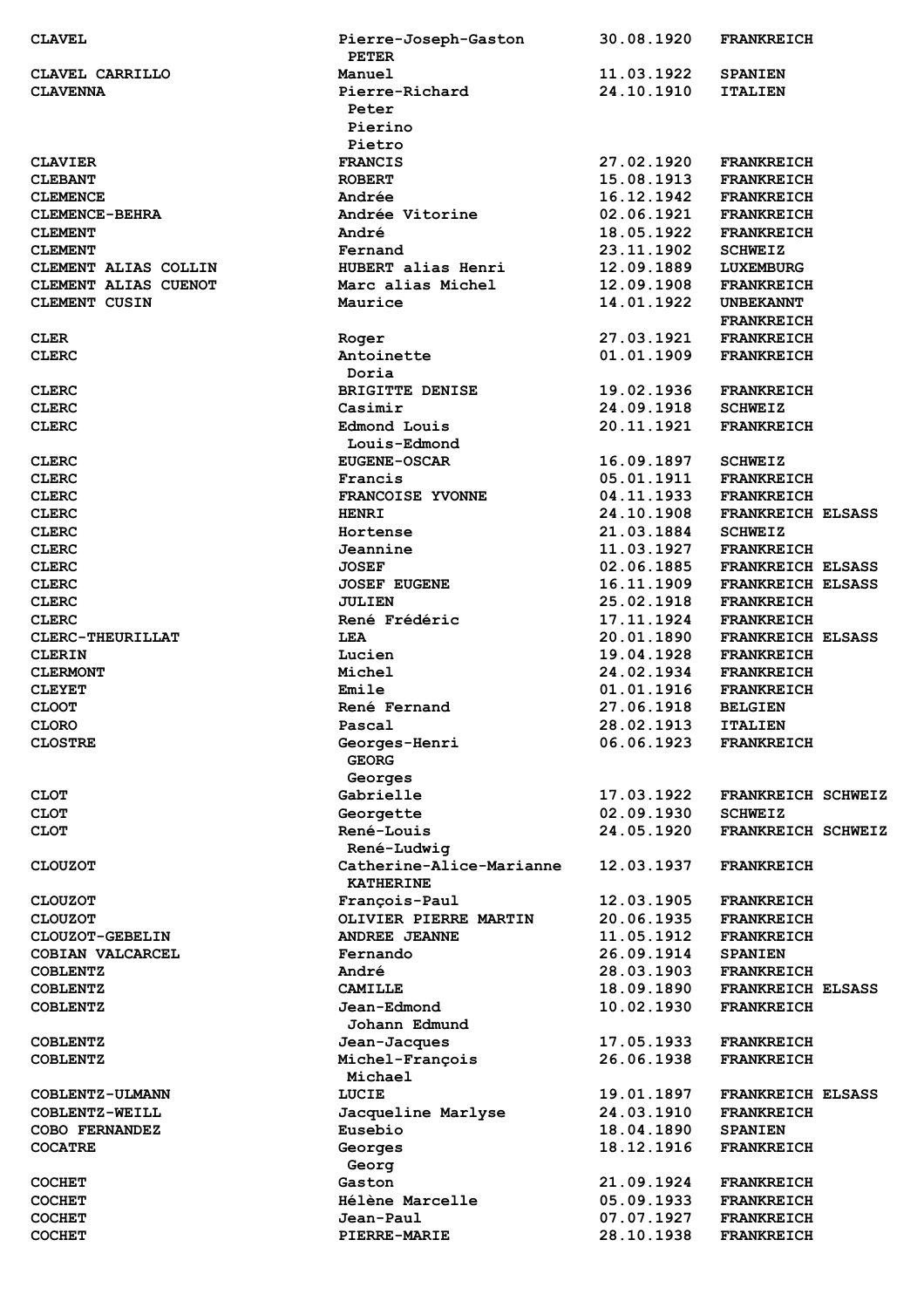| <b>COCHET</b>                                                         | <b>RENEE-JOSEPHINE</b>         | 17.11.1897 | <b>FRANKREICH</b>        |
|-----------------------------------------------------------------------|--------------------------------|------------|--------------------------|
| COCO                                                                  | Sergio                         | 09.10.1940 | <b>ITALIEN</b>           |
| COCO-FERRARI                                                          | Elena                          | 19.12.1903 | <b>ITALIEN</b>           |
| <b>COCONDINIS</b>                                                     | Jean                           | 26.07.1910 | <b>GRIECHENLAND</b>      |
| COEBERGH-VAN DEN BRAAK                                                | Jozef Wilhelmus                | 06.04.1917 | <b>NIEDERLANDE</b>       |
|                                                                       | <b>Josef Wilhelmus</b>         |            |                          |
| <b>COEN</b>                                                           | Mara                           | 26.01.1923 | <b>ITALIEN</b>           |
| <b>COENEN</b>                                                         | <b>OCTAVE Florent Ghislain</b> | 18.05.1905 | <b>BELGIEN</b>           |
|                                                                       | Clément                        |            |                          |
| COERTZEN DE KOCK-VAN TEYLINGEN<br><b>TRAEUBLER</b><br>COETZEN DE KOCH | Hendrik Pieter<br>Heinrich     | 16.07.1891 | <b>NIEDERLANDE</b>       |
| <b>COEYTAUX</b>                                                       | <b>CHARLES</b>                 | 07.06.1881 | <b>SCHWEIZ</b>           |
|                                                                       | <b>HENRI</b>                   |            |                          |
| <b>COFMAN</b>                                                         | SOSSIA TONIA                   | 30.10.1928 | <b>FRANKREICH</b>        |
| <b>COGAN</b>                                                          | Elisé                          | 02.09.1911 |                          |
|                                                                       |                                |            | <b>RUMANIEN</b>          |
|                                                                       | <b>Jean-Elisé</b>              |            |                          |
| <b>COGAN</b>                                                          | Jean-Pierre                    | 22.09.1943 | <b>RUMANIEN</b>          |
|                                                                       | Bernard                        |            |                          |
| <b>COGAN</b>                                                          | Viviane-Janine                 | 02.07.1945 | <b>RUMANIEN</b>          |
| <b>COGAN-MARTEAUX</b>                                                 | Gilberte-Raymonde              | 10.07.1916 | <b>RUMANIEN</b>          |
| <b>KOGAN</b>                                                          |                                |            |                          |
| <b>COGNARD</b>                                                        | <b>GILBERT MAURICE</b>         | 15.05.1923 | <b>FRANKREICH</b>        |
| <b>COHEN</b>                                                          | Abraham                        | 18.05.1886 | <b>NIEDERLANDE</b>       |
| <b>COHEN-LEVIE</b>                                                    |                                |            |                          |
| <b>COHEN</b>                                                          | Albert                         | 05.04.1929 | <b>FRANKREICH</b>        |
|                                                                       |                                |            | (ITALIEN)                |
| <b>COHEN</b>                                                          | Anna                           | 01.08.1923 | <b>NIEDERLANDE</b>       |
| <b>COHEN</b>                                                          | Antonie                        | 04.12.1922 | <b>NIEDERLANDE</b>       |
|                                                                       | Antoine                        |            |                          |
| <b>COHEN</b>                                                          | Carol                          | 05.08.1920 | <b>NIEDERLANDE</b>       |
| <b>COHEN</b>                                                          | David                          | 12.03.1895 | <b>NIEDERLANDE</b>       |
| <b>COHEN</b>                                                          | Eduard                         | 13.10.1916 | <b>NIEDERLANDE</b>       |
| <b>COHEN</b>                                                          | Georges Eliezar                | 11.09.1922 | <b>IRAN</b>              |
| <b>COHEN</b>                                                          | Georgette                      | 25.12.1929 | <b>IRAN</b>              |
|                                                                       |                                |            |                          |
| <b>COHEN</b>                                                          | Harry                          | 06.02.1902 | <b>STAATENLOS</b>        |
|                                                                       |                                |            | (DEUTSCHLAND)            |
| <b>COHEN</b>                                                          | Hartog                         | 17.12.1917 | <b>NIEDERLANDE</b>       |
| <b>COHEN</b>                                                          | Henricus-Daniel                | 09.06.1944 | <b>NIEDERLANDE</b>       |
| <b>COHEN</b>                                                          | Hijman<br>Hyman                | 20.10.1896 | <b>NIEDERLANDE</b>       |
| <b>COHEN</b>                                                          | Jacob-Antonie                  | 04.05.1915 | <b>NIEDERLANDE</b>       |
| <b>COHEN</b>                                                          | Johann                         | 20.05.1942 | <b>NIEDERLANDE</b>       |
|                                                                       | Jean-Paul                      |            |                          |
| <b>COHEN</b>                                                          | Jonas                          | 20.12.1908 | <b>NIEDERLANDE</b>       |
| <b>COHEN</b>                                                          | <b>JULIETTE</b>                | 02.09.1868 | <b>FRANKREICH ELSASS</b> |
| <b>CAHEN</b>                                                          |                                |            |                          |
| <b>COHEN</b>                                                          | Marion                         | 12.06.1943 | <b>NIEDERLANDE</b>       |
| <b>COHEN</b>                                                          | Willy                          | 26.10.1921 | <b>NIEDERLANDE</b>       |
| <b>COHEN NEE BRIL</b>                                                 | Theresia                       | 21.03.1896 | <b>NIEDERLANDE</b>       |
|                                                                       | <b>Thérèse</b>                 |            |                          |
| COHEN NEE VOS                                                         | Henriette                      | 25.05.1892 | <b>NIEDERLANDE</b>       |
| <b>COHEN-DAYAN</b>                                                    | Benjamin                       | 17.06.1894 | <b>STAATENLOS</b>        |
|                                                                       |                                |            |                          |
|                                                                       |                                |            | (TURKEI)                 |
| <b>COHEN-DAYAN</b>                                                    | Sarah                          | 22.01.1902 | <b>IRAN</b>              |
| <b>COHEN-KLEIN</b>                                                    | Ida                            | 17.02.1921 | <b>NIEDERLANDE</b>       |
| <b>COHEN-LEVIE</b>                                                    | Sara                           | 13.12.1886 | <b>NIEDERLANDE</b>       |
| <b>COHEN-LEVY</b>                                                     | Sarah                          |            |                          |
| COHEN-LINDENBERG                                                      | Théa                           | 26.11.1923 | <b>NIEDERLANDE</b>       |
| <b>COHEN-WEYER</b>                                                    | Albertine Francisca            | 27.03.1920 | <b>NIEDERLANDE</b>       |
| <b>COHEN-WEIJER</b>                                                   | WILHELMINA                     |            |                          |
| <b>COHEN-WEYER</b>                                                    | Andries Meijer                 | 21.10.1916 | <b>NIEDERLANDE</b>       |
| <b>COHEN-WEIJER</b>                                                   | <b>ANDRIES-MEIJER</b>          |            |                          |
| <b>COHEN-WIJSENBEEK</b>                                               | Frederika Wilhelmina           | 28.07.1919 | <b>NIEDERLANDE</b>       |
| <b>COHEN-WITJAS</b>                                                   | Klara                          | 08.10.1917 | <b>NIEDERLANDE</b>       |
|                                                                       | Clara                          |            |                          |
| <b>COHN</b>                                                           | <b>Ariel</b>                   | 17.08.1940 | <b>STAATENLOS</b>        |
|                                                                       |                                |            | (DEUTSCHLAND)            |
| <b>COHN</b>                                                           | Aviva                          | 02.03.1944 | <b>STAATENLOS</b>        |
|                                                                       |                                |            |                          |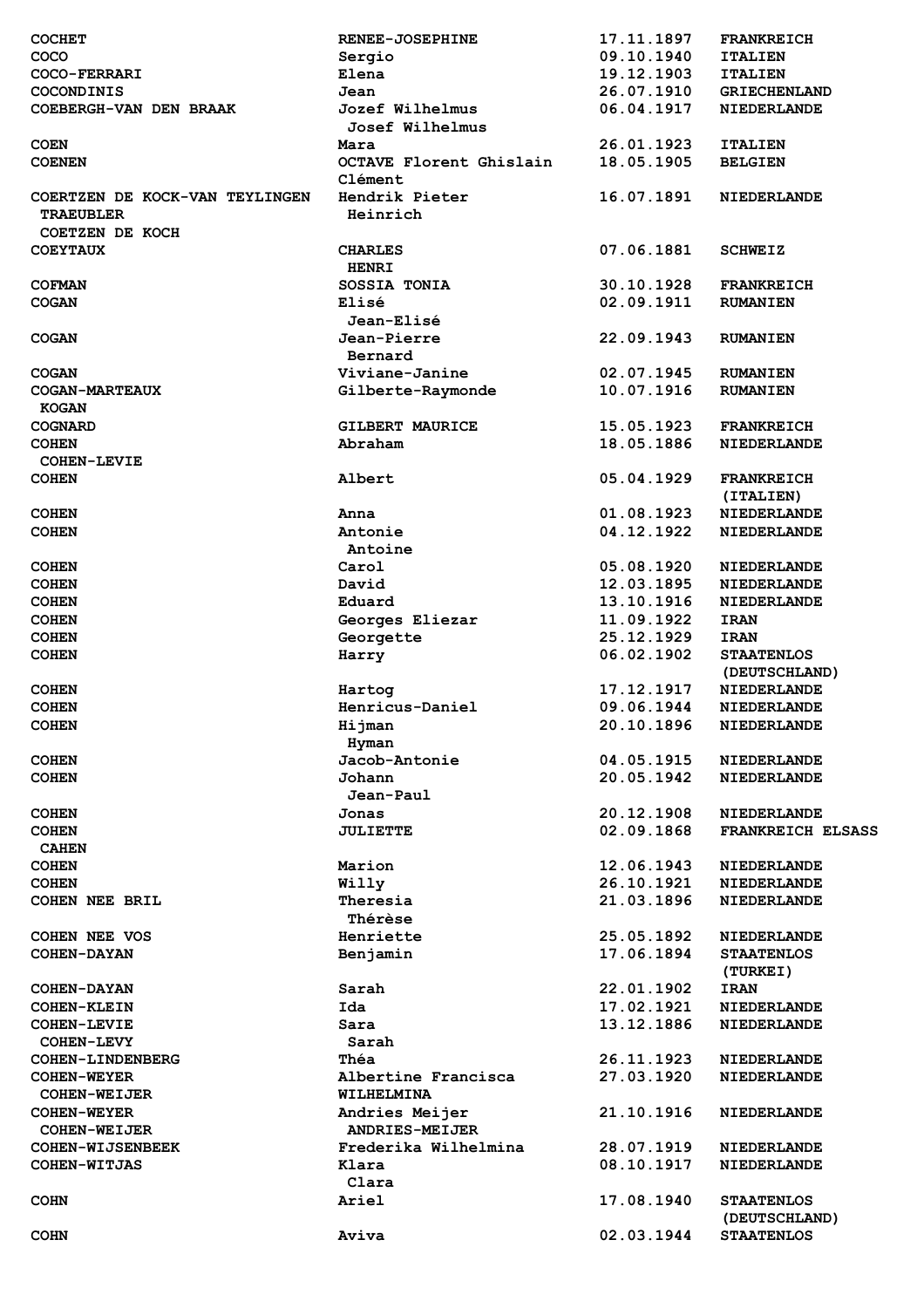|                       |                         |            | (DEUTSCHLAND)             |
|-----------------------|-------------------------|------------|---------------------------|
| <b>COHN</b>           | Ernst                   | 19.02.1902 | <b>STAATENLOS</b>         |
|                       |                         |            | (OESTERREICH)             |
| <b>COHN</b>           | Eva                     | 27.03.1931 | <b>STAATENLOS</b>         |
|                       |                         |            |                           |
|                       |                         |            | (DEUTSCHLAND)             |
| <b>COHN</b>           | Heinrich                | 12.11.1903 | <b>DEUTSCHLAND</b>        |
|                       |                         |            | <b>STAATENLOS</b>         |
| <b>COHN</b>           | <b>HEINRICH</b>         | 23.09.1943 | <b>STAATENLOS</b>         |
|                       |                         |            | (FRANKREICH)              |
| <b>COHN</b>           | <b>HEINZ</b>            | 23.12.1903 | <b>DEUTSCHLAND</b>        |
| <b>COHN</b>           | <b>KURT</b>             | 02.08.1903 | <b>STAATENLOS</b>         |
|                       |                         |            |                           |
|                       | curt                    |            | (DEUTSCHLAND)             |
| <b>COHN</b>           | <b>MAX</b>              | 26.09.1883 | <b>DEUTSCHLAND</b>        |
| <b>COHN</b>           | Max                     | 16.05.1908 | <b>DEUTSCHLAND</b>        |
| <b>COHN</b>           | Miriam                  | 16.01.1929 | <b>STAATENLOS</b>         |
|                       | Myriam                  |            | (DEUTSCHLAND)             |
| <b>COHN</b>           | Noémi                   | 27.10.1938 | <b>STAATENLOS</b>         |
|                       |                         |            |                           |
|                       |                         |            | <b>FRANKREICH</b>         |
| <b>COHN</b>           | Rachel                  | 14.05.1915 | <b>STAATENLOS</b>         |
|                       |                         |            | (DEUTSCHLAND)             |
| <b>COHN</b>           | Ruth                    | 28.04.1910 | <b>STAATENLOS</b>         |
|                       |                         |            | (DEUTSCHLAND)             |
| COHN ALIAS LATTING    | Else                    | 19.02.1881 | <b>STAATENLOS</b>         |
|                       |                         |            |                           |
|                       | Eva                     |            | (DEUTSCHLAND)             |
| COHN DIT HENOC        | STRUL DIT GEORGES       | 31.03.1898 | <b>RUMANIEN</b>           |
|                       |                         |            | <b>FRANKREICH</b>         |
| <b>COHN-BANDEL</b>    | Rive                    | 04.02.1913 | <b>DEUTSCHLAND</b>        |
| <b>COHN-GLASER</b>    | Margot                  | 24.01.1904 | <b>DEUTSCHLAND</b>        |
|                       |                         |            |                           |
| <b>COHN-LEVIT</b>     | Regina                  | 16.01.1876 | <b>POLEN</b>              |
| <b>COHN-MARCUS</b>    | LORE                    | 08.02.1904 | <b>DEUTSCHLAND</b>        |
| <b>COHN-WURZINGER</b> | <b>BELLA PAULA</b>      | 24.09.1900 | <b>DEUTSCHLAND</b>        |
|                       |                         |            | (STAATENLOS)              |
| <b>COHN-ZALSMAN</b>   | <b>SARAH</b>            | 23.03.1907 | <b>STAATENLOS</b>         |
|                       |                         |            | (DEUTSCHLAND)             |
|                       |                         |            |                           |
| <b>COIGNE</b>         | Louis-Joseph            | 04.11.1919 | <b>FRANKREICH</b>         |
| <b>COIGNY</b>         | <b>JOSETTE</b>          | 04.06.1940 | <b>SCHWEIZ FRANKREICH</b> |
| COISSARD              | Sylvain-Joseph          | 09.09.1907 | <b>FRANKREICH</b>         |
| <b>COLA</b>           | Josef                   | 07.12.1902 | <b>POLEN</b>              |
|                       | Joseph                  |            |                           |
|                       |                         | 09.03.1925 |                           |
| <b>COLA</b>           | Resi                    |            | <b>POLEN</b>              |
| COLA-COLA             | Fayga                   | 15.02.1898 | <b>POLEN</b>              |
| <b>COLACICCO</b>      | Jacques                 | 10.09.1923 | <b>FRANKREICH</b>         |
| <b>COLAVIZZA</b>      | Speranza                | 04.12.1908 | <b>ITALIEN</b>            |
| <b>COLDFARB</b>       | Eric                    | 02.12.1925 | STAATENLOS (POLEN)        |
| <b>GOLDFARD</b>       |                         |            |                           |
|                       |                         |            |                           |
| <b>GOLDFARB</b>       |                         |            |                           |
| <b>COLETTA</b>        | Eldino                  | 02.04.1922 | <b>ITALIEN</b>            |
| <b>COLETTI</b>        | Fernando                | 25.08.1923 | <b>ITALIEN</b>            |
| <b>COLETTI</b>        | Julio                   | 13.11.1913 | <b>ITALIEN</b>            |
|                       | Egilio-Pierre           |            |                           |
| <b>COLETTO</b>        | Carmelo                 | 29.05.1901 | <b>ITALIEN</b>            |
|                       |                         |            |                           |
| <b>COLETTO</b>        | Dora                    | 17.02.1902 | <b>ITALIEN</b>            |
| COLINELLI             | Gélasio                 | 07.01.1921 | <b>ITALIEN</b>            |
| COLL                  | <b>LYDIA</b>            | 17.04.1910 | <b>SPANIEN</b>            |
| SCHERMUZKA DE COLL    |                         |            |                           |
| <b>COLL PRATS</b>     | <b>JAIME</b>            | 25.07.1898 | <b>SPANIEN</b>            |
| <b>COLLA</b>          | Mario                   | 29.12.1920 | <b>ITALIEN</b>            |
|                       |                         |            |                           |
| COLLARD               | Rafael                  | 19.01.1891 | <b>BELGIEN</b>            |
| <b>COLLEE</b>         | Johannès-Marinus-Adolph | 09.05.1918 | <b>NIEDERLANDE</b>        |
| <b>COLLET</b>         | Christian               | 20.07.1924 | <b>FRANKREICH</b>         |
| <b>COLLET</b>         | Frédéric                | 08.05.1923 | <b>BELGIEN</b>            |
|                       | <b>FRIEDRICH</b>        |            |                           |
|                       |                         |            |                           |
| <b>COLLET</b>         | <b>GUY MARCEL</b>       | 15.08.1923 | <b>FRANKREICH</b>         |
| <b>COLLET</b>         | <b>NOEL VICTOR</b>      | 03.04.1922 | <b>FRANKREICH</b>         |
| <b>COLLET</b>         | <b>RENE</b>             | 18.10.1926 | <b>BELGIEN</b>            |
| <b>COLLETTE</b>       | <b>GERARD ROBERT</b>    | 17.10.1922 | <b>LUXEMBURG</b>          |
| <b>COLLETTE</b>       | GILBERT JULIUS          | 02.01.1926 | <b>LUXEMBURG</b>          |
| COLLIARD              | René                    | 24.04.1925 |                           |
|                       |                         |            | <b>ITALIEN</b>            |
|                       | Renato                  |            |                           |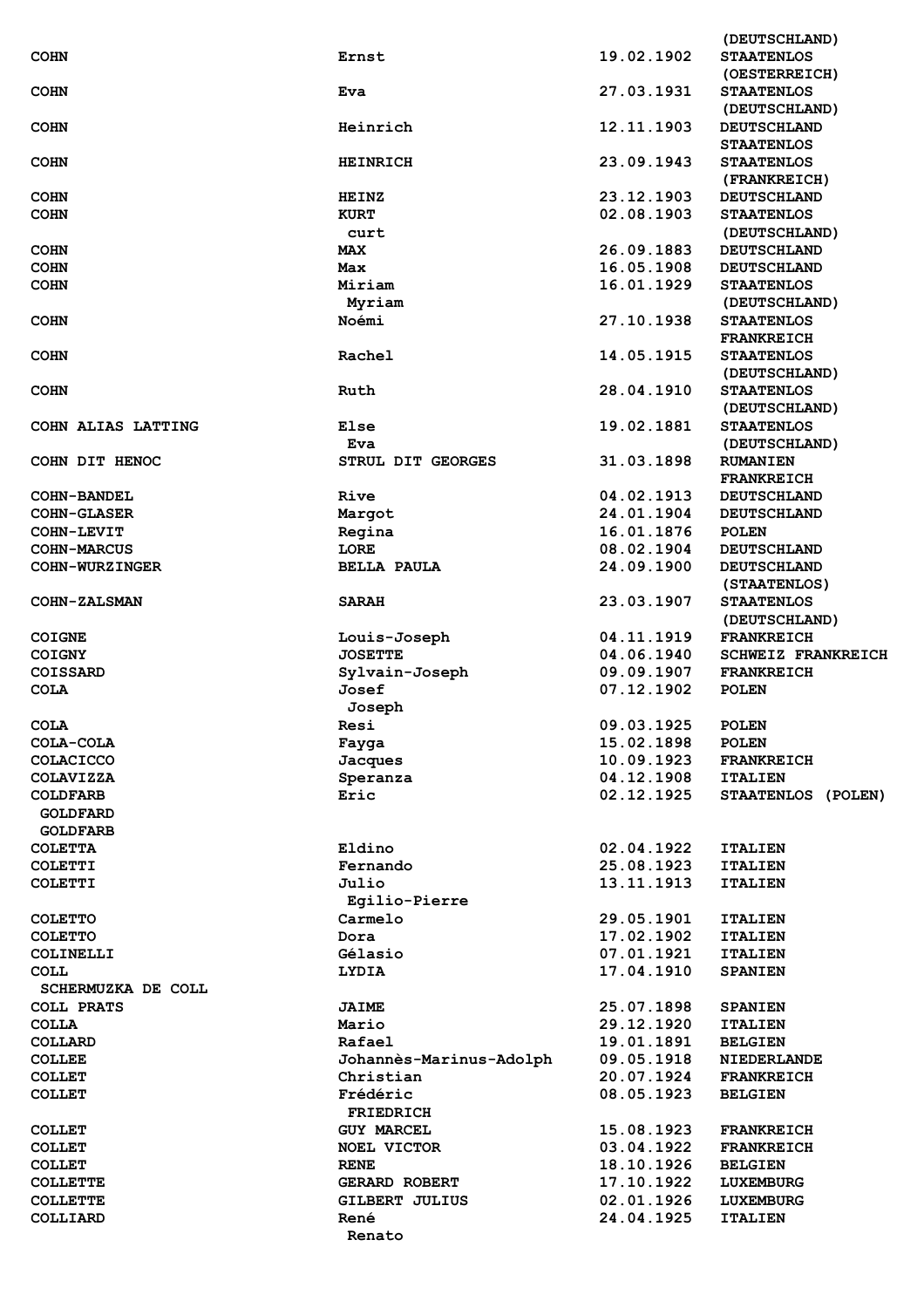| COLLIGNON                 | Jean                  | 01.01.1918 | <b>UNBEKANNT</b>  |
|---------------------------|-----------------------|------------|-------------------|
| <b>COLLIN</b>             | Georges               | 28.08.1919 | <b>FRANKREICH</b> |
| COLLIN                    | René Julius           | 05.06.1894 | <b>BELGIEN</b>    |
|                           | René Julien           |            |                   |
| <b>COLLOMB</b>            | HENRI JEAN            | 16.01.1913 | <b>FRANKREICH</b> |
| <b>COLLOMBET</b>          | <b>Etienne Ernest</b> | 16.10.1923 | <b>FRANKREICH</b> |
|                           | ANDRE AIME FRANCOIS   | 16.07.1924 | <b>FRANKREICH</b> |
| <b>COLLOUD</b>            |                       |            |                   |
| <b>COLLS FRAILE</b>       | Jaime                 | 16.01.1916 | <b>SPANIEN</b>    |
| <b>COLMELLET</b>          | <b>MARIO</b>          | 08.09.1919 | <b>ITALIEN</b>    |
| <b>COLNET</b>             | Paul                  | 24.07.1922 | <b>FRANKREICH</b> |
| <b>COLOGNY</b>            | <b>ALPHONSE</b>       | 16.10.1916 | <b>FRANKREICH</b> |
| <b>COLOGNY</b>            | <b>JEAN</b>           | 11.08.1915 | <b>FRANKREICH</b> |
| COLOMBAT-FORNIER          | Charlotte Clémence    | 26.07.1908 | <b>FRANKREICH</b> |
|                           | <b>Batistine</b>      |            |                   |
| <b>COLOMBER</b>           | Guy                   | 11.03.1923 | <b>FRANKREICH</b> |
| <b>COLOMER</b>            |                       |            |                   |
| COLOMBINI                 | Angelo                | 01.01.1922 | <b>ITALIEN</b>    |
| <b>COLOMBO</b>            | <b>Battista</b>       | 05.12.1925 | <b>ITALIEN</b>    |
| <b>COLOMBO</b>            | Franca                | 20.08.1921 | <b>ITALIEN</b>    |
| <b>COLOMBO</b>            | Gianna                | 01.01.1938 | <b>ITALIEN</b>    |
| <b>COLOMBO</b>            |                       | 10.02.1926 | <b>ITALIEN</b>    |
|                           | Gianpaolo             |            |                   |
|                           | Gian-Paolo            |            |                   |
| <b>COLOMBO</b>            | Jean                  | 14.12.1924 | <b>ITALIEN</b>    |
| <b>COLOMBO</b>            | Ludovico              | 01.01.1920 | <b>ITALIEN</b>    |
|                           | Lodovico              |            |                   |
| <b>COLOMBO</b>            | Simon                 | 12.10.1883 | <b>ITALIEN</b>    |
|                           | Simeone               |            |                   |
| COLOMBO-CORDIER           | Elvira                | 02.07.1892 | <b>ITALIEN</b>    |
| COLOMBO-SOZZI             | Giuseppina            | 16.08.1909 | <b>ITALIEN</b>    |
|                           | Josefina              |            |                   |
| <b>COLOMBOTTO</b>         | Ernest                | 26.09.1925 | <b>FRANKREICH</b> |
| <b>COLONNA</b>            | Giuseppe              | 07.03.1924 | <b>ITALIEN</b>    |
| <b>COLONNETTI</b>         | Elena                 | 29.01.1928 | <b>ITALIEN</b>    |
| <b>COLONETTI</b>          |                       |            |                   |
|                           | Diana Maria           | 28.06.1944 |                   |
| <b>COLORNI</b>            |                       |            | <b>ITALIEN</b>    |
| <b>COLOSOV</b>            | Eugène                | 08.07.1921 | <b>SCHWEIZ</b>    |
| <b>COLOSOV</b>            | Hélène                | 26.04.1940 | <b>SCHWEIZ</b>    |
| <b>COLOSOV</b>            | Ida                   | 01.01.1897 | <b>SCHWEIZ</b>    |
| <b>COLOSOV</b>            | Tamara                | 02.05.1921 | <b>SCHWEIZ</b>    |
| <b>COLSON</b>             | Eliane                | 01.01.1916 | <b>FRANKREICH</b> |
| <b>COLSON</b>             | LOUIS-GEORGES         | 22.01.1920 | <b>BELGIEN</b>    |
| <b>COLUSSO</b>            | Bianca                | 27.03.1887 | <b>ITALIEN</b>    |
| <b>COLUSSO</b>            | Bortolo               | 28.09.1909 | <b>ITALIEN</b>    |
| <b>COLUSSO</b>            | Elvetia               | 01.01.1944 | <b>ITALIEN</b>    |
| <b>COLUSSO</b>            | <b>ENRICO</b>         | 25.07.1915 | <b>ITALIEN</b>    |
|                           | <b>HEINRICH</b>       |            |                   |
| <b>COLUSSO</b>            | Guerrino              | 02.02.1918 | <b>ITALIEN</b>    |
|                           | Guerino               |            |                   |
| <b>COLUSSO</b>            | Rina                  | 01.01.1924 | <b>ITALIEN</b>    |
| <b>COLUSSO-PAGANONI</b>   | Catarina              | 12.04.1924 | <b>ITALIEN</b>    |
|                           | Katherine             |            |                   |
|                           |                       | 04.09.1915 |                   |
| <b>COMAS</b>              | Georges               |            | <b>FRANKREICH</b> |
| <b>COMBAZ</b>             | <b>MARIE-THERESE</b>  | 28.03.1926 | <b>SCHWEIZ</b>    |
| <b>COMBEPINE</b>          | <b>ROGER</b>          | 05.04.1919 | <b>FRANKREICH</b> |
| <b>COMBET</b>             | <b>ROBERT</b>         | 01.07.1925 | <b>FRANKREICH</b> |
| <b>COMBI</b>              | Bruno                 | 01.01.1919 | <b>ITALIEN</b>    |
| <b>COMBON</b>             | Jacques               | 11.01.1915 | <b>FRANKREICH</b> |
| <b>COMBY</b>              | Pierre                | 23.02.1921 | <b>FRANKREICH</b> |
| <b>COMEGNA</b>            | Carlo                 | 01.01.1922 | <b>ITALIEN</b>    |
| <b>COLMEGNA</b>           |                       |            |                   |
| COMENCINI                 | Gianni                | 11.08.1921 | <b>ITALIEN</b>    |
| <b>COMMERCY</b>           | BERNARD ANDRE JEAN    | 13.07.1923 | <b>FRANKREICH</b> |
| COMO                      | Concetta              | 06.10.1905 | <b>ITALIEN</b>    |
| <b>COMO</b>               | Domenico              | 10.01.1901 | <b>ITALIEN</b>    |
|                           | Donenico              |            |                   |
| <b>COMO</b>               | Rosario               | 20.10.1906 | <b>ITALIEN</b>    |
| <b>COMPAGNE</b>           | Marcel                | 19.11.1942 | <b>FRANKREICH</b> |
| <b>COMPAGNE NEE MOREL</b> | Yvette                | 07.06.1922 | <b>FRANKREICH</b> |
|                           |                       |            |                   |
| <b>COMPAS</b>             | Henri                 | 26.04.1916 | <b>FRANKREICH</b> |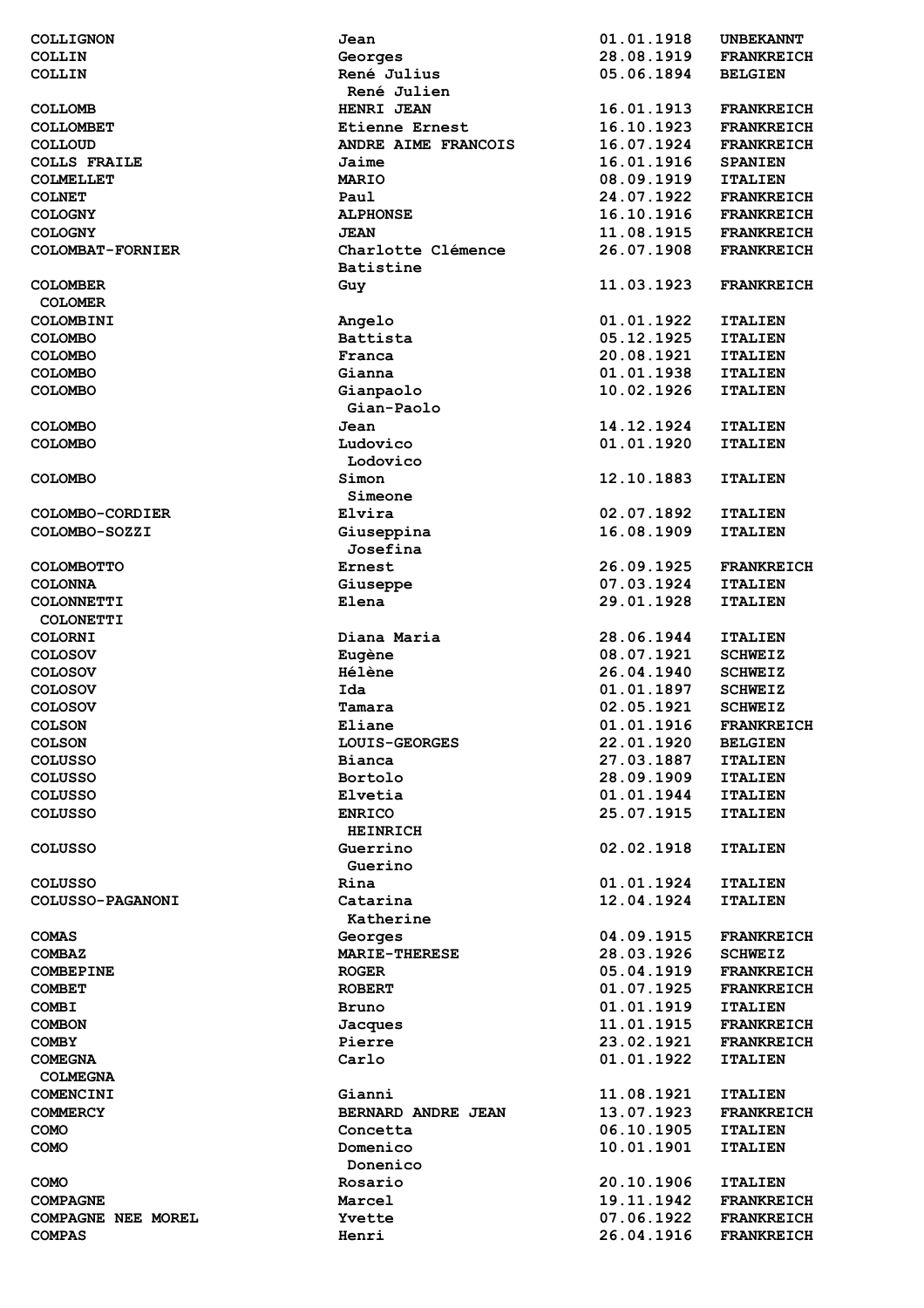|                              | <b>HEINRICH</b>         |            |                    |
|------------------------------|-------------------------|------------|--------------------|
| <b>COMTE</b>                 | Albert                  | 27.12.1922 | <b>FRANKREICH</b>  |
| <b>COMTE</b>                 | Auguste-Raoul           | 02.06.1920 | <b>FRANKREICH</b>  |
| <b>COMTE</b>                 | Georgette-Liliane       | 11.10.1928 | <b>SCHWEIZ</b>     |
| <b>COMTE</b>                 | Robert                  | 21.03.1921 | <b>FRANKREICH</b>  |
| <b>COMTE</b>                 | Vittorio                | 25.02.1894 | <b>ITALIEN</b>     |
| CALVI DI BERGOLO             |                         |            |                    |
| COMTESSE GRANDJEAN PERRENOUD | <b>Cécile-GEORGETTE</b> | 02.05.1918 | <b>SCHWEIZ</b>     |
| <b>CONAN</b>                 | Marie Yvonne            | 04.04.1921 | <b>FRANKREICH</b>  |
| <b>BONNET-CONAN</b>          |                         |            |                    |
|                              |                         |            |                    |
| <b>CONCA</b>                 | Gian-Luigi              | 10.02.1922 | <b>ITALIEN</b>     |
| <b>CONDAMIN</b>              | René                    | 14.08.1923 | <b>FRANKREICH</b>  |
| CONDANIN                     |                         |            |                    |
| <b>CONDE MORENO</b>          | Juan                    | 20.01.1906 | <b>SPANIEN</b>     |
| CONDO MORENO                 |                         |            |                    |
| <b>CONFORTE</b>              | Linda                   | 01.01.1927 | <b>ITALIEN</b>     |
| <b>CONFORTI</b>              | Bertha                  | 05.10.1935 | <b>JUGOSLAWIEN</b> |
|                              | Berta                   |            |                    |
| <b>CONFORTI</b>              | <b>LEON</b>             | 05.10.1909 | <b>BULGARIEN</b>   |
| <b>KONFORTI</b>              |                         |            |                    |
| <b>CONFORTI</b>              | <b>SOFIE</b>            | 18.05.1908 | <b>BULGARIEN</b>   |
| <b>COUSARTI</b>              | Sofia                   |            |                    |
| <b>CONIN</b>                 | Charles                 | 08.08.1908 | <b>FRANKREICH</b>  |
| <b>CONNAN</b>                | Joseph                  | 21.08.1916 | <b>FRANKREICH</b>  |
|                              | <b>Josef Marie</b>      |            |                    |
| <b>CONNEAU</b>               | FRANCOIS PIERRE LOUIS   | 02.10.1921 | <b>FRANKREICH</b>  |
|                              |                         |            |                    |
| <b>CONNAU</b>                | <b>FRANZ</b>            |            |                    |
| CONQUERE DE MONBRISON        | <b>MARC</b>             | 01.06.1941 | <b>FRANKREICH</b>  |
| CONQUERE DE MONBRISON-       | Simone Jacqueline       | 29.04.1921 | <b>FRANKREICH</b>  |
| <b><i>JASSELMANN</i></b>     |                         |            |                    |
| <b>CONRAD</b>                | <b>GUSTAV</b>           | 25.12.1908 | <b>DEUTSCHLAND</b> |
| <b>CONRAUX</b>               | Georges                 | 15.06.1913 | <b>FRANKREICH</b>  |
|                              | Georg                   |            |                    |
| <b>CONRAUX</b>               | <b>MARIE</b>            | 10.01.1923 | <b>FRANKREICH</b>  |
|                              | Maria                   |            | (NIEDERLANDE)      |
| CONS                         | <b>LUCIEN-EUGENE</b>    | 15.06.1922 | <b>FRANKREICH</b>  |
| <b>CONS</b>                  | Pierre                  | 28.06.1917 | <b>FRANKREICH</b>  |
| <b>CONSELMAN</b>             | William                 | 26.07.1917 | USA                |
| <b>CONSENTINO</b>            | Umberto                 | 13.11.1915 | <b>ITALIEN</b>     |
| <b>COSENTINO</b>             |                         |            |                    |
|                              |                         |            |                    |
| <b>CONSOLANDI</b>            | Francesco               | 26.03.1900 | <b>ITALIEN</b>     |
|                              | Franz                   |            |                    |
| <b>CONSOLANDI</b>            | Paolo                   | 01.01.1921 | <b>ITALIEN</b>     |
| <b>CONTARDO</b>              | Gratien                 | 30.09.1922 | <b>FRANKREICH</b>  |
| <b>CONTARINI</b>             | Nicola                  | 01.01.1917 | <b>ITALIEN</b>     |
| <b>CONTAT</b>                | France Jeannette        | 25.05.1944 | <b>FRANKREICH</b>  |
| <b>CONTAT</b>                | <b>FRANCOIS</b>         | 13.10.1942 | <b>FRANKREICH</b>  |
| <b>CONTAT</b>                | <b>GEORGES FELIX</b>    | 01.04.1914 | <b>FRANKREICH</b>  |
| <b>CONTAT</b>                | <b>GEORGES MARCEL</b>   | 20.12.1939 | <b>FRANKREICH</b>  |
| <b>CONTAT</b>                | MARCEL EDMOND           | 18.01.1918 | <b>FRANKREICH</b>  |
| <b>CONTAT</b>                | Marcel Julien           | 13.10.1911 | <b>FRANKREICH</b>  |
|                              | MARCEL JULIUS           |            |                    |
| <b>CONTAT</b>                | Narcisse                | 05.11.1923 | <b>FRANKREICH</b>  |
| <b>COMTAT</b>                |                         |            |                    |
| <b>CONTAT</b>                | <b>PIERRE JOSEPH</b>    | 10.08.1924 |                    |
|                              |                         |            | <b>FRANKREICH</b>  |
| <b>CONTAT</b>                | <b>RENE PAUL</b>        | 24.06.1920 | <b>FRANKREICH</b>  |
| CONTAT-REVILLARD             | THERESE MARIA           | 19.08.1912 | <b>FRANKREICH</b>  |
|                              |                         |            | (SCHWEIZ)          |
| <b>CONTE</b>                 | Camillo                 | 16.03.1923 | <b>ITALIEN</b>     |
| <b>CONTE-DEVOLX</b>          | Jean                    | 10.08.1891 | <b>FRANKREICH</b>  |
|                              | <b>JOHANN-LAURENT</b>   |            |                    |
| <b>CONTENT</b>               | Eddy                    | 14.08.1943 | <b>NIEDERLANDE</b> |
| <b>CONTENT</b>               | Fritz                   | 13.04.1912 | <b>NIEDERLANDE</b> |
| <b>CONTENT-LEEVER</b>        | Friedrich               |            |                    |
| <b>CONTENT-LEEVER</b>        | Maria                   | 08.11.1909 | <b>NIEDERLANDE</b> |
| <b>CONTENTI</b>              | Auguste                 | 27.04.1912 | <b>FRANKREICH</b>  |
| <b>CONTI</b>                 | Contino                 | 19.02.1923 | <b>ITALIEN</b>     |
| <b>CONTI</b>                 | Damiano                 | 01.01.1923 | <b>ITALIEN</b>     |
| <b>CONTI</b>                 | Natale                  | 02.06.1925 | <b>ITALIEN</b>     |
|                              |                         |            |                    |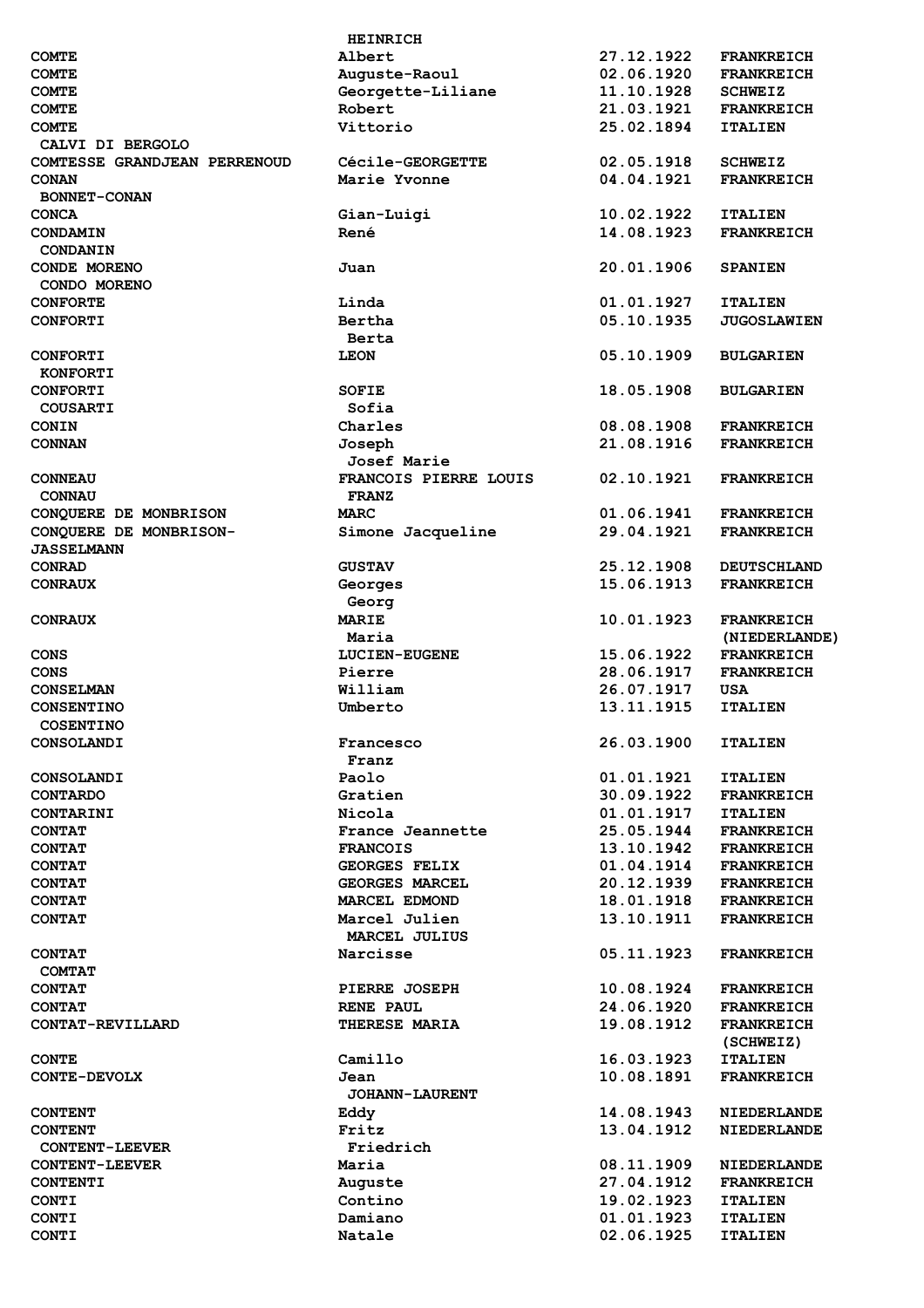| <b>CONTI</b><br>CONTI-GOLDBERG | Ricardo<br><b>GERTRUDE</b> | 10.03.1912<br>23.03.1925 | <b>ITALIEN</b><br><b>UNBEKANNT</b><br>(OESTERREICH) |
|--------------------------------|----------------------------|--------------------------|-----------------------------------------------------|
| CONTINI                        | Franco                     | 01.01.1918               | <b>ITALIEN</b>                                      |
| <b>CONTO</b>                   | Giovanni                   | 02.04.1917               | <b>ITALIEN</b>                                      |
|                                | Johann<br>Hans             |                          | <b>ARGENTINIEN</b>                                  |
| <b>CONTO</b>                   | Jean                       | 01.04.1917               | <b>ITALIEN</b>                                      |
|                                | Johann                     |                          | <b>ARGENTINIEN</b>                                  |
|                                | Hans                       |                          |                                                     |
| <b>CONTRE</b>                  | <b>Berthe</b>              | 12.03.1929               | <b>FRANKREICH</b>                                   |
|                                | Bertha                     |                          |                                                     |
| <b>CONTRE</b>                  | <b>FRANCIS</b>             | 22.04.1926               | <b>FRANKREICH</b>                                   |
| <b>CONTRE</b>                  | Francis-Henri              | 11.10.1897               | <b>FRANKREICH</b>                                   |
| <b>CONTRE</b>                  | Paul-Félix                 | 18.11.1923               | <b>FRANKREICH</b>                                   |
| <b>CONTRE-PEUTET</b>           | Blanche                    | 05.05.1904               | <b>FRANKREICH</b>                                   |
|                                | Cécile-Blanche             |                          | (SCHWEIZ)                                           |
| CONTRERAS CANO                 | Antonio                    | 20.01.1920               | <b>SPANIEN</b>                                      |
| <b>CONVERS</b>                 | Bernard                    | 11.11.1905               | <b>FRANKREICH</b>                                   |
| <b>CONVERS</b>                 | <b>OLIVIER</b>             | 28.12.1922               | <b>FRANKREICH</b>                                   |
| <b>CONVERSET</b>               | Suzanne                    | 09.08.1921               | <b>FRANKREICH</b>                                   |
| <b>ROY-CONVERSET</b>           |                            |                          |                                                     |
| <b>COOPER</b>                  | Jean                       | 17.05.1924               | <b>FRANKREICH</b>                                   |
| <b>COPELOVICI</b>              | <b>HEINRICH</b>            | 25.05.1907               | <b>RUMANIEN</b>                                     |
| <b>COPELOVICI</b>              | <b>RENE-JEAN</b>           | 16.06.1939               | <b>FRANKREICH</b>                                   |
| COPELOVICI-ABAZA               | Félicie                    | 17.02.1912               | <b>RUMANIEN</b>                                     |
| COPELOVICI-ABAZAR              | <b>FELICIA</b>             |                          |                                                     |
| COPPEL-BEDAK                   | Erich                      | 30.06.1902               | <b>DEUTSCHLAND</b>                                  |
|                                |                            |                          | (NIEDERLANDE)                                       |
| <b>COPPEL-BEDAK</b>            | Sulamitha                  | 25.12.1913               | <b>DEUTSCHLAND</b>                                  |
|                                | Sulamita                   |                          |                                                     |
| <b>COPPENHAGEN</b>             | Salomon                    | 03.08.1922               | <b>NIEDERLANDE</b>                                  |
| <b>COPPENS</b>                 | <b>GENEVIEVE</b>           | 29.05.1942               | <b>NIEDERLANDE</b>                                  |
| <b>COPPENS</b>                 | <b>IRENE</b><br>Oscar      | 18.08.1911               | <b>NIEDERLANDE</b>                                  |
| COPPENS-COHEN-BARNSTYN         | Herta                      | 24.03.1915               | <b>NIEDERLANDE</b>                                  |
|                                | Hertha                     |                          |                                                     |
| <b>COPPOLA</b>                 | ALEXIS ETIENNE             | 26.06.1920               | <b>FRANKREICH</b>                                   |
| <b>COPPONEX</b>                | Jeanine                    | 16.11.1921               | <b>SCHWEIZ</b>                                      |
| <b>COQUET</b>                  | YVONNE GABRIELLE           | 07.02.1921               | <b>FRANKREICH</b>                                   |
| COQUILLE                       | Serge                      | 21.12.1920               | <b>FRANKREICH</b>                                   |
| <b>CORATO</b>                  | Angelo                     | 21.01.1915               | <b>ITALIEN</b>                                      |
| <b>CORBAT</b>                  | André-Joseph               | 20.10.1915               | <b>SCHWEIZ</b>                                      |
| <b>CORBAT</b>                  | Gisèle Thérèse             | 06.08.1942               | <b>SCHWEIZ</b>                                      |
| CORBAT-BILLARD                 | Marie-Berthe               | 19.02.1919               | <b>SCHWEIZ</b><br>(FRANKREICH)                      |
| <b>CORBET</b>                  | ROBERT JEAN                | 17.07.1922               | <b>FRANKREICH</b>                                   |
| CORBET-COMBALAT                | <b>SUZANNE ANDREE</b>      | 17.08.1923               | <b>FRANKREICH</b>                                   |
| <b>CORBETTA</b>                | Antonio                    | 16.07.1924               | <b>ITALIEN</b>                                      |
| <b>CORBETTA</b>                | Mario                      | 02.02.1916               | <b>ITALIEN</b>                                      |
| <b>CORBOZ</b>                  | Lucie Louise               | 29.10.1923               | <b>SCHWEIZ</b>                                      |
| CORDERO JOCILES                | Luis                       | 24.06.1916               | <b>SPANIEN</b>                                      |
| <b>CORDIER</b>                 | <b>MARCEL</b>              |                          | <b>FRANKREICH</b>                                   |
| <b>COREE</b>                   |                            | 01.05.1922               |                                                     |
| <b>CORENFELD</b>               | Roland                     | 16.07.1913               | <b>FRANKREICH</b>                                   |
|                                |                            | 24.02.1903               | <b>RUMANIEN</b>                                     |
| <b>CORENGIA</b>                | Joseph<br>Fiorenzo         | 01.01.1921               | <b>ITALIEN</b>                                      |
| <b>CORENGIA</b>                | Francesco                  | 01.01.1921               | <b>ITALIEN</b>                                      |
| <b>CORMINBOEUF</b>             | <b>René-Lucien</b>         | 07.04.1921               | <b>SCHWEIZ FRANKREICH</b>                           |
| <b>CORMINBOEUF</b>             | Yvan-Louis                 | 04.07.1923               | <b>SCHWEIZ</b>                                      |
| <b>CORNEILLE</b>               | Guy                        | 04.04.1923               | <b>FRANKREICH</b>                                   |
| CORNEUIL                       |                            |                          |                                                     |
| <b>CORNELIS</b>                | Gorter                     | 01.01.1919               | <b>NIEDERLANDE</b>                                  |
| <b>CORNELISSE</b>              | Bernardus Johannes         | 03.09.1920               | <b>NIEDERLANDE</b>                                  |
| <b>CORNELIS</b>                | Bernhard                   |                          | (UNGARN)                                            |
| <b>CORNEO</b>                  | WILLY ELBIO EMANUEL        | 23.08.1921               | <b>FRANKREICH</b>                                   |
| CORNEO-LANDRAU                 | GINETTE LUCETTE MARIE      | 27.11.1920               | <b>FRANKREICH</b>                                   |
| <b>CORNET</b>                  | <b>EUGENE-JOHANNES</b>     | 22.06.1910               | <b>FRANKREICH</b>                                   |
| <b>CORNET-JAUSSY</b>           | Jeanne-Marguerite          | 07.03.1909               | <b>FRANKREICH</b>                                   |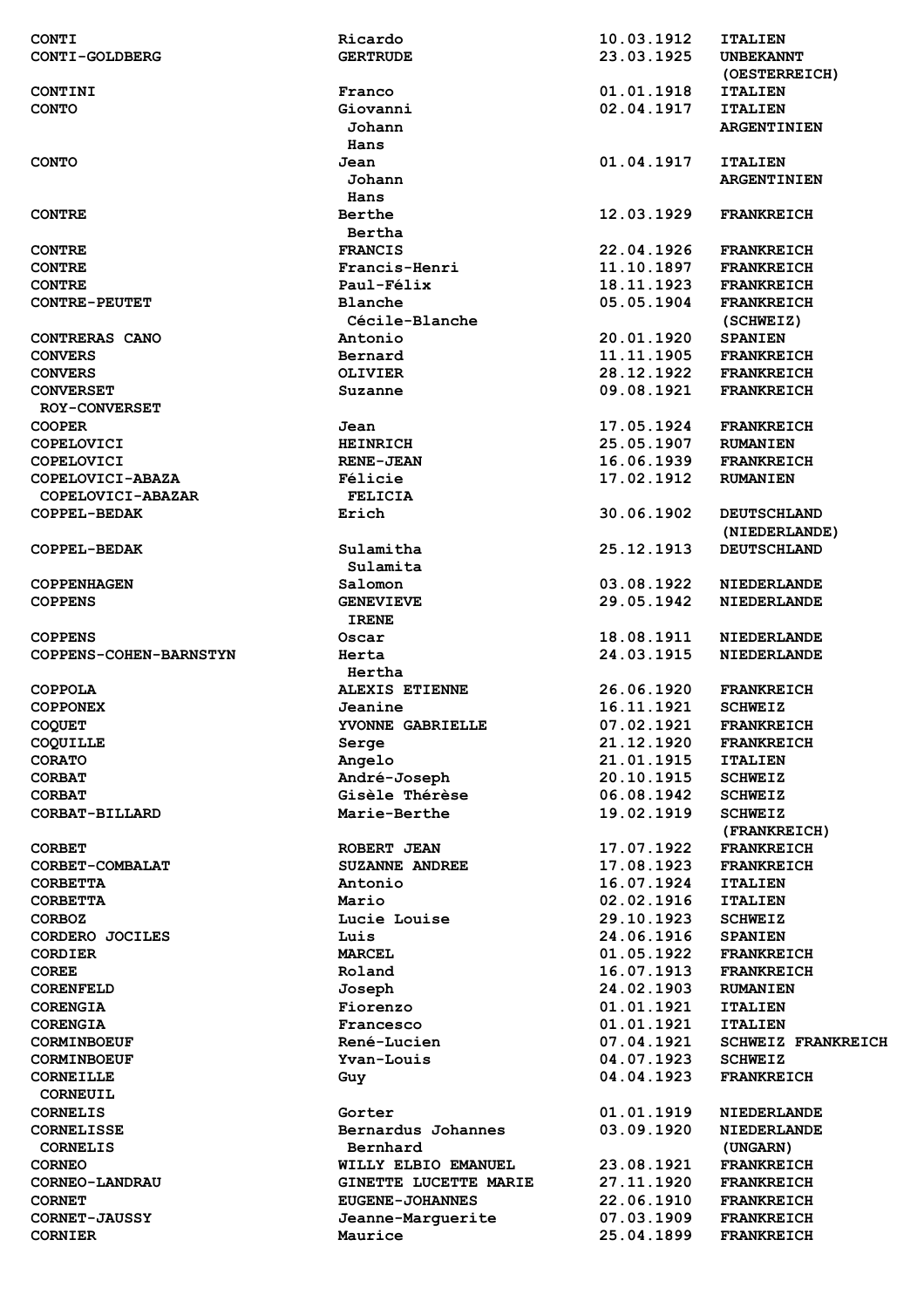| <b>CORNIOLEY</b>                 | John                     | 11.04.1908 | <b>SCHWEIZ</b>            |
|----------------------------------|--------------------------|------------|---------------------------|
| <b>CORNU</b>                     | Bernard                  | 10.07.1923 | <b>SCHWEIZ</b>            |
| <b>CORNU</b>                     | Paul                     | 01.01.1892 | <b>SCHWEIZ</b>            |
| <b>CORNU</b>                     | <b>ROBERT</b>            | 19.12.1905 | <b>FRANKREICH</b>         |
| <b>CORNUAULT</b>                 | <b>ROGER</b>             | 18.09.1924 | <b>FRANKREICH</b>         |
| CORNIAULT                        |                          |            |                           |
| COROMINAS SALAS                  | Jaime                    | 11.08.1911 | <b>SPANIEN</b>            |
| <b>CORREA ALVAREZ</b>            | Emilio                   | 02.11.1902 | <b>SPANIEN</b>            |
|                                  | José                     | 01.01.1909 |                           |
| <b>CORREIA</b>                   |                          |            | <b>PORTUGAL</b>           |
| <b>CORSALI</b>                   | <b>MARCO</b>             | 15.12.1899 | <b>ITALIEN</b>            |
| <b>CORSI</b>                     | <b>ANTONIO</b>           | 24.06.1901 | <b>ITALIEN</b>            |
| <b>CORSI</b>                     | Pierina                  | 20.11.1915 | <b>ITALIEN</b>            |
| <b>CORSI</b>                     | Vittorina                | 11.06.1940 | <b>ITALIEN</b>            |
| <b>CORSINI</b>                   | Bruna                    | 08.11.1914 | <b>ITALIEN</b>            |
| PARIANI                          |                          |            |                           |
| CORSINI                          | Emilio                   | 01.01.1939 | <b>ITALIEN</b>            |
| <b>CORSINI</b>                   | Giuseppe                 | 01.01.1924 | <b>ITALIEN</b>            |
| <b>CORSINI</b>                   | Ido                      | 18.08.1944 | <b>ITALIEN</b>            |
| <b>CORSINI</b>                   | Lidia                    | 01.01.1928 | <b>ITALIEN</b>            |
| <b>CORSINI</b>                   | Roberto                  | 03.07.1942 | <b>ITALIEN</b>            |
|                                  | Robert                   |            |                           |
| CORSINI-PIFFERO                  | Agnesa                   | 28.01.1906 | <b>ITALIEN</b>            |
|                                  | Agnese                   |            |                           |
| CORTALAIA                        | Firenze                  | 23.03.1925 | <b>ITALIEN</b>            |
| <b>CORTAN</b>                    | <b>STEPHAN</b>           | 18.08.1909 | <b>JUGOSLAWIEN</b>        |
| <b>CORTAZ</b>                    | Emile                    | 11.11.1920 | <b>FRANKREICH</b>         |
|                                  | Silvano                  | 18.11.1928 |                           |
| <b>CORTECCI</b>                  |                          |            | <b>ITALIEN</b>            |
| <b>CORTESI</b>                   | Louis Gaétan             | 14.07.1918 | <b>ITALIEN FRANKREICH</b> |
| CORTEZ-GARCIA RECTE LOUSTEAU     | Juan recte Jean          | 14.09.1915 | <b>SPANIEN</b>            |
| <b>CORVI</b>                     | LUIGI                    | 09.03.1903 | <b>ITALIEN</b>            |
|                                  | LUDWIG                   |            |                           |
| <b>COSCIA</b>                    | Joseph Louis Gabriel     | 04.09.1921 | <b>FRANKREICH</b>         |
|                                  | <b>JOSEF</b>             |            |                           |
| <b>COSCINO</b>                   | Mario                    | 22.12.1908 | <b>ITALIEN</b>            |
| <b>COSMAN</b>                    | Johanna                  | 20.11.1923 | <b>NIEDERLANDE</b>        |
| PORCELYN-COSMAN                  |                          |            |                           |
| <b>COSMANN</b>                   | Erwin                    | 28.08.1928 | <b>DEUTSCHLAND</b>        |
| <b>COSMANN</b>                   | Rosmarie                 | 03.01.1925 | <b>DEUTSCHLAND</b>        |
| <b>COSMAN</b>                    | Rose-Marie Eugénie       |            |                           |
| <b>COSMANN</b>                   | Rosmarie                 | 03.01.1925 | <b>DEUTSCHLAND</b>        |
| <b>COSMAN</b>                    | Rose-Marie Eugénie       |            |                           |
| <b>COSSMANN</b>                  | <b>HENRI</b>             | 07.08.1928 | <b>STAATENLOS</b>         |
|                                  |                          |            | (DEUTSCHLAND)             |
| <b>COSTA</b>                     | Emilio Angelo            | 25.08.1909 | <b>ITALIEN</b>            |
|                                  | Gianni                   |            |                           |
| <b>COSTA</b>                     |                          | 25.11.1924 | <b>ITALIEN</b>            |
| <b>COSTA</b>                     | Guisto                   | 01.01.1922 | <b>FRANKREICH</b>         |
| <b>COSTA</b>                     | Hugo                     | 20.12.1921 | <b>ITALIEN</b>            |
| <b>COSTA</b>                     | Mario                    | 29.12.1919 | <b>FRANKREICH</b>         |
|                                  | Marius                   |            |                           |
| <b>COSTA</b>                     | Mario                    | 23.03.1900 | <b>ITALIEN</b>            |
| <b>COSTA</b>                     |                          |            |                           |
|                                  | ORLANDA ELISABETH        | 02.08.1926 | <b>ITALIEN</b>            |
| <b>COSTA</b>                     | PETER LOUIS              | 22.07.1917 | <b>FRANKREICH</b>         |
| <b>COSTA</b>                     | Sante                    | 17.12.1911 | <b>ITALIEN</b>            |
| <b>COSTA</b>                     | Silvana                  | 30.10.1927 | <b>ITALIEN</b>            |
| <b>COSTA PUIG</b>                | Michel                   | 12.11.1895 | <b>SPANIEN</b>            |
|                                  | Miguel                   |            |                           |
| <b>COSTA-FIORESE</b>             | Maddalena                | 05.05.1902 | <b>ITALIEN</b>            |
|                                  |                          |            |                           |
| <b>COSTABEL</b>                  | Hélène-Louise            | 30.08.1914 | <b>FRANKREICH</b>         |
| COSTALES GONZALEZ                | Antonio                  | 23.04.1918 | <b>SPANIEN</b>            |
| <b>COSTAZZA</b>                  | Hermann                  | 07.04.1909 | <b>OESTERREICH</b>        |
|                                  |                          |            | <b>DEUTSCHLAND</b>        |
| <b>COSTY</b>                     | <b>CLAUDE</b>            | 30.06.1931 | <b>FRANKREICH</b>         |
| <b>COSTY-CORNETZ</b>             | MICAELA CONSTANCE LOUISE | 21.07.1902 | <b>FRANKREICH</b>         |
|                                  |                          |            | (ALGERIEN)                |
| <b>COTE</b>                      | André                    |            | <b>FRANKREICH</b>         |
| <b>COTE</b>                      | Pierre-Théophile         |            | <b>FRANKREICH</b>         |
| <b>COTET</b>                     | Georges                  | 01.06.1923 | <b>FRANKREICH</b>         |
| <b>COTTET</b><br><b>COTILLON</b> | <b>JEAN-JACQUES</b>      | 22.04.1914 | <b>FRANKREICH</b>         |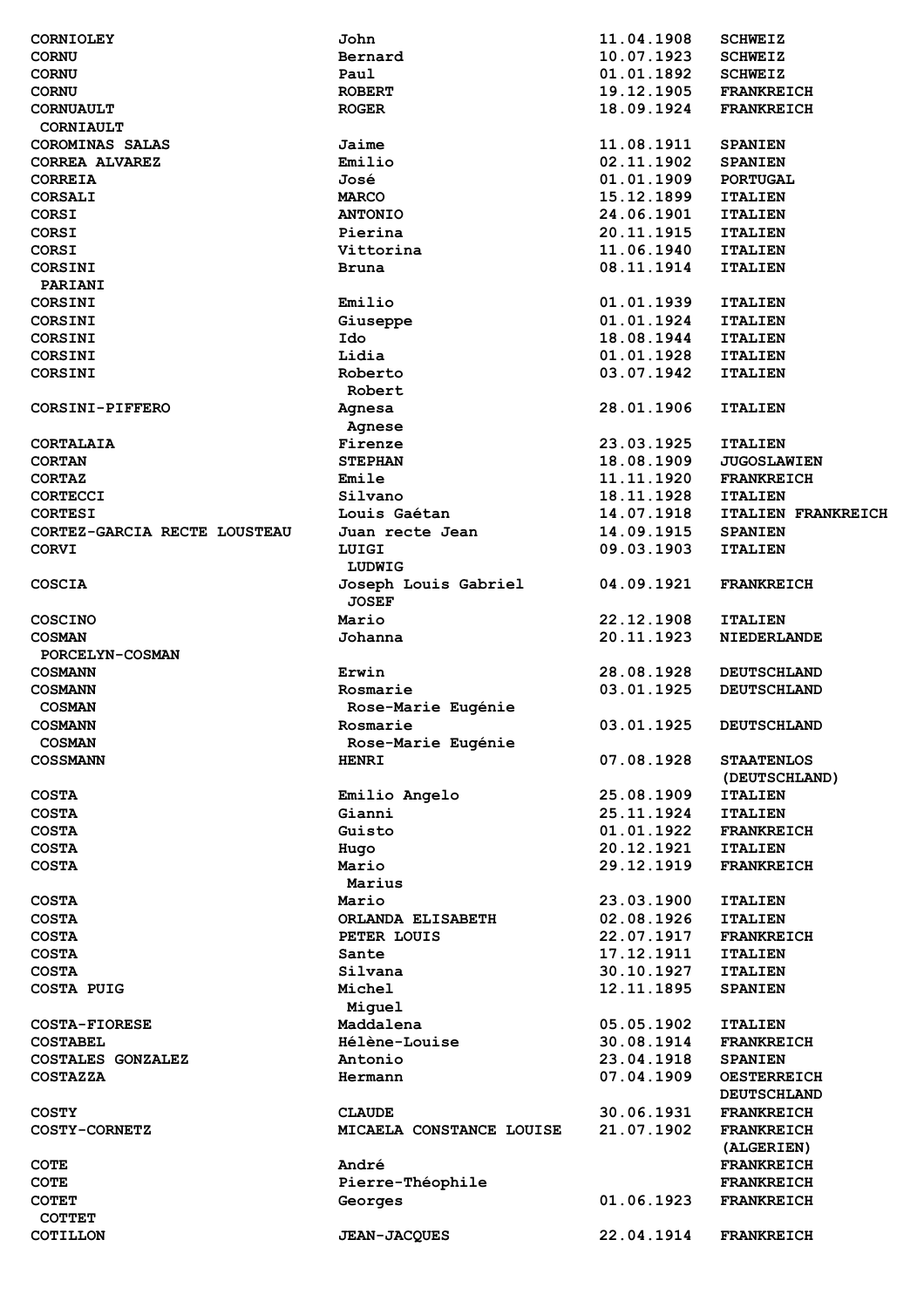| <b>COTTERLAZ</b>                                   | Gaston                             | 04.04.1923 | <b>FRANKREICH</b>             |
|----------------------------------------------------|------------------------------------|------------|-------------------------------|
| <b>GOTTERLAZ</b>                                   |                                    |            |                               |
| <b>COTTET</b>                                      | Arthur                             | 22.06.1927 | <b>FRANKREICH</b>             |
|                                                    |                                    |            |                               |
| <b>COTTET</b>                                      | Georges                            | 01.06.1923 | <b>FRANKREICH</b>             |
| <b>COTTIER</b>                                     | <b>CLAUDE</b>                      | 03.06.1930 | <b>FRANKREICH</b>             |
| <b>COTTIER</b>                                     | Jean Philibert Julien              | 30.09.1921 | <b>FRANKREICH</b>             |
| COTTIER ALIAS CHARPENTIER                          | Jacques<br><b>JAKOB</b>            | 11.04.1920 | <b>FRANKREICH</b>             |
| COTTIER ALIAS CHARPENTIER<br><b>COTTIER-ORSIER</b> | <b>JULES JACQUES</b>               | 04.12.1891 | <b>FRANKREICH</b>             |
| COTTIER-ORSIER ALIAS<br><b>CHARPENTIER</b>         | MARIE                              | 09.11.1898 | <b>FRANKREICH</b>             |
| COTTINI                                            | Geatano<br>Gaestano                | 07.10.1915 | <b>ITALIEN</b>                |
| COTTINI                                            | Giovanna<br>Johanna                | 01.06.1907 | <b>ITALIEN</b>                |
| <b>COTTON</b>                                      | Paul                               | 14.07.1896 | <b>FRANKREICH</b>             |
|                                                    | Gaston Louis                       |            |                               |
| <b>COUCHET</b>                                     |                                    | 13.10.1910 | <b>SCHWEIZ</b>                |
| <b>COUCHET</b>                                     | Marquerite                         | 16.08.1887 | <b>SCHWEIZ</b>                |
| <b>COUCHET</b>                                     | <b>Yves</b>                        | 17.03.1942 | <b>SCHWEIZ</b>                |
| <b>COULANGEON</b>                                  | Lucien                             | 01.12.1921 | <b>FRANKREICH</b>             |
|                                                    | Renée                              | 25.07.1897 | <b>SCHWEIZ</b>                |
| <b>COULIN-PERRENOD</b>                             |                                    |            |                               |
| <b>COULON</b>                                      | Régina                             | 15.02.1884 | <b>FRANKREICH</b>             |
| <b>COULONDRE</b>                                   | Jean-Louis                         | 31.08.1922 | <b>FRANKREICH</b>             |
|                                                    | <b>JOHANN</b>                      |            |                               |
| COULONDRE-ANDRE                                    | PAULE RENEE                        | 31.05.1919 | <b>FRANKREICH</b>             |
|                                                    |                                    |            |                               |
| <b>COULOT</b>                                      | Andrée                             | 27.02.1927 | <b>FRANKREICH</b>             |
| <b>COULOT</b>                                      | <b>RENEE</b>                       | 20.03.1931 | <b>FRANKREICH</b>             |
| COUNIL                                             | <b>SOLANGE</b>                     | 09.09.1940 | <b>FRANKREICH</b>             |
| <b>COUPAS</b>                                      | <b>ROGER</b>                       |            | <b>FRANKREICH</b>             |
|                                                    |                                    |            |                               |
| COUQUEBERG-KUENTZ                                  | Jeanne<br>Johanna                  | 03.04.1899 | <b>FRANKREICH</b>             |
| COURANT ALIAS BOUDREAU                             | Jacques alias Patrick              | 22.08.1923 | <b>FRANKREICH</b><br>(KANADA) |
| <b>COURAUD</b>                                     | Alexandre René<br><b>ALEXANDER</b> | 09.12.1897 | <b>FRANKREICH</b>             |
| <b>COURCOUVELIS</b>                                | Fédon                              | 15.01.1914 | <b>GRIECHENLAND</b>           |
|                                                    | Denis                              | 23.05.1909 |                               |
| <b>COURETAS</b>                                    |                                    |            | <b>GRIECHENLAND</b>           |
| <b>COURT</b>                                       | <b>ANATOLE-LOUIS-AUGUSTE</b>       | 16.11.1916 | <b>FRANKREICH</b>             |
| <b>COURT</b>                                       | <b>JEAN-EDMOND</b>                 | 06.12.1922 | FRANKREICH                    |
| <b>COURT</b>                                       | René                               | 09.03.1926 | <b>FRANKREICH</b>             |
| <b>COURTENAY</b>                                   | Stella                             |            | <b>GROSSBRITANNIEN</b>        |
|                                                    |                                    |            |                               |
| <b>COURTET</b>                                     | Georgette                          | 05.05.1908 | <b>FRANKREICH</b>             |
| COURTET NEE MONIN                                  | RENEE DENISE                       | 24.07.1918 | <b>FRANKREICH</b>             |
| <b>COURTOIS</b>                                    | <b>EDMOND</b>                      | 10.11.1911 | <b>FRANKREICH</b>             |
| <b>COURTOIS</b>                                    | Marcel                             | 18.02.1913 | <b>FRANKREICH</b>             |
|                                                    |                                    |            |                               |
| <b>COURTOIS</b>                                    | Maurice                            | 01.01.1923 | <b>FRANKREICH</b>             |
| <b>COURVOISIER</b>                                 | <b>JEAN</b>                        | 21.03.1902 | <b>DEUTSCHLAND</b>            |
| COURVOISIER-VOGEL                                  | <b>CILLY</b>                       | 14.08.1893 | <b>DEUTSCHLAND</b>            |
| <b>COUSTEAU</b>                                    | Georges                            | 01.01.1921 | <b>FRANKREICH</b>             |
| <b>COUTURIER</b>                                   | Marc Sadi                          | 14.09.1922 | <b>FRANKREICH</b>             |
|                                                    |                                    |            |                               |
| <b>COWLEY</b>                                      | Denis                              | 30.01.1919 | <b>GROSSBRITANNIEN</b>        |
| <b>CRAMER</b>                                      | Jean Georges                       | 15.04.1902 | <b>SCHWEIZ</b>                |
| <b>CRAUSAZ</b>                                     | <b>HENRI-ARTHUR</b>                | 30.11.1918 | <b>SCHWEIZ</b>                |
| <b>CRAUSAZ</b>                                     | Jean-Marcel                        | 09.04.1920 | <b>SCHWEIZ</b>                |
|                                                    |                                    |            |                               |
| <b>CRAUSAZ</b>                                     | Marc                               | 24.04.1907 | <b>SCHWEIZ</b>                |
| <b>CRAVEDI</b>                                     | Cesare<br>Caesar Karl              | 20.07.1903 | <b>ITALIEN</b>                |
| <b>CRAVEN</b>                                      | <b>JOHN</b>                        | 21.11.1914 | USA                           |
| <b>CRESPAN CHAVERRI</b>                            | <b>FELIX</b>                       | 21.04.1910 | <b>SPANIEN</b>                |
| <b>CRESPI</b>                                      | Giovanni                           | 28.11.1910 | <b>ITALIEN</b>                |
|                                                    |                                    |            |                               |
| CRESPO DOMEQUE                                     | Balero                             | 20.10.1900 | <b>SPANIEN</b>                |
| <b>CREPSO</b>                                      | Valero                             |            |                               |
| <b>CRESPY</b>                                      | <b>RENÉ-MICHEL</b>                 | 26.03.1939 | <b>FRANKREICH</b>             |
| <b>CREST</b>                                       | Jean-Charles                       | 21.09.1922 | <b>FRANKREICH</b>             |
|                                                    |                                    |            |                               |
| <b>CRESTE</b>                                      |                                    |            |                               |
| <b>CRETIER</b>                                     | Erminio                            | 12.12.1924 | <b>ITALIEN</b>                |
| <b>CRETIN</b>                                      | <b>GEORGES</b>                     | 11.07.1921 | <b>FRANKREICH</b>             |
| <b>CRETTON</b>                                     | <b>CECILE</b>                      | 11.08.1914 | <b>SCHWEIZ</b>                |
|                                                    |                                    |            |                               |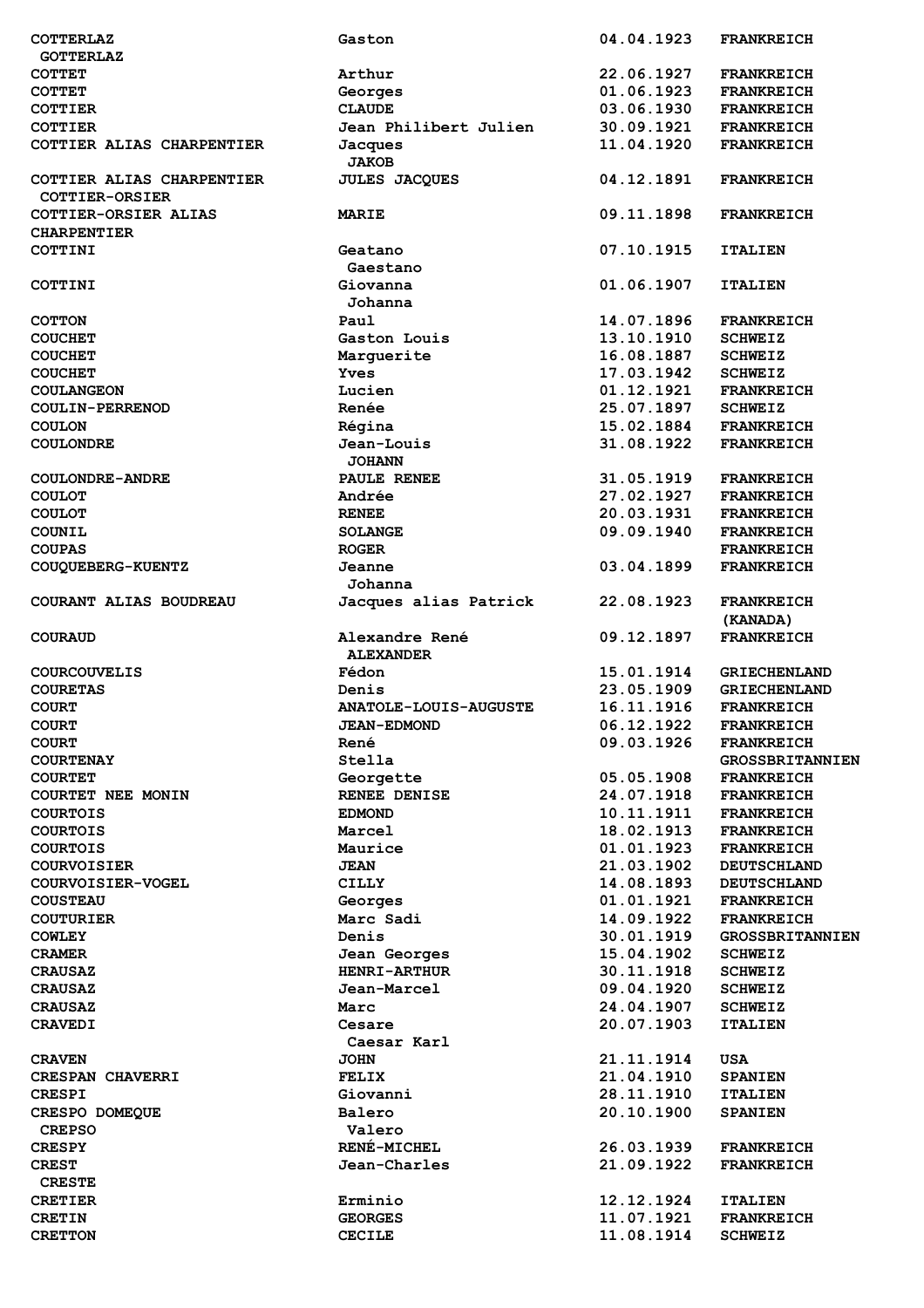| CRINCE LE ROY            | François-Mari          | 26.05.1920 | <b>NIEDERLANDE</b>        |
|--------------------------|------------------------|------------|---------------------------|
| CRISANTI                 | Vincenzo               | 09.03.1920 | <b>ITALIEN</b>            |
| <b>CRISEO</b>            | Antonio                | 15.06.1930 | <b>ITALIEN</b>            |
|                          | Antonino               |            |                           |
| <b>CRISEO</b>            | Domenica Celestina     | 12.09.1898 | <b>ITALIEN</b>            |
| <b>CRISEO</b>            | Domenico               | 18.12.1891 | <b>ITALIEN</b>            |
| <b>CRISEO</b>            | Fiorello               | 02.10.1940 | <b>ITALIEN</b>            |
| CRISPINI                 | CHARLES JOSEPH         | 21.10.1902 | <b>ITALIEN</b>            |
|                          | Carlo                  |            |                           |
| <b>CRISTINA</b>          | <b>ALFRED</b>          | 22.09.1914 | <b>ITALIEN</b>            |
|                          | Alfredo                |            |                           |
| <b>CRISTINO</b>          | Angelo                 | 18.06.1909 | <b>ITALIEN</b>            |
|                          |                        |            |                           |
| <b>CRIVELLI</b>          | Carlo                  | 01.01.1923 | <b>ITALIEN</b>            |
| <b>CRIVELLI</b>          | <b>PIERRE-ARTHUR</b>   | 09.07.1924 | <b>SCHWEIZ</b>            |
| <b>CRNOBORI</b>          | Dragutin               | 09.05.1911 | <b>JUGOSLAWIEN</b>        |
| <b>CROCI</b>             | Constantino            | 08.10.1908 | <b>ITALIEN</b>            |
| CROCIANI                 | Secondo                | 18.02.1920 | <b>ITALIEN</b>            |
| CROCIANI                 | Serafino               | 18.02.1922 | <b>ITALIEN</b>            |
| <b>CROIX</b>             | Gérard-Julien          | 10.06.1920 | <b>SCHWEIZ FRANKREICH</b> |
| <b>CROPPI</b>            | Angelo                 | 13.03.1911 | <b>ITALIEN</b>            |
| <b>CROPPI</b>            | Francesco              | 25.07.1906 | <b>ITALIEN</b>            |
|                          | Franz                  |            |                           |
| <b>CROSO</b>             | Robert                 | 02.11.1924 | <b>FRANKREICH</b>         |
| <b>CROSSET</b>           | <b>FRANZ</b>           | 11.11.1921 | <b>FRANKREICH</b>         |
| <b>CROSTA</b>            | Clementino             | 09.08.1923 | <b>ITALIEN</b>            |
| <b>CROSTELLA</b>         | Alfred                 | 18.07.1885 | <b>FRANKREICH</b>         |
| <b>CROTTI</b>            | PERICLE PASCAL         | 19.04.1908 | <b>ITALIEN</b>            |
| <b>CROTTI</b>            | RENEE MARTHE           | 08.09.1938 | <b>ITALIEN</b>            |
| <b>CROTTO</b>            | Auguste                | 18.02.1923 | <b>ITALIEN</b>            |
| <b>CROUZET</b>           | ANDREE-SYLVIE-MELANIE  | 28.05.1923 | <b>FRANKREICH</b>         |
|                          |                        |            |                           |
| WULLSCHLEGER-CROUZET     |                        |            |                           |
| <b>CROUZET</b>           | Pierre-Francis         | 10.08.1921 | <b>FRANKREICH</b>         |
|                          |                        |            | (UNBEKANNT)               |
| <b>CROZATIER</b>         | Marcel                 | 14.08.1914 | <b>FRANKREICH</b>         |
| <b>CROZET</b>            | <b>ROBERT-ALFRED</b>   | 13.09.1923 | <b>FRANKREICH</b>         |
| <b>CRUTZ</b>             | Jean-Antoine           | 19.04.1924 | <b>FRANKREICH</b>         |
|                          |                        |            | <b>LOTHRINGEN</b>         |
| <b>CRUVILLIER</b>        | Louis-Eugène           | 02.02.1917 | <b>FRANKREICH</b>         |
| CRUVILLIER-FROMENT       | Simone-Jeannine        | 14.04.1919 | <b>FRANKREICH</b>         |
| <b>CRUZ</b>              | Auguste                | 01.01.1909 | <b>FRANKREICH</b>         |
| <b>CRUZ</b>              | <b>JOSEPH FRANCOIS</b> | 03.09.1923 | <b>FRANKREICH</b>         |
| <b>CRUZ-MERMY</b>        | <b>JEAN MAURICE</b>    | 05.05.1925 | <b>FRANKREICH</b>         |
| <b>CSURI</b>             | Germano                | 31.03.1930 | <b>ITALIEN</b>            |
| <b>CUANY</b>             | Simone                 | 22.02.1929 | <b>SCHWEIZ</b>            |
| <b>CUBIER</b>            | Claire                 | 05.03.1922 | <b>FRANKREICH</b>         |
| <b>CUBIER</b>            | Edouard                | 20.03.1912 | <b>FRANKREICH</b>         |
| <b>CUBIER</b>            | Josianne               | 02.10.1943 | <b>FRANKREICH</b>         |
| <b>CUCCHI</b>            | Gianfranca             | 09.11.1922 | <b>ITALIEN</b>            |
|                          | Johanna Franca         |            |                           |
|                          |                        |            |                           |
| <b>CUCCINARDI</b>        | Crescenzo              | 18.10.1918 | <b>ITALIEN</b>            |
| <b>CUCHOT</b>            | Jean-Lucien            | 04.08.1918 | <b>FRANKREICH</b>         |
| <b>CUEVAS BARTOLOME</b>  | Manuel                 | 24.09.1923 | <b>SPANIEN</b>            |
| <b>CUGI</b>              | Alberto                | 26.08.1922 | <b>ITALIEN</b>            |
| <b>CUGNASCA</b>          | Enrico                 | 05.02.1915 | <b>ITALIEN</b>            |
| <b>CUGNASCA</b>          | Giorgio                | 15.01.1943 | <b>ITALIEN</b>            |
| <b>CUGNASCA</b>          | Giuseppe               | 09.05.1939 | <b>ITALIEN</b>            |
| <b>CUGNASCA-LEVY</b>     | <b>Nella</b>           | 30.12.1916 | <b>ITALIEN</b>            |
| <b>CUGNET</b>            | Henriette              | 16.09.1927 | <b>FRANKREICH</b>         |
| <b>CUISINIER</b>         | Marguerite             | 11.12.1911 | <b>FRANKREICH</b>         |
|                          | Margrit Maria          |            |                           |
| <b>CUKIER</b>            | Berthe                 | 15.07.1926 | <b>POLEN</b>              |
| <b>CUKIER</b>            | Riva                   | 13.08.1933 | <b>POLEN</b>              |
| <b>CUKIER</b>            | <b>RUTH</b>            | 17.07.1938 | STAATENLOS (POLEN)        |
| <b>CUKIER</b>            | <b>SIMONE THEA</b>     | 15.12.1939 | <b>POLEN</b>              |
| <b>CUKIER-FLORMANN</b>   | Bina                   | 28.04.1907 | STAATENLOS (POLEN)        |
| <b>CUKIER-NAJGEBOREN</b> | <b>ESTHER</b>          | 15.04.1910 | UNBEKANNT (POLEN)         |
|                          |                        |            |                           |
| <b>CUKIERMAN</b>         | ISAAK Isaac            | 26.04.1932 | <b>FRANKREICH</b>         |
| <b>CUKROWITZ</b>         | Juda                   | 08.02.1929 | <b>POLEN</b>              |
| <b>CULANG</b>            | Bernard                | 21.11.1936 | <b>FRANKREICH</b>         |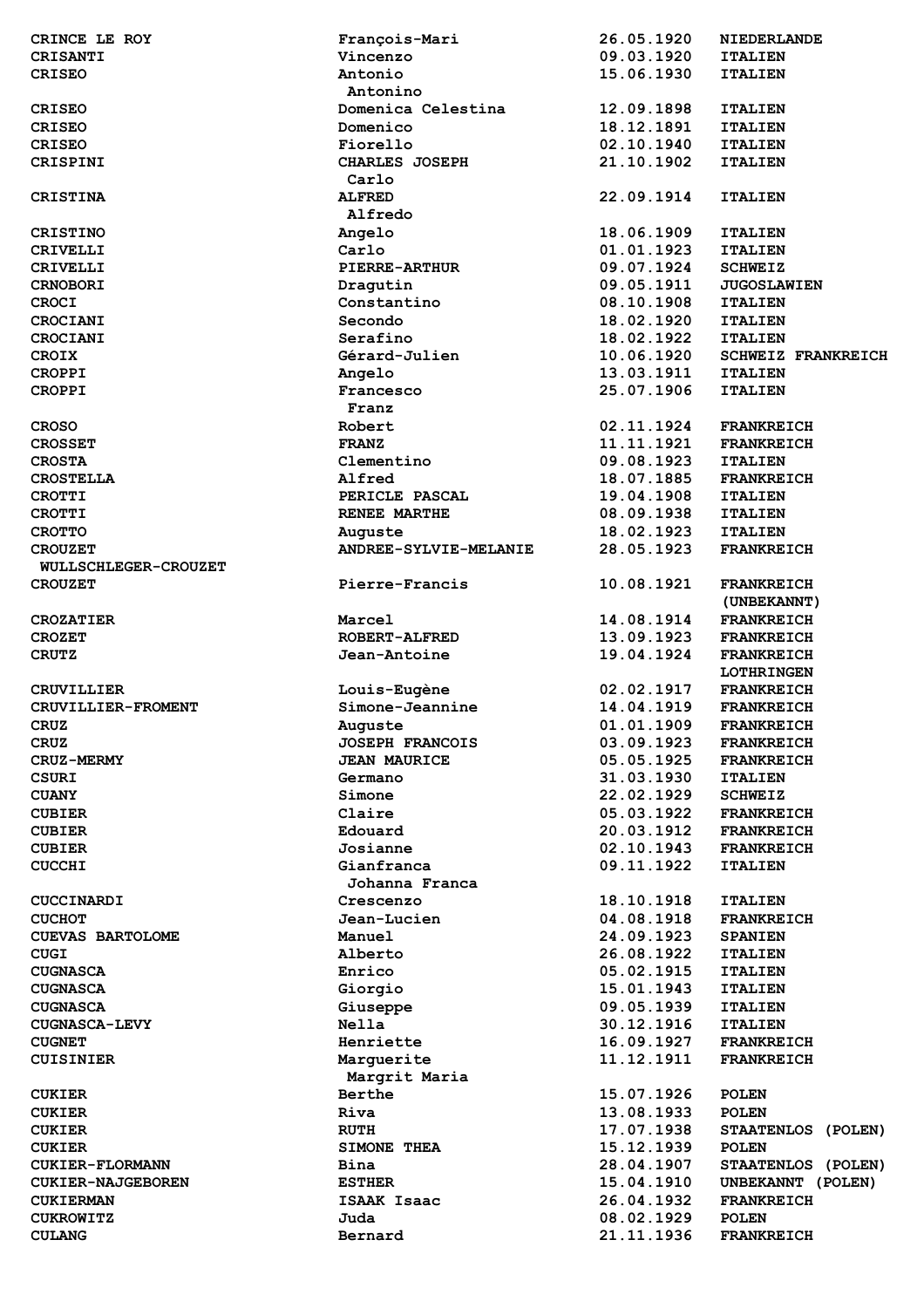|                                    | Bernhard             |            |                        |
|------------------------------------|----------------------|------------|------------------------|
| <b>CUNLIFFE</b>                    | Frédérik             | 12.07.1916 | <b>GROSSBRITANNIEN</b> |
| <b>CUPINO</b>                      | Robert               | 01.01.1919 | <b>FRANKREICH</b>      |
| <b>CUPPENS</b>                     | Wilhelmus Jacobus    | 08.06.1922 | <b>NIEDERLANDE</b>     |
| <b>CURAU</b>                       | Rudolf               | 01.01.1926 | <b>SCHWEIZ</b>         |
| <b>CURCIO</b>                      | <b>ROCCO</b>         | 09.06.1918 | <b>ITALIEN</b>         |
| <b>CURDY</b>                       | <b>FERNAND</b>       | 15.08.1907 | <b>SCHWEIZ</b>         |
| <b>CURIEL</b>                      | Luciano              | 04.07.1904 | <b>ITALIEN</b>         |
| <b>CURRAL</b>                      | Pierre               | 23.08.1894 | <b>FRANKREICH</b>      |
| <b>CURRAT</b>                      | Félix Casimir        | 09.04.1901 | <b>SCHWEIZ</b>         |
| <b>CURRIE</b>                      | Donald               | 01.01.1920 | <b>ENGLAND</b>         |
| <b>CURRY</b>                       | Benjamin Walter      | 08.12.1899 | <b>STAATENLOS</b>      |
|                                    |                      |            | (KANADA)               |
| <b>CURRY</b>                       | WILLIAM              | 16.10.1923 | <b>USA</b>             |
| <b>CURTET</b>                      | Daniel               | 19.06.1917 | <b>SCHWEIZ</b>         |
| <b>CURTET</b>                      | François-Marcel      | 14.05.1900 | <b>FRANKREICH</b>      |
|                                    | Franz                |            |                        |
| <b>CURTET</b>                      | <b>GABRIEL LOUIS</b> | 20.02.1918 | <b>FRANKREICH</b>      |
| <b>CURTET</b>                      | <b>GEORGES-ROGER</b> | 27.04.1907 | <b>FRANKREICH</b>      |
|                                    | <b>GEORG</b>         |            |                        |
| <b>CURTET</b>                      | Raymonde Olga        | 19.02.1925 | <b>FRANKREICH</b>      |
| <b>CURTET-ABEGG</b>                | Olga Anna            | 31.10.1901 | <b>FRANKREICH</b>      |
| <b>CURTI</b>                       | Armand               | 05.03.1910 | <b>SCHWEIZ</b>         |
| <b>CURTON</b>                      | Gaston               | 24.03.1900 | <b>FRANKREICH</b>      |
| <b>COURTON</b>                     |                      |            |                        |
| <b>CURTY</b>                       | Francoise            | 01.09.1934 | <b>FRANKREICH</b>      |
| <b>CURTY</b>                       | Ginette              | 20.11.1921 | <b>FRANKREICH</b>      |
| <b>CURTY</b>                       | Jacqueline           | 16.12.1935 | <b>FRANKREICH</b>      |
| <b>CURTY</b>                       | Jean                 | 18.09.1934 | <b>FRANKREICH</b>      |
| <b>CURTY</b>                       | Joseph               | 14.11.1929 | <b>FRANKREICH</b>      |
|                                    | Madeleine            | 11.04.1938 | <b>FRANKREICH</b>      |
| <b>CURTY</b><br><b>CURTY-ALPHE</b> | Charlotte Exavérine  | 10.12.1907 |                        |
|                                    |                      |            | <b>FRANKREICH</b>      |
| <b>CURZI</b>                       | Leopoldo             | 01.01.1908 | <b>ITALIEN</b>         |
| <b>CUSIN</b>                       | Antonio              | 07.10.1914 | <b>ITALIEN</b>         |
| <b>CUSIN</b>                       | DOMINIQUE            | 11.05.1891 | <b>FRANKREICH</b>      |
| <b>CUSIN</b>                       | Gilbert              | 04.04.1924 | <b>FRANKREICH</b>      |
| <b>CUSIN</b>                       | <b>GILBERT FRANZ</b> | 10.09.1922 | <b>FRANKREICH</b>      |
| CUZIN                              | LOUIS                | 25.06.1921 | <b>FRANKREICH</b>      |
| <b>CVERN</b>                       | Jacob                | 14.05.1884 | <b>POLEN</b>           |
| <b>CVETKOVIC</b>                   | Uros                 | 02.02.1912 | <b>JUGOSLAWIEN</b>     |
| <b>CYBIS</b>                       | Ludwig               | 20.04.1903 | <b>POLEN</b>           |
| <b>CYBULSKA</b>                    | Henri                | 22.04.1932 | <b>POLEN</b>           |
| <b>CYBULSKA</b>                    | Léon                 | 25.08.1933 | <b>POLEN</b>           |
| <b>CYBULSKA</b>                    | Raymonde             | 08.11.1927 | <b>POLEN</b>           |
| FEUERWERKER-CYBULSKA               | Rivka                |            |                        |
| <b>CYGLER</b>                      | Gitla                | 27.06.1925 | <b>POLEN</b>           |
| <b>CYCLER</b>                      | Gitta                |            |                        |
| <b>CYGLER</b>                      | Isidore              | 01.03.1930 | <b>POLEN</b>           |
| <b>CYCLER</b>                      | <b>ISIDOR</b>        |            |                        |
| <b>CYGLER</b>                      | Jacob                | 30.05.1889 | <b>POLEN</b>           |
| <b>CYCLER</b>                      |                      |            |                        |
| <b>CYGLER</b>                      | Lezer                | 23.08.1922 | <b>POLEN</b>           |
| <b>CYCLER</b>                      | <b>KSYEN</b>         |            |                        |
| <b>CYGLER</b>                      | Maurice              | 24.05.1916 | <b>POLEN</b>           |
| <b>CYCLER</b>                      | Moïse                |            |                        |
| <b>CYGLER</b>                      | Micheline            | 20.07.1928 | <b>POLEN</b>           |
| <b>CYCLER</b>                      |                      |            |                        |
| <b>CYGLER</b>                      | Praza                | 19.05.1915 | <b>POLEN</b>           |
| <b>CYCLER</b>                      |                      |            |                        |
| <b>CYGLER-BURSTIN</b>              | Chaja-Sura           | 07.03.1889 | <b>POLEN</b>           |
| <b>CYCLER</b>                      |                      |            |                        |
| <b>CYKIERT</b>                     | Abraham              | 26.04.1926 | <b>POLEN</b>           |
| <b>CYKIERT</b>                     | Tola                 | 08.11.1928 | <b>POLEN</b>           |
| <b>CYMBALISTA</b>                  | <b>BRIGITTE</b>      | 12.02.1940 | <b>FRANKREICH</b>      |
| <b>CYMBALISTA</b>                  | <b>MOSZEK</b>        | 13.08.1886 | <b>POLEN</b>           |
| <b>CYMBALISTA</b>                  | <b>NORBERT</b>       | 08.07.1926 | <b>POLEN</b>           |
| CYMBALISTA-BIERER                  | <b>DORA</b>          | 08.04.1894 | <b>POLEN</b>           |
| CYMBALISTA-METZGER                 | <b>HELENE</b>        | 24.11.1904 | <b>POLEN</b>           |
| <b>CYMER</b>                       | Max                  | 10.01.1924 | <b>POLEN</b>           |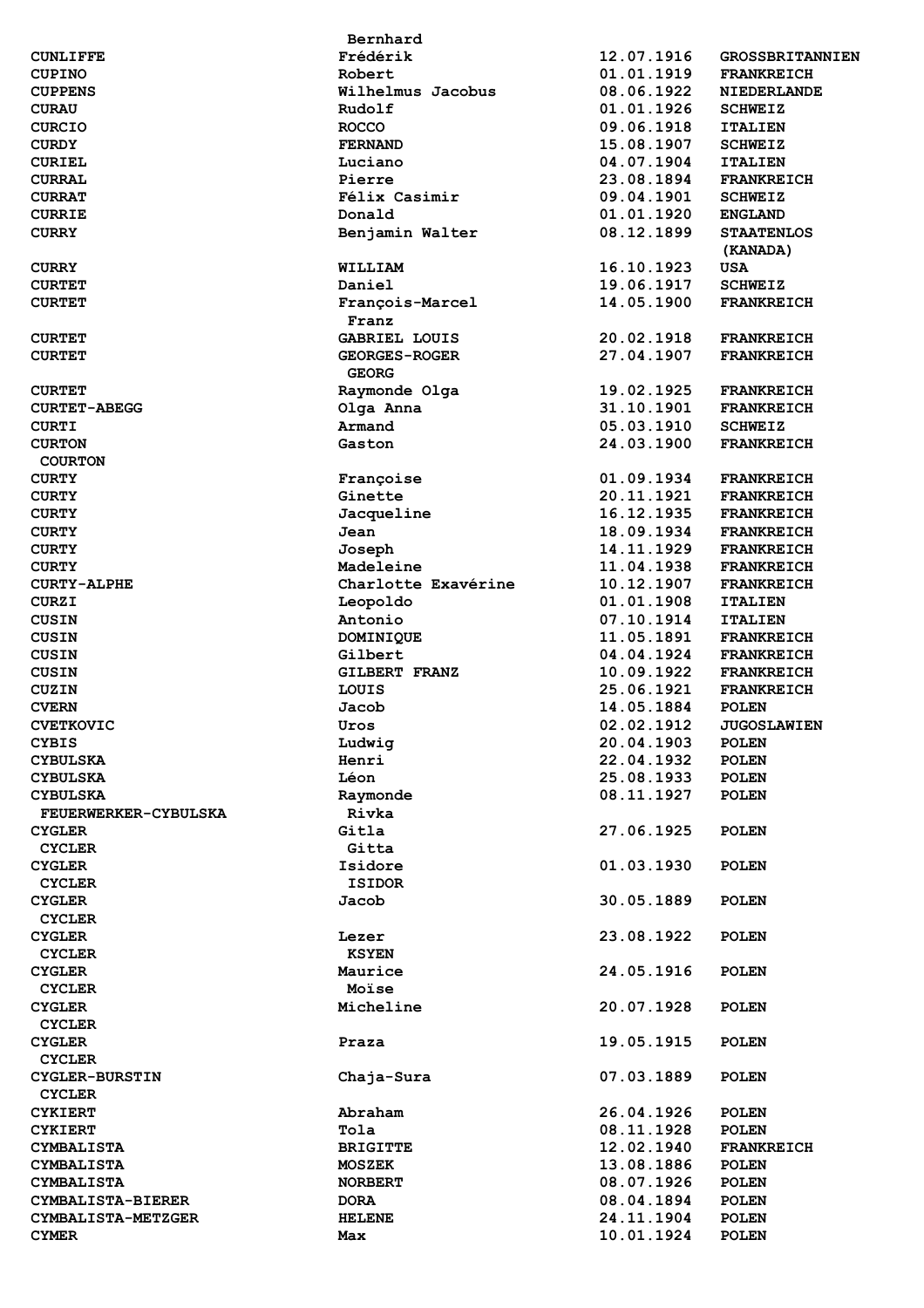| <b>CYMERMAN</b>                             | Abraham                | 15.10.1928               | <b>POLEN</b>                 |
|---------------------------------------------|------------------------|--------------------------|------------------------------|
|                                             | Albert                 |                          |                              |
| <b>CYMERMAN</b>                             | Anna                   | 01.10.1929               | <b>POLEN</b>                 |
| <b>CYMERMAN</b>                             | <b>FAJGA</b>           | 10.12.1928               | <b>POLEN</b>                 |
| <b>CYMERMAN</b>                             | LOUISE                 | 18.10.1934               | <b>POLEN</b>                 |
|                                             |                        |                          |                              |
| <b>CYMERMAN</b>                             | Simon                  | 20.06.1928               | <b>POLEN</b>                 |
| CYMERMAN-FALK                               | <b>CHANA</b>           | 16.03.1906               | <b>POLEN</b>                 |
| <b>CYNGISER</b>                             | <b>ISIDOR</b>          | 23.04.1941               | BELGIEN (POLEN)              |
| <b>CYNGISER</b>                             | <b>JACOB</b>           | 24.08.1904               | STAATENLOS (POLEN)           |
| <b>CYNGISER</b>                             | <b>MAX</b>             | 26.12.1935               | BELGIEN (POLEN)              |
| <b>CYNGISER</b>                             | <b>PAULA</b>           | 19.12.1939               | <b>BELGIEN</b>               |
| <b>CYNGISER-KOCHMAN</b>                     | <b>BAILJE</b>          | 12.12.1907               | <b>POLEN</b>                 |
|                                             |                        |                          |                              |
|                                             | Baula                  |                          |                              |
| <b>CYPEL</b>                                | <b>ABEL</b>            | 01.10.1908               | <b>POLEN</b>                 |
| <b>CYPEL</b>                                | <b>BELLA</b>           | 16.04.1939               | POLEN FRANKREICH             |
| <b>CYPEL</b>                                | Jankiel                | 18.06.1911               | <b>POLEN</b>                 |
| <b>CYPEL</b>                                | <b>LEON</b>            | 19.08.1940               | <b>POLEN</b>                 |
| <b>CYPEL</b>                                | <b>SIMON</b>           | 20.07.1937               | <b>POLEN</b>                 |
| CYPEL-SZYFMAN                               | <b>CHANA</b>           | 17.05.1912               | <b>POLEN</b>                 |
|                                             |                        |                          |                              |
| <b>SZIFMANN</b>                             |                        |                          |                              |
| <b>CYPRES</b>                               | Eric                   | 23.12.1910               | <b>BELGIEN</b>               |
| <b>CYSMANN</b>                              | Meilech                | 13.08.1894               | <b>POLEN</b>                 |
| SYSSMANN ALIAS CYSMANN                      | Malech                 |                          |                              |
| <b>ZYSMANN</b>                              | Malche                 |                          |                              |
| <b>SZYSMANN</b>                             |                        |                          |                              |
| <b>CYSNER</b>                               | Rosi                   | 17.01.1925               | STAATENLOS (POLEN)           |
|                                             |                        |                          |                              |
|                                             | Resi                   |                          |                              |
|                                             | Reisel                 |                          |                              |
| <b>CYSNER</b>                               | Sara                   | 03.11.1922               | <b>STAATENLOS</b>            |
| <b>CARMI-CYSNER</b>                         | Sarah Scheva           |                          | (DEUTSCHLAND)                |
| <b>CYZNER</b>                               | <b>Bella</b>           | 17.01.1925               | <b>STAATENLOS</b>            |
| <b>CYSNER</b>                               | <b>Beile</b>           |                          | (DEUTSCHLAND)                |
| <b>GYZNER</b>                               |                        |                          |                              |
|                                             |                        |                          |                              |
| CZAJKOWSKA-SZKIELA                          | Slawomira              | 09.06.1920               | <b>POLEN</b>                 |
| <b>CZAJOWSKI</b>                            | Marie                  |                          |                              |
| <b>CZAJOWSKA</b>                            | Ewa                    | 15.05.1945               | <b>POLEN</b>                 |
| <b>CZAJKOWSKA</b>                           | Eva                    |                          |                              |
| <b>CZAJOWSKI</b>                            | Josef                  | 23.11.1918               | <b>POLEN</b>                 |
| <b>CZAJKOWSKI</b>                           |                        |                          |                              |
|                                             |                        |                          |                              |
| CZARCZYNSKI                                 | Isaak                  | 23.12.1926               | <b>POLEN</b>                 |
| <b>CZAREZINSKY</b>                          |                        |                          |                              |
| <b>CZARNECKI</b>                            | Waclaw                 | 28.10.1915               | <b>POLEN</b>                 |
| <b>CZARNECKI</b>                            | Zdzislaw               | 11.06.1924               | <b>POLEN</b>                 |
| <b>CZARNETCKI</b>                           |                        |                          |                              |
| <b>CZARNIAK</b>                             | Raoul-Israël           | 21.12.1922               | <b>FRANKREICH</b>            |
| <b>CZARNIK</b>                              | Stefan                 | 02.05.1902               | <b>POLEN</b>                 |
|                                             |                        |                          |                              |
| <b>CZARNOBRODA</b>                          | Jean-Simon             | 16.07.1943               | <b>POLEN</b>                 |
| <b>CZARNOBRODA</b>                          | LEJB                   | 17.04.1906               | <b>POLEN</b>                 |
| <b>CZARNOBRODA</b>                          | <b>MARCEL</b>          | 22.06.1939               | <b>POLEN</b>                 |
| CZARNOBRODA-AJZERSZTEIM                     | <b>SERKA</b>           | 13.08.1909               | <b>POLEN</b>                 |
| <b>CZARNABRODA</b>                          | Cerka                  |                          |                              |
| <b>CZARNUCK</b>                             | Joseph                 | 07.03.1926               | <b>POLEN</b>                 |
| <b>CZARNUCH</b>                             | Josef                  |                          |                              |
|                                             |                        |                          |                              |
| <b>CZARNY</b>                               | Jeannine               | 25.08.1932               | <b>POLEN</b>                 |
| <b>CZARNY</b>                               | Myriam                 | 05.07.1929               | <b>POLEN</b>                 |
| <b>CZARNYSZKA</b>                           | Kasimierz              | 31.01.1928               | <b>POLEN</b>                 |
| <b>CZARMYSZKA</b>                           | Casimir                |                          |                              |
| CZEKALSKI                                   | <b>STANISLAW</b>       | 28.03.1926               | <b>POLEN</b>                 |
|                                             | <b>STALISLAW</b>       |                          |                              |
| CZELAK ALIAS URSUS                          | Chnatian alias Stephan | 15.10.1922               | <b>POLEN</b>                 |
|                                             |                        |                          |                              |
| <b>CZERMAK</b>                              | <b>CHAIM</b>           | 07.09.1913               | <b>POLEN</b>                 |
| <b>CZERMAK</b>                              | <b>MARCEL</b>          | 04.10.1941               | <b>POLEN</b>                 |
| <b>CZERMAK-SANTGARTEN</b>                   | <b>CHARLOTTE</b>       | 02.12.1913               | <b>POLEN</b>                 |
| <b>CZERNICHOW</b>                           | Monsza                 | 14.07.1918               | <b>POLEN</b>                 |
| <b>OZERNICHOW</b>                           | Mowsza                 |                          |                              |
| <b>CZERNIEWICZ</b>                          | Abraham                | 21.02.1875               | <b>POLEN</b>                 |
| <b>CZERNIEWICZ</b>                          |                        |                          |                              |
|                                             |                        |                          |                              |
|                                             | Jeanne                 | 08.10.1926               | <b>FRANKREICH</b>            |
| <b>CZERNIEWICZ</b><br>CZERNIEWICZ-GRUNSTEIN | Michal<br>Malka        | 05.12.1908<br>01.12.1885 | <b>POLEN</b><br><b>POLEN</b> |